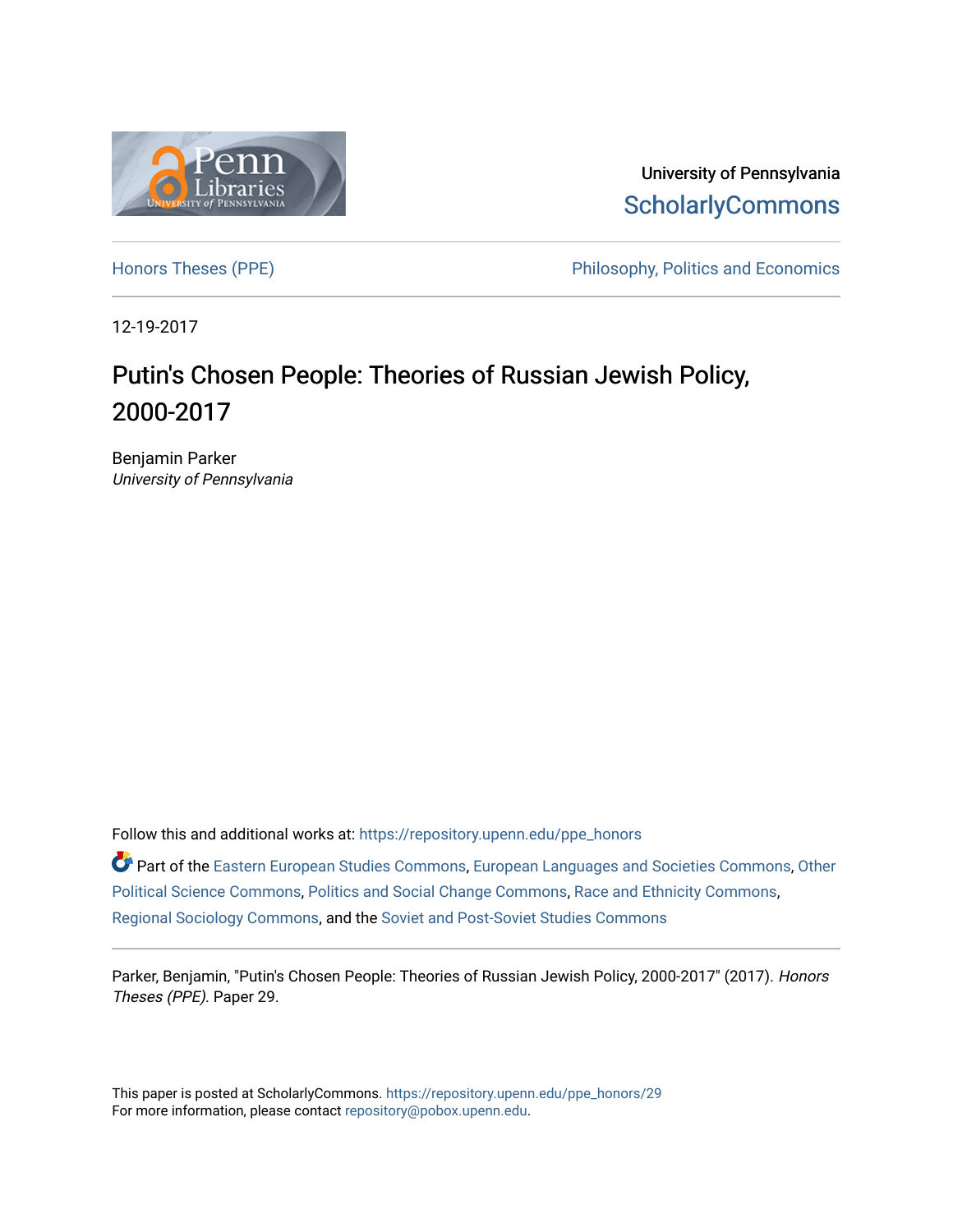## Putin's Chosen People: Theories of Russian Jewish Policy, 2000-2017

## **Abstract**

Despite support from and for right-wing elements and a deep-seeded national history of anti-Semitism, the policies of the Russian government under Vladimir Putin have been markedly devoid of anti-Semitism. Appeals to nationalist, imperialist, and Eurasianist ideologies, pragmatic politics, and foreign policy concerns fail to explain these policies adequately. The biography of Putin himself, which includes influential, positive relationships with Jews, provides a better explanation. The personalized influence of the president on Jewish policy suggests a personalized, hyper-centralized regime generally.

### Keywords

anti-Semitism, Jews, Russia, Putin, international affairs

#### **Disciplines**

Eastern European Studies | European Languages and Societies | Other Political Science | Politics and Social Change | Race and Ethnicity | Regional Sociology | Soviet and Post-Soviet Studies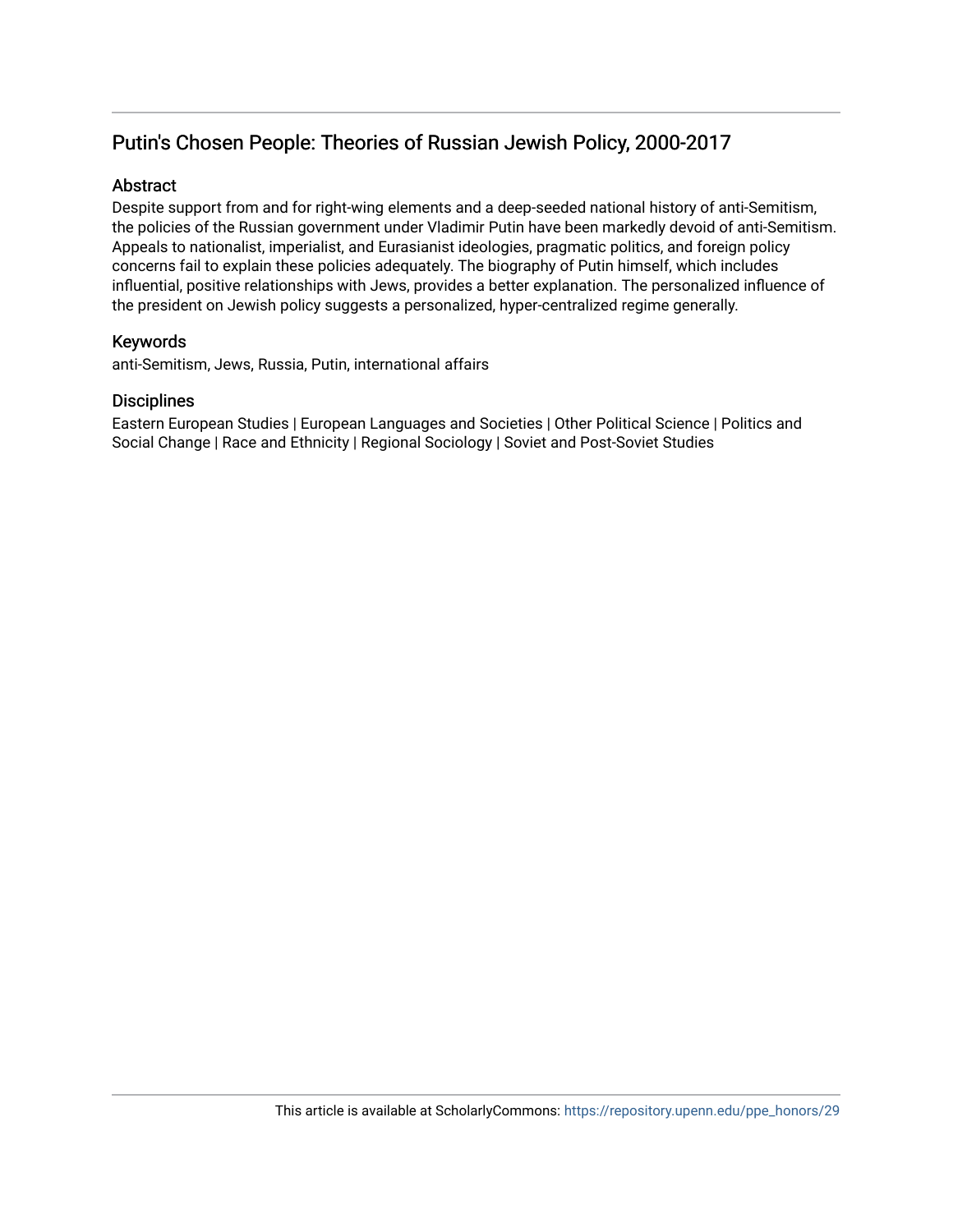Senior Honors Thesis

# **Putin's Chosen People:**

## **Theories of Russian Jewish Policy, 2000-2017**

Benjamin Parker

*Submitted to the Philosophy, Politics and Economics Program at the University of Pennsylvania in Partial Fulfillment of the Requirements for Honors.*

**Thesis Advisor: Professor Mitchell Orenstein**

**mitchell.orenstein@gmail.com**

**Date of Submission: December 19, 2017**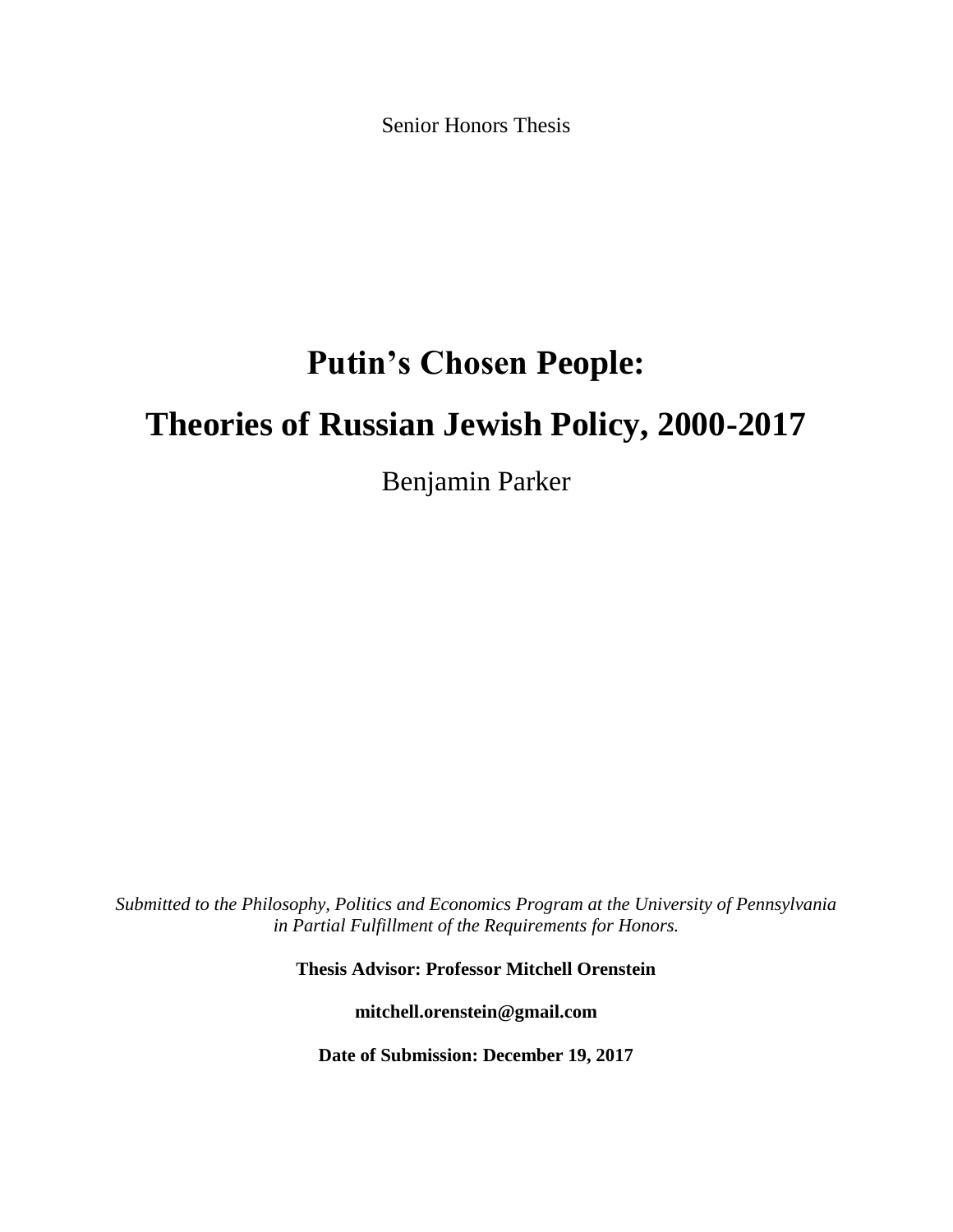## PUTIN'S CHOSEN PEOPLE: THEORIES OF RUSSIAN JEWISH POLICY, 2000-2017

## COPYRIGHT

©2017

Benjamin Parker

This work is licensed under the Creative Commons Attribution-NonCommercial-ShareAlike 3.0 License

To view a copy of this license, visit

<https://creativecommons.org/licenses/by-nc-sa/3.0/us/>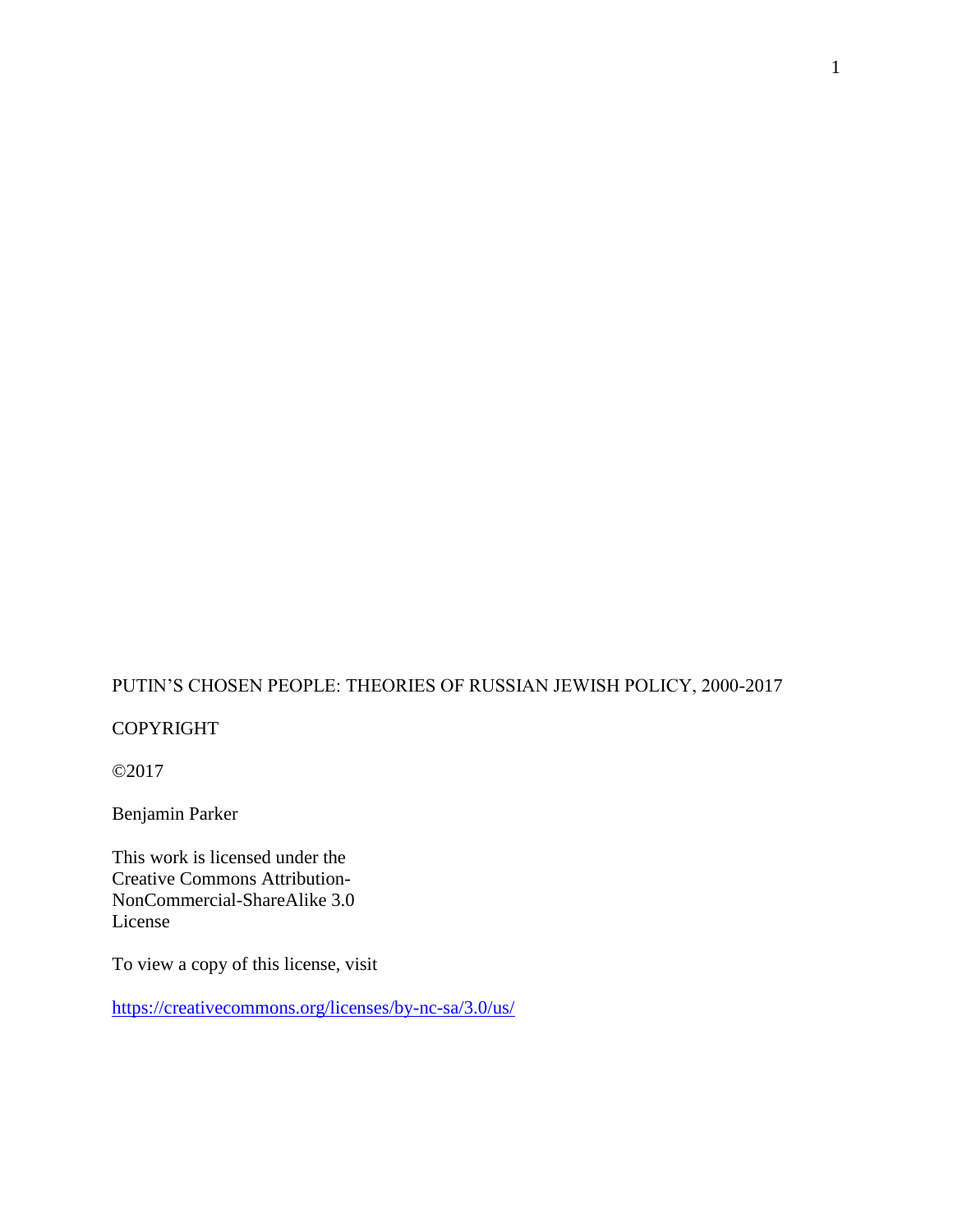#### ACKNOWLEDGEMENTS

My first thanks go to my parents, who have been sources of inspiration and support during the process of writing this paper and throughout my life. Their ideas helped inspire the topic in the first place, and the sounding board they provided for the ideas within was invaluable. They are and will always be my role models.

Professor Mitchell Orenstein was an ideal advisor. Although he originally agreed to advise a thesis on a substantially different topic, his guidance was crucial to the formation of this paper. Much of the background knowledge that allowed me to write such an essay I gained from his instruction over the course of more than a year. His comments on the first draft of this paper were incisive and undeniably helpful.

I first approached Dr. Douglas Paletta about writing a thesis – on yet another, different topic – two years ago. His guidance and assistance have allowed me to undertake this project, and helped me find the time to do it within a busy, complicated academic schedule.

Olivia Neistat has been a source of endless support and encouragement. Between libraries, late nights, and long writing sessions, she endured more hours of boredom than I care to admit – and all with perfect patience. Netflix probably deserves an acknowledgment as well for their assistance in that regard.

To my countless other friends and family, thank you for all of your support and patience. I have certainly been guilty of talking too much about my this paper – more than anyone really cared to know. To everyone who politely nodded, feigning interest when it would have been much easier to tell me to shut up: I promise, it's over now.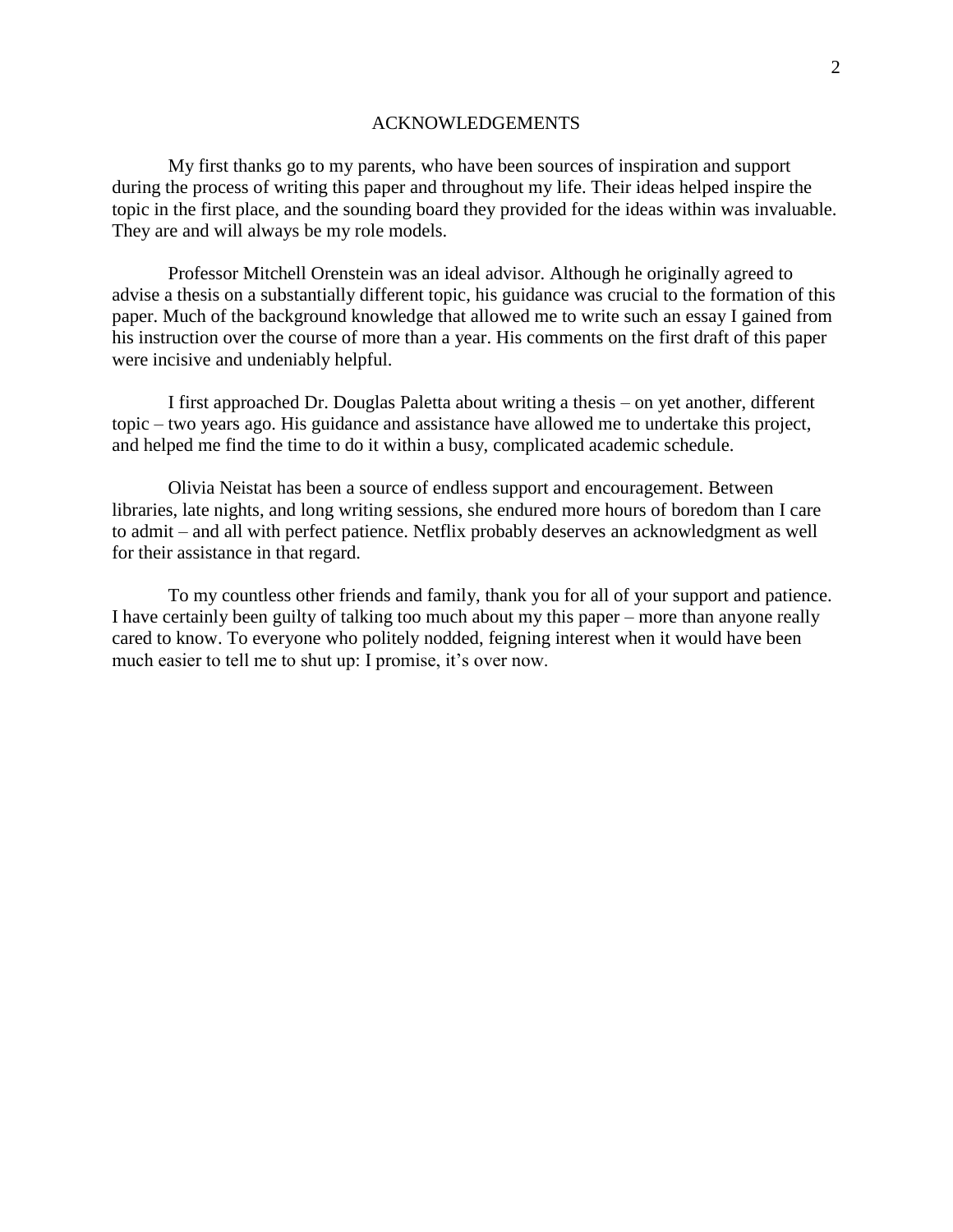#### **ABSTRACT**

Despite support from and for right-wing elements and a deep-seeded national history of anti-Semitism, the policies of the Russian government under Vladimir Putin have been markedly devoid of anti-Semitism. Appeals to nationalist, imperialist, and Eurasianist ideologies, pragmatic politics, and foreign policy concerns fail to explain these policies adequately. The biography of Putin himself, which includes influential, positive relationships with Jews, provides a better explanation. The personalized influence of the president on Jewish policy suggests a personalized, hyper-centralized regime generally.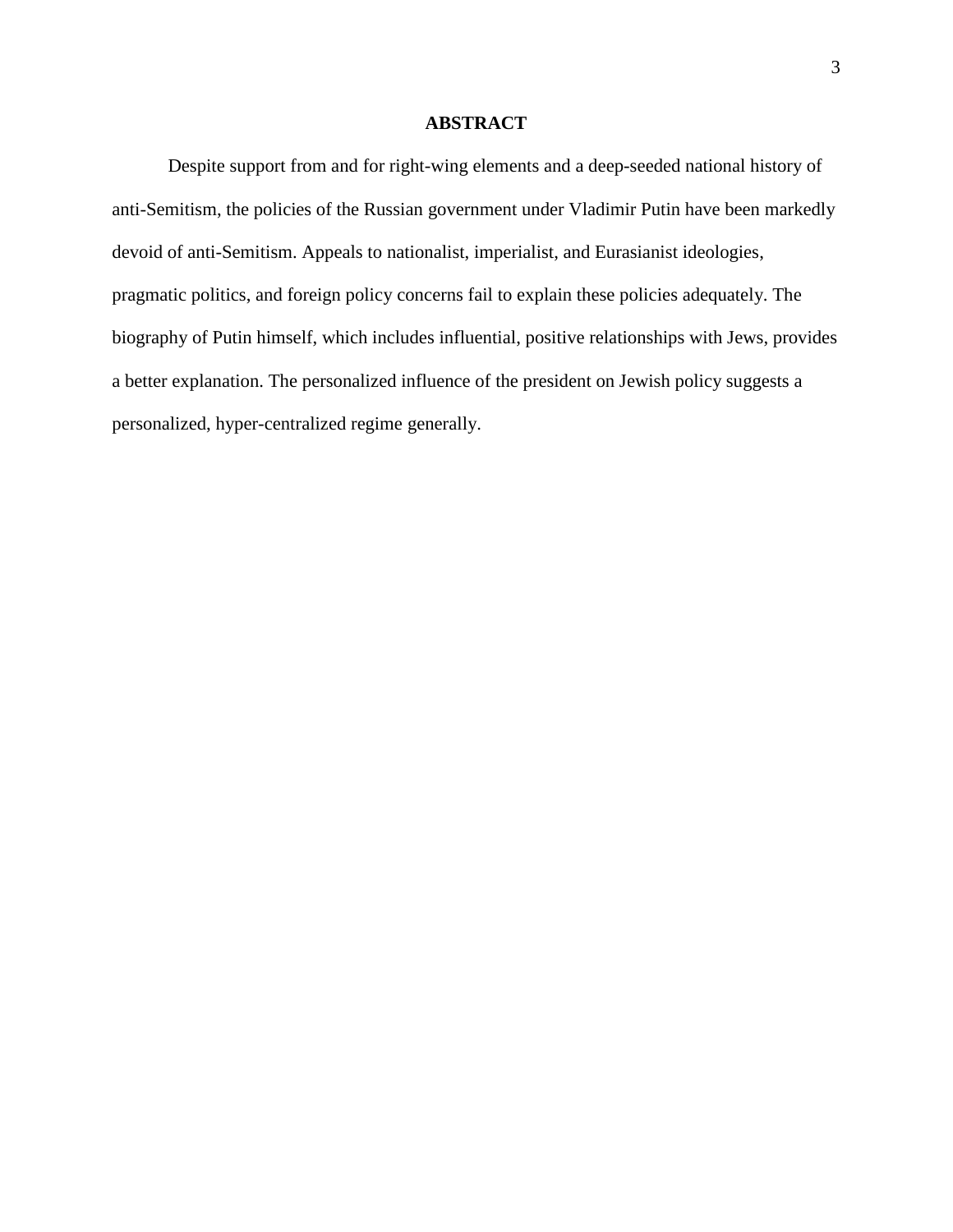#### **Introduction**

 $\overline{a}$ 

The Vladimir Putin government and regime\* could be reasonably expected to be officially and virulently anti-Semitic. Both the major regimes that preceded it, the Soviet Union and the Romanov dynasty, were officially anti-Semitic and actively persecuted Jews inside their territory, often singling them about above other minorities for special mistreatment. The Russian population is also widely considered anti-Semitic, thanks in part to the anti-Semitic conspiracy theories and libels sometimes peddled by the Russian Orthodox Church. The KGB (along with its successor, the FSB), in which Putin achieved both his first real job and his rise to power, were/are notoriously anti-Semitic. Recent scholarship has uncovered the influence and prevalence of right-wing ideologies in Russia, including among some elements of the political elite, as well as Russian support for far-right politics in the West, especially in Europe. Each of these features independently would suggest an anti-Semitic government.

In reality, however, the Putin government is not officially anti-Semitic, and the unofficial anti-Semitism of some of its officials appears to be limited, and a strictly personal, as opposed to part of government policy. This paper will examine the historical precedent of official state anti-Semitism in Russia, contrast this with the Putin government's policies, and outline possible explanations for those policies using existing research. Several theories are presented and evaluated, including the influence of right-wing ideologies, the Kremlin's propagandistic use of political ideas, the sociological nature of contemporary Russian popular anti-Semitism, and finally, the influence of Putin himself. While no explanation is perfect, the influence of the

<sup>\*</sup> For the purposes of this paper, the governments of Vladimir Putin and Dmitri Medvedev are inseparable from the regime centered around Vladimir Putin that has undoubtedly emerged in Russia. See Gel'man, *Authoritarian Russia*. The terms "government" and "regime" are used interchangeably.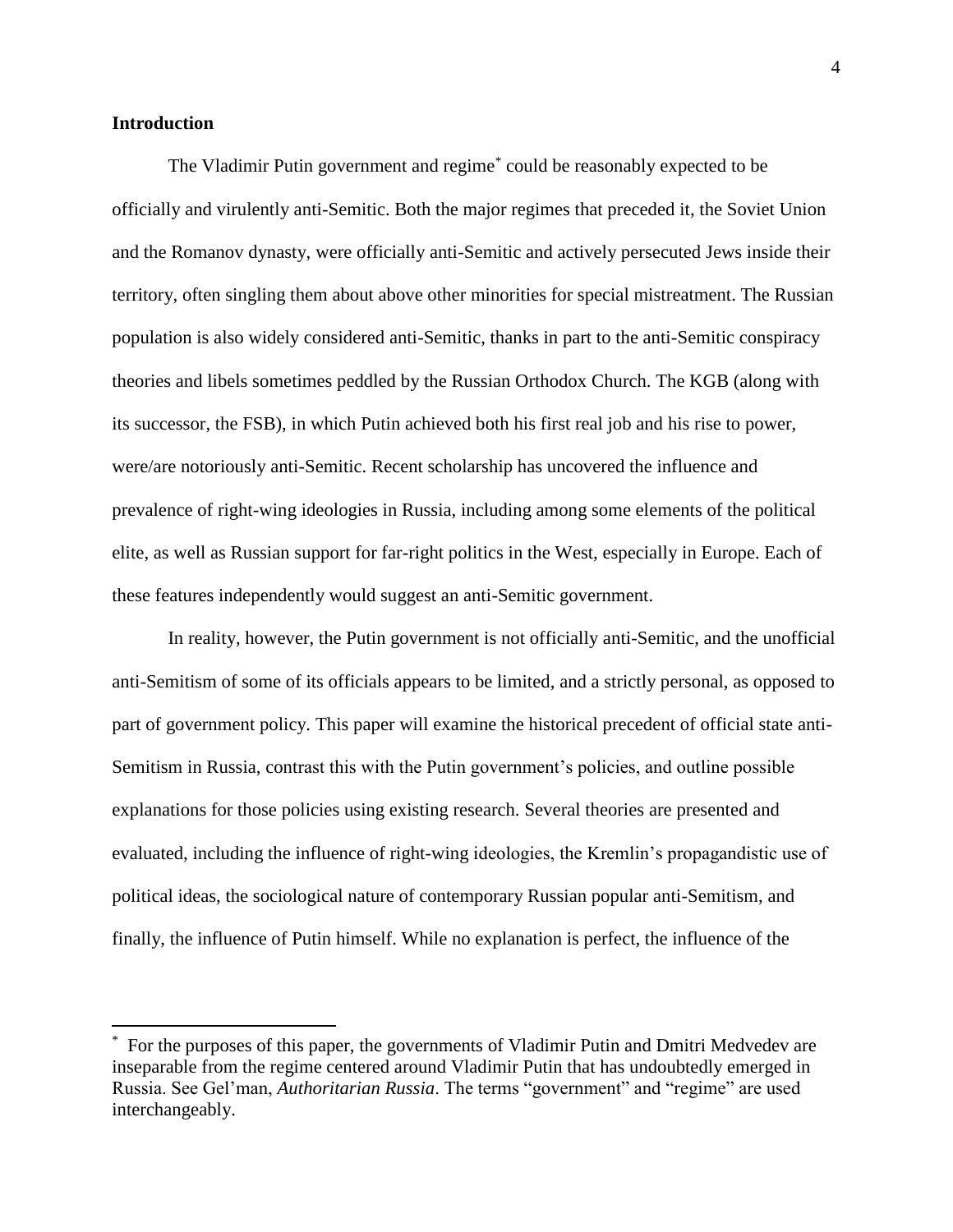personality of the president on Russian Jewish policy appears decisive. This is likely the case for other policy domains as well.

## **Historical Precedent**

Based on the precedent established by nearly all the preceding leaders of Russia, there would be very little surprising or unusual if Putin were to support anti-Semitic ideas inside and outside Russia. His pre-Soviet predecessors, the Romanov tsars, embraced stridently anti-Semitic policies, including the Pale of Settlement, state-sanctioned or state-enabled pogroms, and exclusion of Jews from many kinds of business and government.<sup>1</sup> The "temporary" May Laws of 1882, which lasted for more than 30 years, were the beginning in a string of legislation designed to exclude Jews from the social and economic life of the Russian Empire. Jewish settlement was frozen to pre-existing towns and agricultural colonies; Jews were forbidden to take out leases or mortgages or hold powers of attorney; and they were mandated to close their businesses on Christian holidays, including Sundays.<sup>2</sup> "In the following years, Russian officials capped the number of Jewish doctors in the army, limited movement within the Pale, placed strict quotas on Jewish placement in universities, and restricted the activities of Jewish lawyers, among numerous other discriminatory actions."<sup>3</sup> Perhaps most famously, the Russian secret police or Okhrana (Охрана) is believed to have originally fabricated *The Protocols of the Elders of Zion*. 4

Many of these policies were adopted under Alexander III, who sought to revise some of his father's reforms and reinstate the first governing ideology of Russia, "Orthodoxy, Autocracy,

<sup>1</sup> Aaron Levine, "Russian Jews and the 1917 Revolution," *Primary Source* 4, no. 2.

<sup>2</sup> Herman Rosenthal, "May Laws," Jewish Encyclopedia, last modified 2011, accessed November 29, 2017.

 $3$  Levine, "Russian Jews."

<sup>4</sup> Anti-Defamation League, "A Hoax of Hate: The Protocols of the Learned Elders of Zion," ADL.org, last modified 2017, accessed November 29, 2017.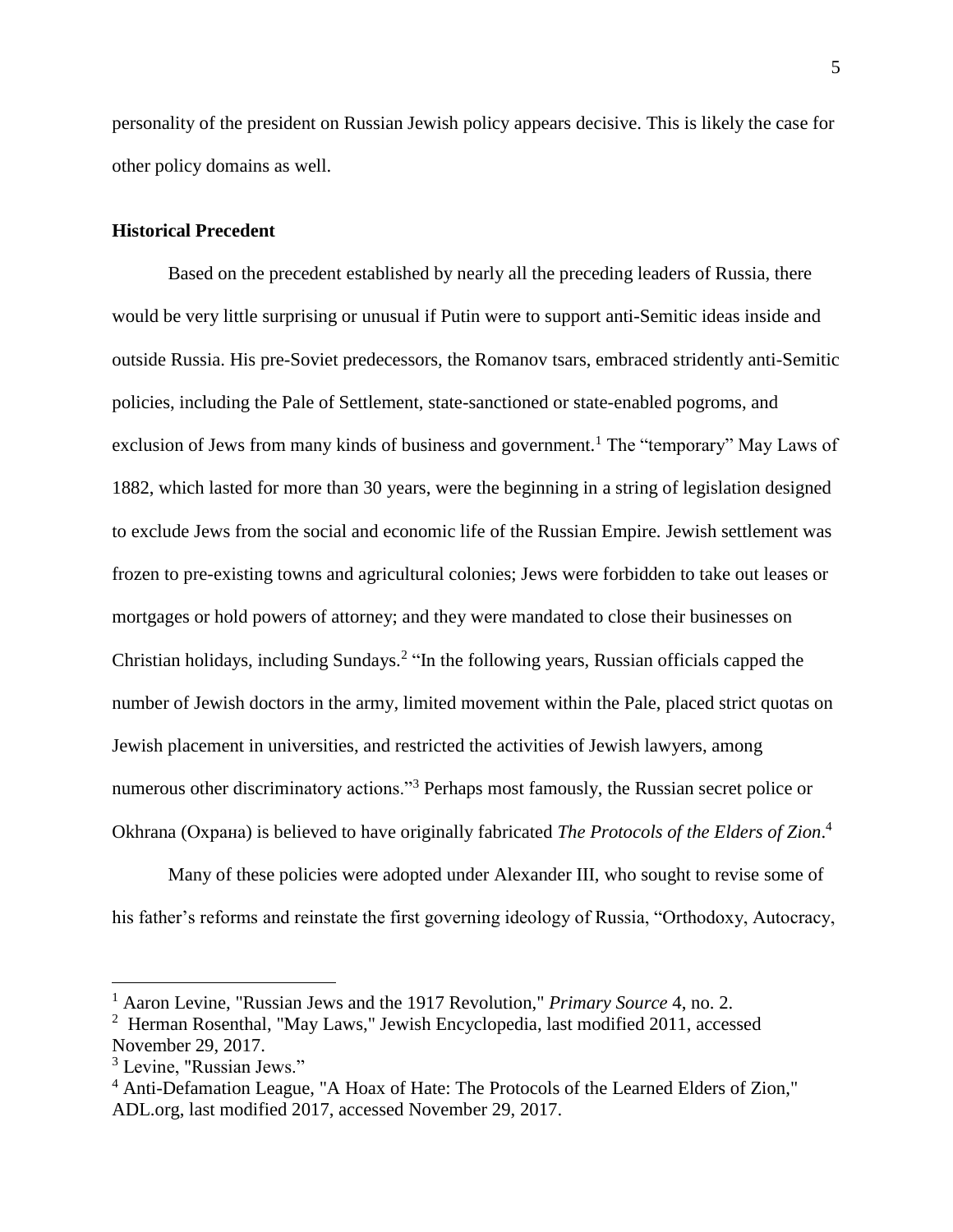and Nationality" ("Православие – Самодержавие – Народность"). The prioritization of Russian ethnic and Orthodox religious supremacy within the empire naturally led to the persecution of minorities, including the Jews. Official anti-Semitism has older and deeper roots in Russia than any holdover of Soviet ideology, and would not be an incongruous addition to a post-Soviet governing ideology, especially one that defaulted at least in part to the philosophical *status quo ante*.

Anti-Semitism in Russia was so strong, in fact, that even the cataclysm of the Russian Revolution could only temporarily suppress their expression. Under Lenin, anti-Semitism is Russia was softened, though not eradicated entirely. The key ideological element of anti-Semitism, "The belief or behavior hostile toward Jews just because they are Jewish," was replaced by Marxist attitudes opposed to religion and national identity more broadly.<sup>5</sup> Many secular Jews rose to great prominence in Lenin's party, including Lev Kamenev, Grigory Zinoviev, and Leon Trotsky. Even though Bolshevik policies toward Jews may easily be interpreted as anti-Semitic in effect, aimed at annihilating any particular religious or national identity or tradition among Jews, it was not *specifically* anti-Semitic in intent: "Lenin measured people – and ethnicities, including the Jews – with the yardstick of party and state…"<sup>6</sup> As was made clear by Stalin's "Marxism and the National Question," written during Lenin's dominance of the party, each nationality was to be allowed to choose its own cultural policies while all political policies would be promulgated by the Communist Party-controlled government.<sup>7</sup> The

<sup>5</sup> Anti-Defamation League, "Anti-Semitism," ADL.org, last modified 2017, accessed November 29, 2017.

<sup>6</sup> Yohanan Petrovsky-Shtern, *Lenin's Jewish Question* (New Haven, CT: Yale University Press, 2010).

<sup>7</sup> Josef Stalin, "Marxism and the National Question," trans. Carl Kavanagh, Marxists Internet Archive, accessed April 24, 2017.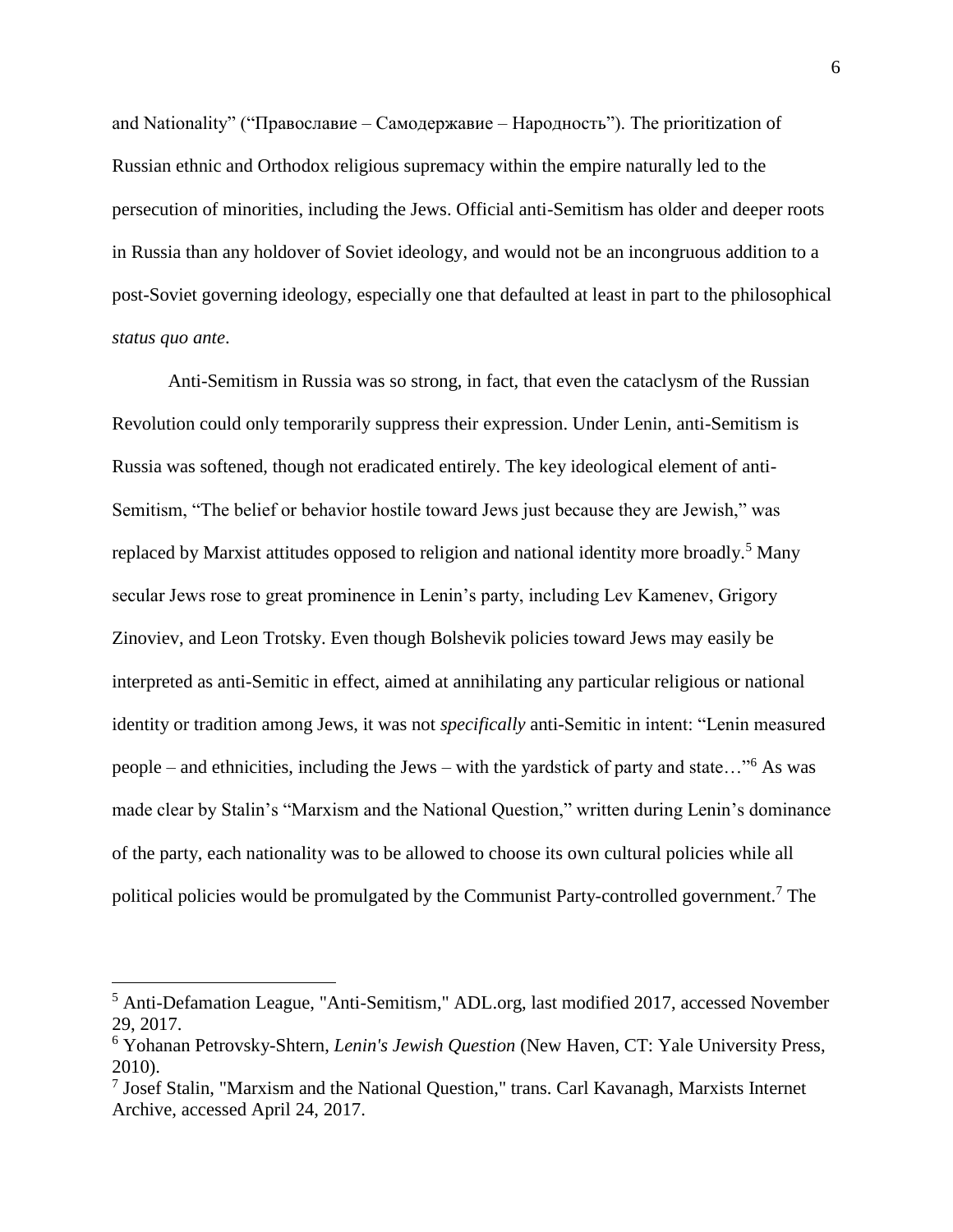anti-Semitism of the Lenin era was unique in that it was an unremarkable part of a larger antireligious, anti-national, universalist revolution.

Stalin at first pursued similar policies, and in fact promulgated much harsher policies toward other ethnic and religious minorities in the Soviet Union than toward Jews. The list of deported nations includes Balkars, Caucasus Greeks, Chechens, Crimean Greeks, Crimean Tatars, Estonians, Far East Koreans, Ingrians, Ingush, Kalmyks, Karachays, Karapapaks, Karelian Finns, Latvians, Lithuanians, Maskhetian Turks, Poles, Romanians, and Volga Germans. By contrast, despite the creation of a Jewish Autonomous Oblast on the Mongolian border, Jews were never forcible deported there (though evidence exists that there was just such a plan at the time of Stalin's death, which was never carried out).

By the middle of Stalin's reign, however, official anti-Semitism had creeped back into the Soviet government:

Anti-Semitism was introduced in the ideology of the Soviet Union in the late 1930s. The restrictions placed on Jews – a sort of 'anti-affirmative action policy' – soon became universal. Following a short respite in the aftermath of the revolution in the 1920s, Russia returned to the traditional anti-Semitic policy of the tsars (particularly the policy of the last two, Alexander the Third and Nicholas the Second).<sup>8</sup>

Notably, the particular ostracizing of Jews returned, along with the requisite ideological tenets, singling out Jews as a particular threat *per se* worthy of more attention and more opposition than other nationalities and religions.

The open propaganda against Jews jarred with Lenin's heritage and internationalism. For this reason, the Soviet authorities replaced the term Jews with 'Zionists'. Since Zionism was a 'legitimate' enemy of socialism, it became possible to carry out an anti-Semitic campaign under the guise of the fight against it. The hatred of Jews was so high that the Soviet propaganda tended to describe Zionism as a greater evil than the United States,

<sup>8</sup> Vladimir Shlapentokh, "Putin as a Flexible Politician. Does He Imitate Stalin?," *Communist and Post-Communist Studies* 41 (2008): 206.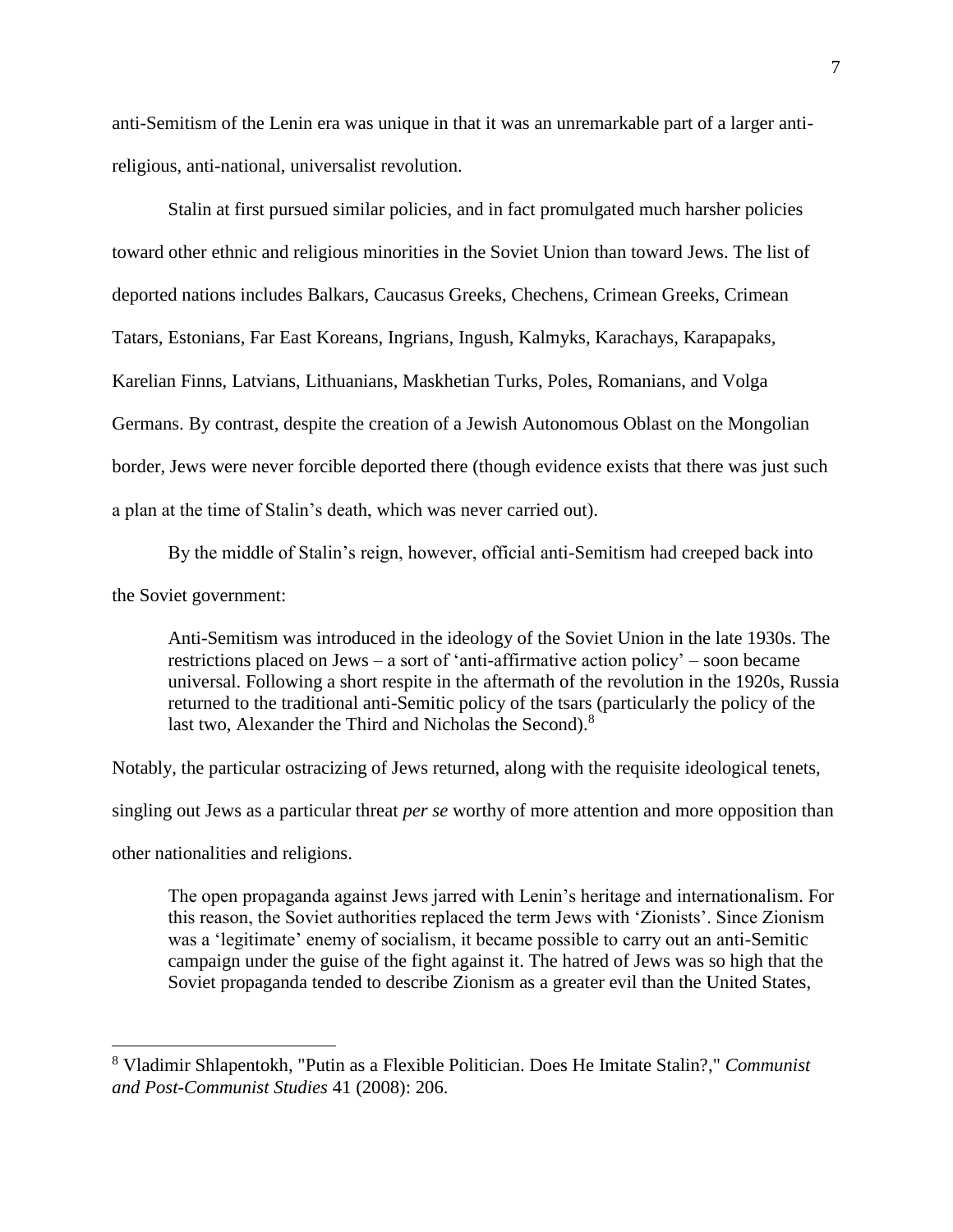suggesting that American imperialism was merely a tool used by the Jews to conquer the world.

The anti-Zionist campaigns, which started almost immediately after the Bolshevik victory and intensified in the mid 1920s, were carried out until the final days of the USSR. The ideologues of perestroika, who denounced all the sacred cows of the Soviet ideology, such as the October revolution, Marxism, Lenin and socialism, left the Soviet attitudes toward Zionism intact. By the end of perestroika, in 1990, Soviet Encyclopedic Dictionary defined Zionism exactly as was done in the late 1930s: "The typical features of Zionism as an advanced detachment of imperialism are militant chauvinism, racism, anti-Communism, anti-Sovietism". As a matter of fact, the article in the 1990 edition, published on the eve of Perestroika, was literally a copy of the article 'Zionism' in the 1984 edition. The book Zionism at the Service of Anti-Communism by Bolshakov, who worked in the Central Committee, was a typical publication of this sort.…

The Soviet state anti-Semitism was particularly heinous, because it was rather an exception to a sort of tolerance cultivated in the Soviet Union toward other minorities. Only Germans, given the heritage of the war, shared to some degree the position of the Jews as the pariahs in the Soviet Empire.<sup>9</sup>

The last days of the Stalin Era also saw the Doctors Plot, a public display of

conspiratorial anti-Semitism in which several physicians, most of them Jews, were convicted in show trials of conspiring to assassinate Stalin on behalf of British and American intelligence organizations in conjunction with a secretive international Jewish organization. The plot was symptomatic of Stalin's fears that Jews were a potential "fifth column" within the Soviet Union, a variation of the ancient "dual-loyalty" libel used against Jews as far back as the Roman Empire. Along with the renaissance of ideological anti-Semitism came the return of anti-Semitic policies, effectively barring Jews from the upper levels of government in the Soviet Union and mandating anti-Jewish quotas in education.

<sup>9</sup> *Ibid.*, 208.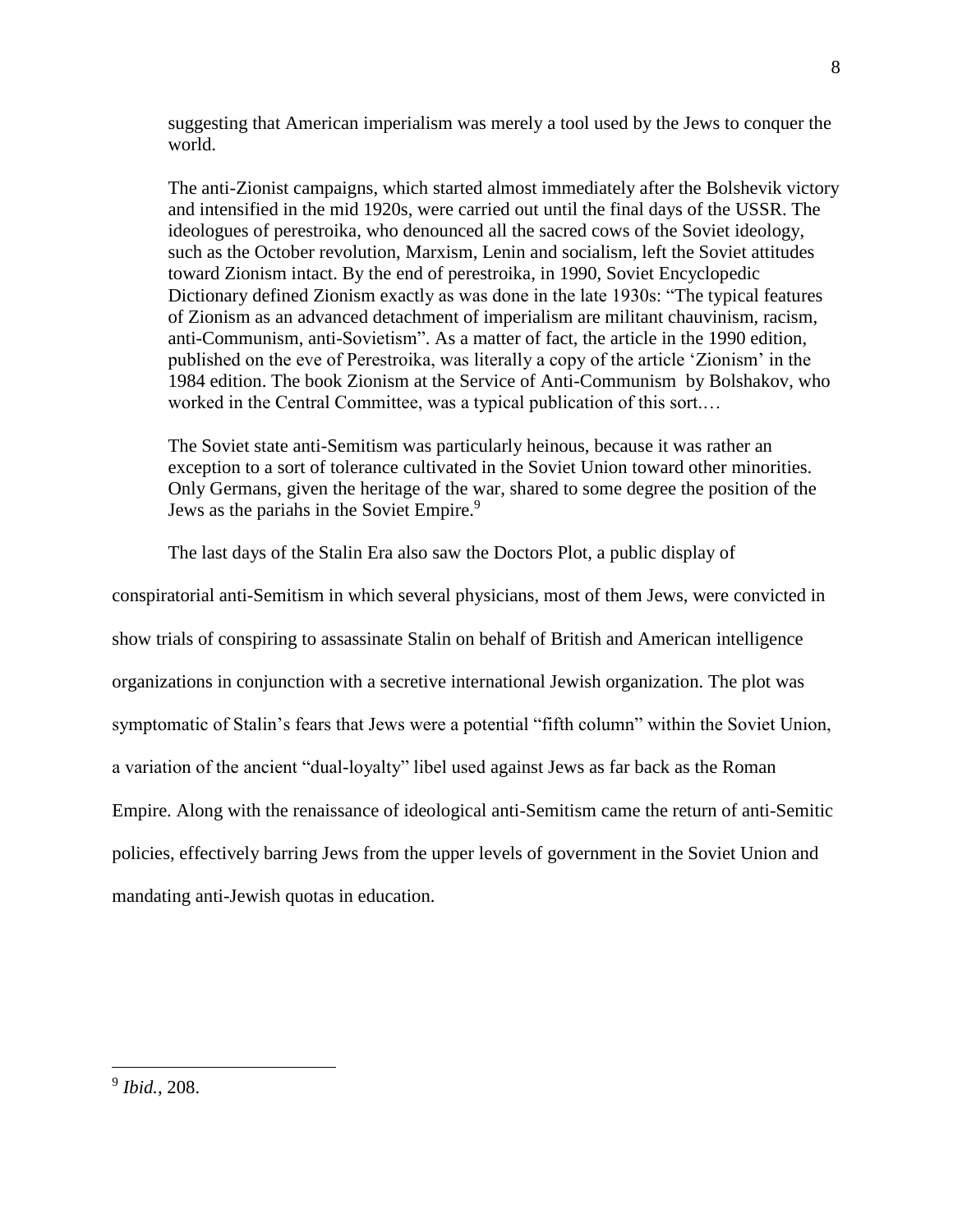Such policies would continue through the next four decades of Soviet history. Official anti-Semitism in the Soviet Union became so engrained and institutionalized, in fact, that it altered or colored the meaning of the term in anti-Semitism Russian (антисемитизм):

Under the Soviet regime, anti-Semitism was a state-sponsored policy, reflected in campaigns in the government-controlled press, arrests of Jewish activists and Hebrew teachers, mass refusal of the right to emigrate and discriminatory quotas on admission to higher education and certain prestigious occupations.

The Russian word *antisemitizm* is therefore understood by many Russian Jews to mean solely the state-sponsored anti-Semitism of the past. When these same people describe anti-Semitic acts committed by non-state actors, they more often than not precede it with the word *bytovoy* ('day to day' or' street-level').<sup>10</sup>

Both the Imperial and Soviet history of Russia would tend to support continued anti-

Semitism sponsored, endorsed, and enforced by the Russian government, both because of the

preexistent ideological templates available to the Kremlin and because of sheer inertia.

Surprisingly, official anti-Semitism in Russia is arguable at a multi-century low.

Putin's relations toward both individual Jews and the Jewish people in Russia has been

remarkably warm. Individuals of Jewish background have been among Putin's closest advisors

and allies during his years in power, including Roman Abramovich (Chairman of the Federation

of the Jewish Communities of Russia and one of the most visible oligarchs), Arkady and Boris

Rotenberg, Oleg Deripaska, Viktor Vekselberg, and Mikhail Fridman.<sup>11</sup> (Notable opponents,

victims, and scapegoats of the Putin regime have also been Jewish, including Boris Berezovsky,

Mikhail Khodorkovsky, and Hungarian-born American George Soros.)

 $\overline{a}$ 

In fact, state anti-Semitism (as opposed to popular anti-Semitism) has almost completely disappeared from the Russian political scene. Jews or so called half Jews hold a large number of high positions in the state apparatus, including the government and leading

<sup>10</sup> Nickolai Butkevich, "The New Face of State-Sponsored Anti-Semitism in Russia," *East European Jewish Affairs* 32, no. 1 (June 2006): 138.

<sup>11</sup> Luke Harding, "The Richer They Come...," *The Guardian*, last modified July 2, 2007, accessed November 29, 2017.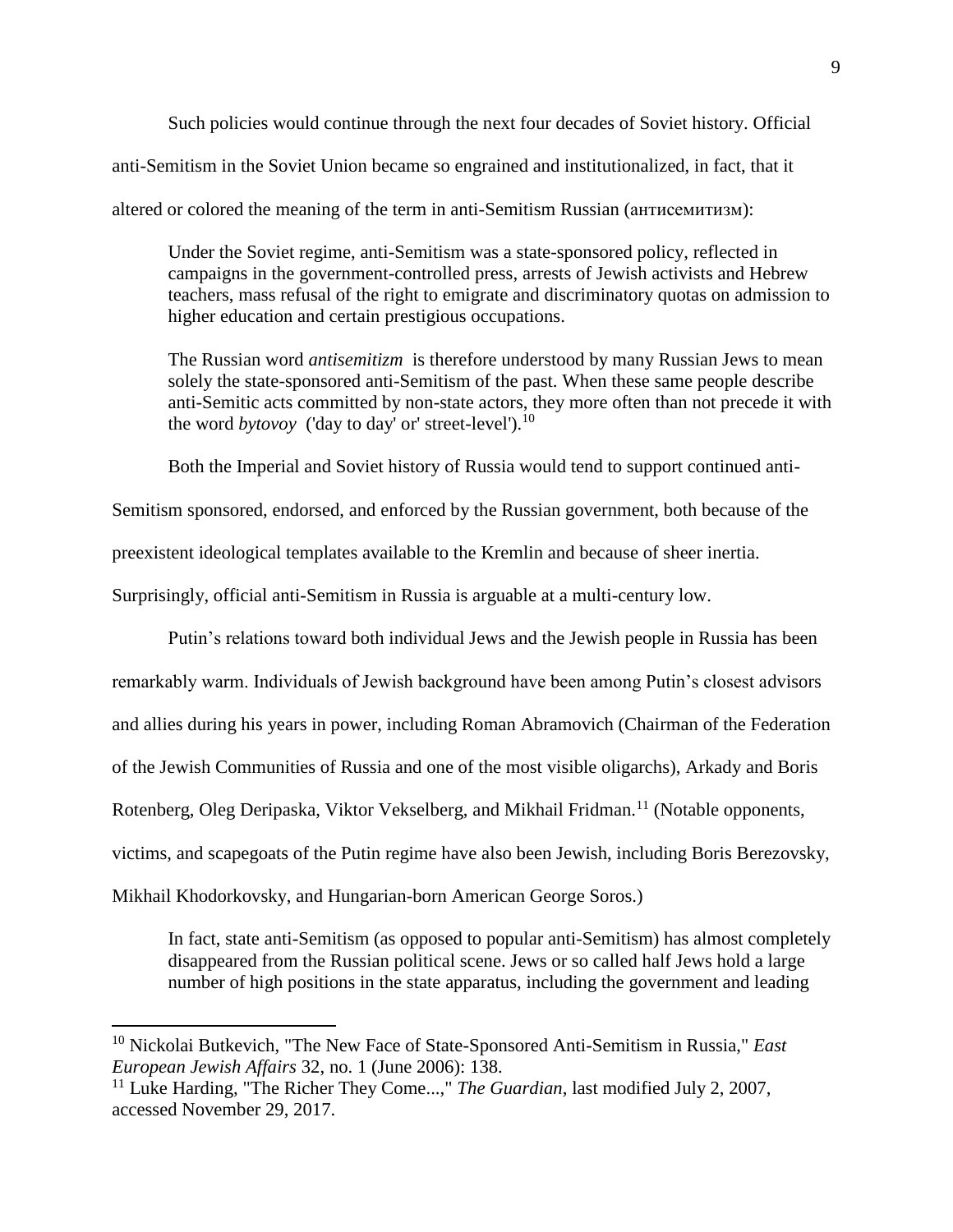state corporations. The appointment of Mikhail Fradkov as prime minister in 2004 was only one of many of Putin's appointments that totally ignored the ethnic background of the candidate. No less indicative was the appointment in 2007 of two managers with Jewish backgrounds, Leonid Melamed and Semen Vainshtok, as the heads of two big state corporations, both with multi-billion dollar budgets. One of the corporations dealt with nanotechnology, while the other was building the facilities for the Olympic Games in 2014 in Sochi. $12$ 

In particularly stark contrast to the anti-Semitic policies of the Soviet Union, euphemized as "anti-Zionist," the Russian government under Putin has maintained remarkably close and cooperative relations with Israel. "During Putin's presidency, Israel has come to play an increasingly significant role in Russia's Middle East policy. Putin has done more than any other Russian leader to improve economic and strategic ties with Israel."<sup>13</sup> As Ilya Bourtman points out, the areas of cooperation between the Putin government and successive Israeli governments have mostly centered on counterterrorism and energy infrastructure and trade.<sup>14</sup> His analysis perhaps understates the significance of this cooperation: Beyond mere "pragmatism, cynicism, and economic calculations," energy exports and security – particularly against terrorists – are the cornerstones of Putin's legitimacy, such as it is. More than any other policies, energy and security determine the fate and true intention of the Putin regime, and their close cooperation with Israel on these matters suggests a sincere respect and affinity that, while not unlimited, would be scandalous for any previous Russian ruler. "In short, for centuries of Russian history, through different political regimes and social conditions, the 'standing decision' has been that Jews are to blame for Russia's problems, and this presumption has resulted in countless incidents

<sup>&</sup>lt;sup>12</sup> Shlapentokh, "Putin as a Flexible," 213.

<sup>13</sup> Ilya Bourtman, "Putin and Russia's Middle Eastern Policy," *Middle East Review of International Affairs* 10, no. 2 (June 2006): 2. <sup>14</sup> *Ibid.*, 2-4.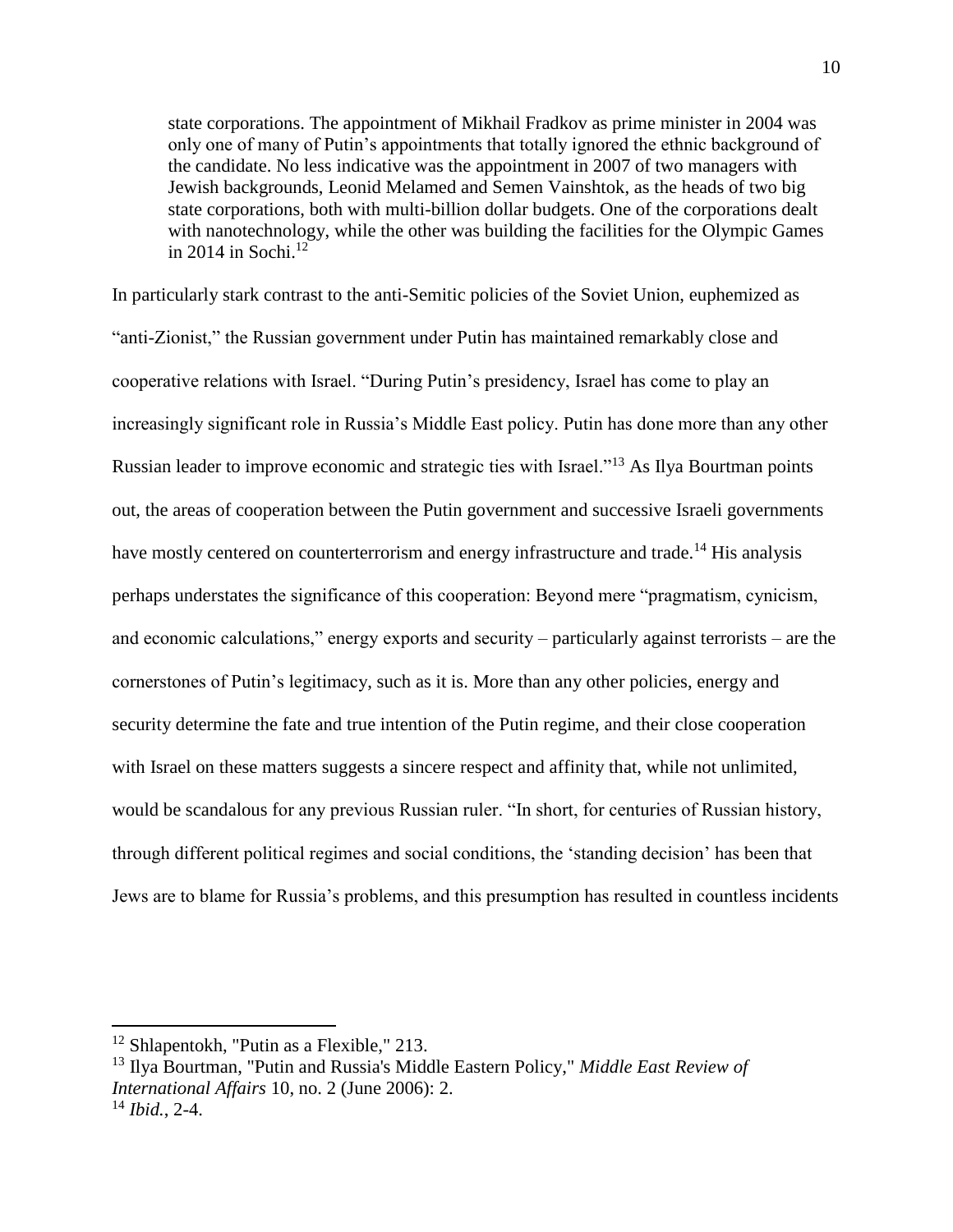of discrimination, victimization and violence."<sup>15</sup> Putin's cooperation with Israel suggests that

decision has been nullified.

 $\overline{a}$ 

This is reflected in his domestic affairs as well.

His overtures to Jews within Russia have been no less unprecedented:

During his stay in the Kremlin, Putin met with rabbis several times. In his last meeting with Russia's chief rabbi in June 2007, he promised to donate one month's salary for the construction of a Jewish museum of tolerance. Putin meets regularly with representatives from Russian Jewish Communities and various Western Jewish organizations. In October 2007, he met with a representative of the European Jewish Congress, attended many Jewish religious celebrations (for instance, Hanukkah in 2001) and regularly sent congratulations to the Russian Jews in connection with Rosh Ha-Shanah, the Jewish New Year and Hanukkah. Speaking in Krakow on January 27, 2005, in connection with the 60th anniversary of the liberation of Auschwitz, Putin urged other nations to consider the lessons learned from the Holocaust and warned against anti-Semitism, racism and xenophobia worldwide. What is more, he also noted the existence of anti-Semitism in Russia, a statement that none of the Soviet leaders after Lenin dared to make...<sup>16</sup>

While the statements of the president are not always signs of durable and explicit policies

positions of the Russian government, it appears that Putin's friendliness toward Jews is either

being encouraged among other government officials or is voluntarily imitated by them,

suggesting a more permanent and official status of pro-Semitic† attitudes within the government.

Putin continues to make positive gestures towards Russia's Jewish community by attending major Jewish events, praising the role of Jews in Russia's history and contemporary life, and strongly condemning antisemitism. In many regions, it is no longer uncommon to see a mayor or governor visit a synagogue or congratulate the community on a holiday. These official gestures have helped to create a more confident climate for Jews in Russia, spurring a continued renaissance of Jewish life in Russia, as evidenced by the growing number of synagogues being returned to the community after decades of government ownership, the increasing media coverage of Jewish communal activities and statements by Jewish leaders about domestic and international events, and a

<sup>&</sup>lt;sup>15</sup> James L. Gibson and Morjé Howard, "Russian Anti-Semitism and the Scapegoating of Jews," *British Journal of Political Science* 37, no. 2 (April 2007): 198. <sup>16</sup> Shlapentokh, "Putin as a Flexible," 211-212.

<sup>†</sup> The term "pro-Semitic" is used advisedly, and merely intends to denote the differences between the Putin government and its predecessors. It is only a *relative* distinction, and is not meant to provide an *absolute* positive or negative evaluation of the government's Jewish policies.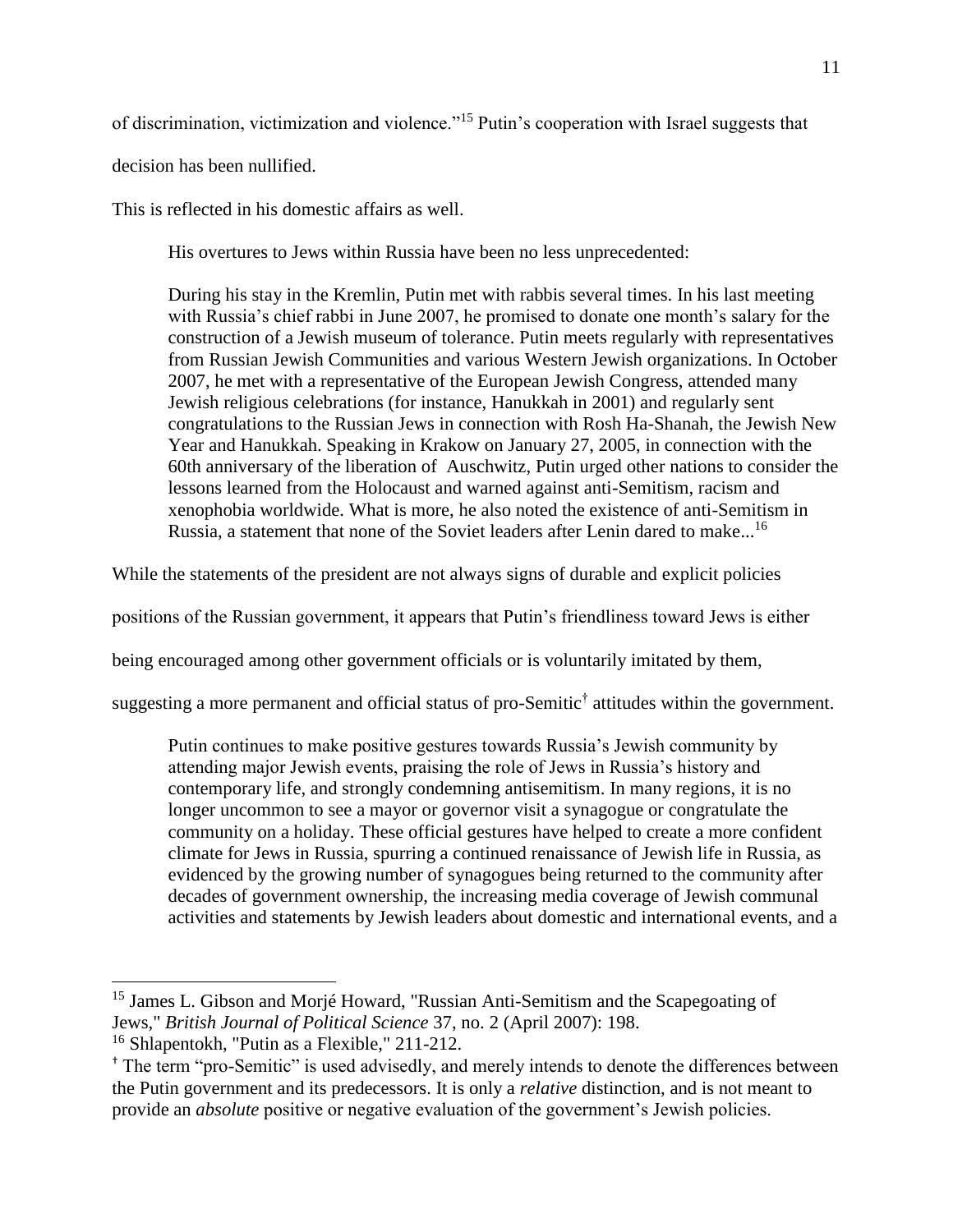rising willingness of Jewish leaders in some parts of the country to stand up publicly for their rights. $17$ 

The Putin government is innovating policies in relation to Jews that it seems unwilling or unable to do in relation to the legacy of Stalin. In one sense, that might be expected: The legacy of Stalin has, in some ways, been the central question of Russian politics since Khrushchev's speech to the XX Party Congress.<sup>18</sup> However, the history of destalinization is rich in post-Stalinist Russia, providing ample precedent for an anti-Stalinist line. Putin's statements about Stalin have been of a decidedly mixed and often self-contradictory note, simultaneously rehabilitating the legacy of the former dictator and raising monuments to the victims of his purges and repressions.<sup>19</sup> The precedent for pro-Semitism is much thinner. The fact that the messaging and policy from the Kremlin is more stable and consistent in relation to Jews than it is to Stalin suggests that choosing a policy on Jews is easier for the Kremlin than choosing a policy on Stalin.

However cynical, the Russian government's use of accusations of anti-Semitism to slander it's foes also suggests a consistent pro-Semitic self-perception. The annexation of Crimea and proxy war in Donbas following the Euromaidan of 2014 have provided several good examples. "The revolutionary change of power in Kiev prompted the Kremlin to view new Ukrainian values as incompatible with those of Russia and Eurasia. In his press conference, Putin

<sup>17</sup> Union of Councils for Jews in the Former Soviet Union (UCSJ), *Antisemitism, Xenophobia and Religious Persecution in Russia's Regions, 2001* (Moscow: UCSJ, 2002), 1-2.

<sup>18</sup> Василий Жарков и Андрей Колесников, «Восставший из ада,» *Новое время/New Times*, December 21, 2009.

<sup>&</sup>lt;sup>19</sup> Anna Aruntunyan, "As Confederate Statues Fall in U.S., Russians Are Erecting Statues for Dictator Stalin," *USA Today*, last modified August 16, 2017, accessed November 29, 2017. Neil McFarquhar, "Critics Scoff as Kremlin Honors the Repressed," *The New York Times* (New York), October 31, 2017.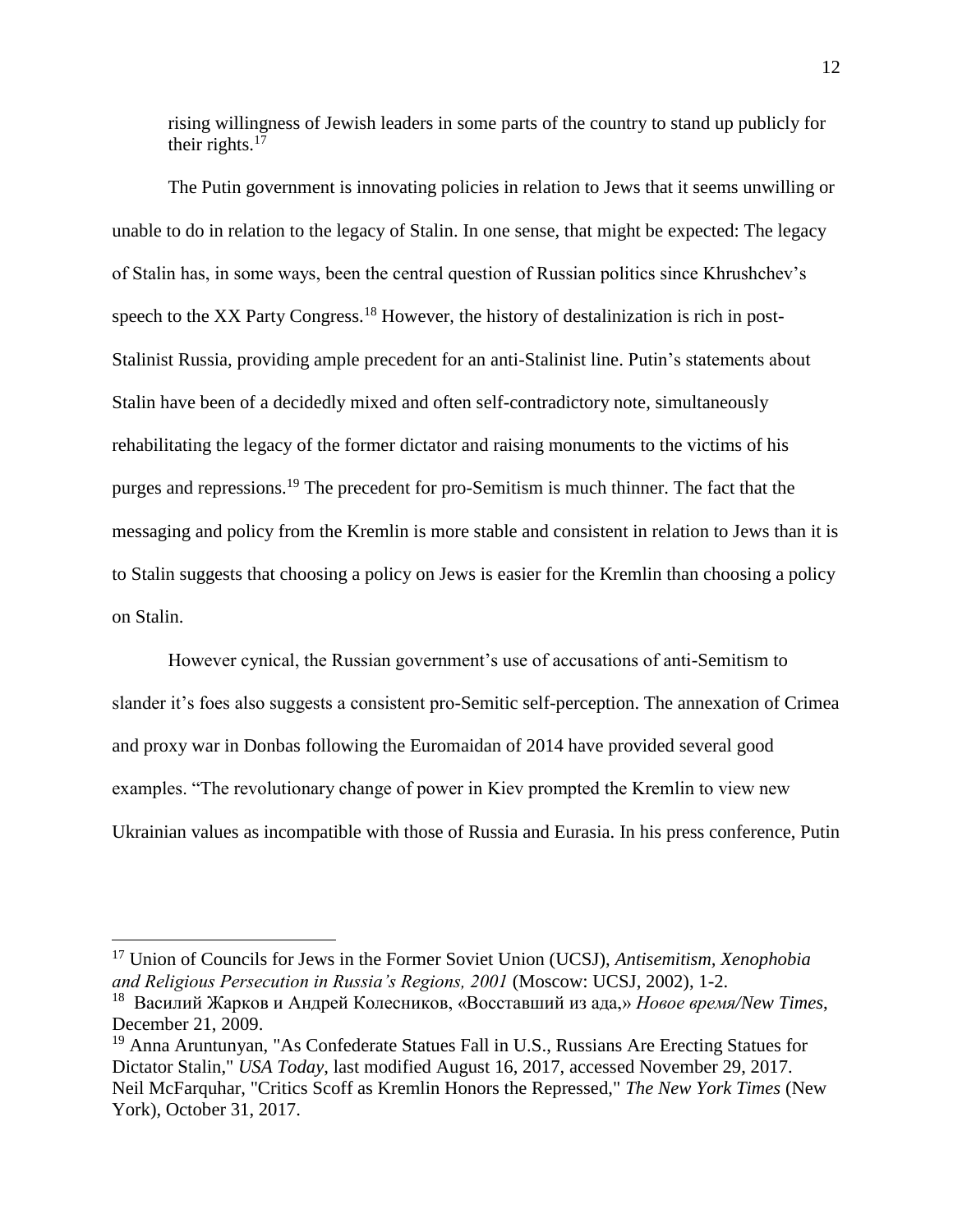referred to the Ukrainian events as the 'rampage of Nazi, nationalist, and anti-Semitic forces.'"<sup>20</sup> Referring to the Euromaidan protests, he claimed that "Nationalists, neo-Nazis, Russophobes and anti-Semites executed this coup. They continue to set the tone in Ukraine to this day."<sup>21</sup>

Certainly, the Kremlin has also accused others of its own bad behavior, such as interfering in the domestic politics of other countries. Ordinarily, accusations against other countries by the Putin government bear little ontological weight. Indeed, Kremlin endorsement is often a contrary indicator to verisimilitude. However, given the context of the steady continuation of the Kremlin's Jewish policies under Putin, these statements might be viewed in another light – not as arch-cynical accusations, but as a way of defining whomever is conceived to be Russia's enemy as the opposite of Russian. In the Ukrainian case, defining a pro-Western enemy as pro-gay and anti-Semitic (at least relative to Russia) may contain a kernel of truth.<sup>22</sup>

In addition to historical precedent, Putin's Jewish policies should also be evaluated in terms of their political benefits and costs. If, upon assuming the presidency in 1999 (and in his own right in 2000), Putin had decided to adopt more historically congruous, anti-Semitic policies and rhetoric, the costs would likely have been quite low. Clearly, at least in terms of domestic politics, anti-Semitism did not appear to hurt the political prospects or power of any of Putin's predecessors.

<sup>20</sup> Andrei P. Tsygankov, "Vladimir Putin's Last Stand: The Sources of Russia's Ukraine Policy," *Post-Soviet Affairs* 31, no. 4 (February 4, 2015): 294.

 $21$  Vladimir Putin, "Address by President of the Russian Federation," President of Russia, last modified March 18, 2015, accessed November 29, 2017.

<sup>22</sup> Tom Balmforth, "As Ukraine Says 'Farewell Unwashed Russia,' Putin Says Take Care in 'Gay' Europe," RFERL, last modified June 15, 2017, accessed November 29, 2017.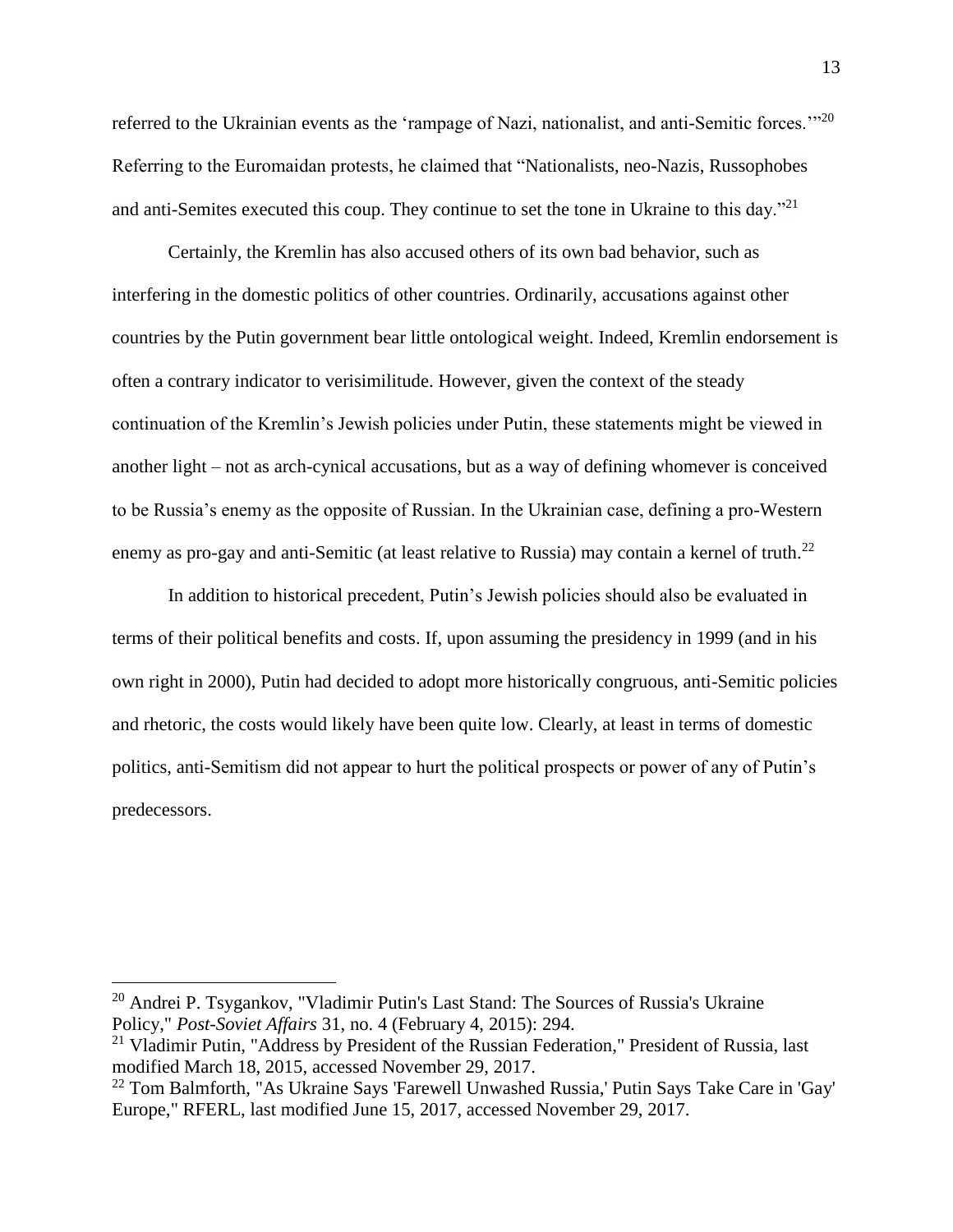The only possible exception was Yeltsin, who, likely because of his dedication to

rapprochement with the West and strengthening his democratic *bona fides*, failed to adopt the

pro-Semitic policies of Putin. Rather,

As a builder of democracy and a proclaimed ally of the West, Boris Yeltsin eliminated, considering his cadre policy, even the slightest suspicion that, as a former party regional secretary, he was an anti-Semite. He involved many Jews in his government and administration, but avoided any public demonstration of his break with the old party line, preferring to show, as the known Moscow journalist Radzikhovsky observed, that "he is completely indifferent to any national issue."<sup>23</sup>

Nonetheless, Yeltsin's example demonstrates – as if proof was needed – that pro-Semitism was

not a silver bullet in Russian politics, propelling its first adherent to lifelong power.

Conversely, the all-but-unimpeachable conclusion that Putin holds an unbreakable grip

on supreme power in Russia suggests that he could adopt supremely unpopular or otherwise

risky positions without encountering a serious threat to his dominance.

The list of troubling features of Russian politics in the 2010s included unfair and fraudulent elections, the coexistence of weak and impotent political parties with a dominant "party of power" (which was also weak and impotent), heavily censored (and often self-censored) media, rubber-stamping legislatures at the national and subnational levels, politically subordinated and shamelessly biased courts, arbitrary use of state economic powers, and widespread corruption. These assessments resonate with numerous critical evaluations of Russia's politics and governance by domestic and international agencies and experts: despite the huge variety of their analytical frameworks and the use of diverse methodologies, techniques, and approaches, almost everybody agrees that the political regime in present-day Russia is genuinely nondemocratic (although for various reasons some observers, until very recently, hesitated to label it "authoritarian").<sup>24</sup>

There are, of course, natural limits to Putin's power, and his government has granted concessions

to opposition forces when it felt it was required. Protests against pension reform in 2005, for

instance, prompted the government to double the planned increase in pension payments and

 $23$  Shlapentokh, "Putin as a Flexible," 210.

<sup>24</sup> Vladimir Gel'man, *Authoritarian Russia: Analyzing Post-Soviet Regime Change* (Pittsburgh, PA: University of Pittsburgh Press, 2015), 2.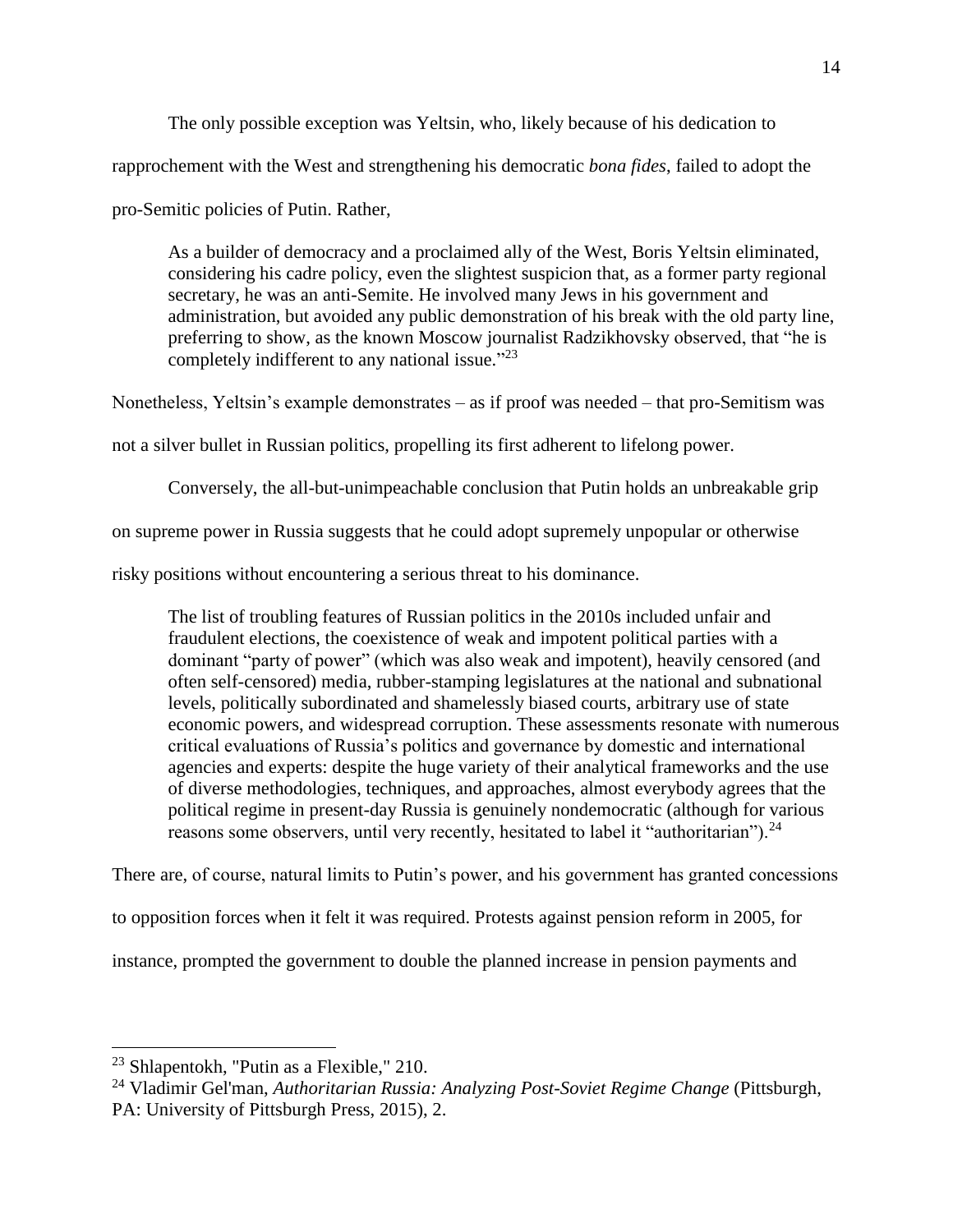reintroduce free public transportation.<sup>25</sup> After the 2011-2012 Bolotnaya protests in opposition to the suspect 2011 Duma elections and the dubious 2012 reelection of Putin, the Duma amended the constitution to restore local election of regional governors as a democratic compromise.<sup>26</sup> But neither of these concessions seriously threatened his control. Indeed, many governors have been effectively fired in 2017 as the Kremlin has announced its acceptance of resignations they never sent. Others have resigned at the behest of the Kremlin.<sup>27</sup> In other words, the pro-Semitic policies of Putin's Kremlin cannot be described as political necessities. Putin can, in the long run, adopt any policies he wants – even to the extent that he can de facto change the constitution and rule from the prime minister's office:

Putin, as the dominant actor of Russian politics, was able to consolidate his monopolist control over the Russian elite, and had relatively little trouble passing the office into the hands of a puppetlike loyal successor, Dmitry Medvedev, in 2008, while maintaining control over key levers of power as the prime minister. $28$ 

Moreover, anti-Semitism could have been a powerful political weapon for the Kremlin.

The issue might have been used as a way to drive a wedge through the opposition, much like the

2013 law "for the Purpose of Protecting Children from Information Advocating for a Denial of

Traditional Family Values" ("в целях защиты детей от информации, пропагандирующей

отрицание традиционных семейных ценностей") and other measures after the Bolotnaya

protests:

 $\overline{a}$ 

First, the Kremlin sensationalised the minor, allegedly sacrilegious performance of the Russian punk band Pussy Riot in Moscow's Cathedral of Christ the Saviour to bring division into the opposition movement on religious grounds. Second, Russia adopted the so-called Dima Yakovlev Law that banned US citizens from adopting Russian orphan

<sup>25</sup> Claire Bigg, "Protests across Russia Force Putin to Double Increase in Pension Payments," *The Guardian*, January 18, 2005, accessed November 29, 2017.

<sup>26</sup> Gel'man, *Authoritarian Russia*, 120.

 $27$  Radio Free Europe/Radio Liberty, "Karelia Governor Is Fifth to Resign in Russia in Recent Days," FRERL, last modified February 15, 2017, accessed November 29, 2017.

<sup>28</sup> Gel'man, *Authoritarian Russia*, 41.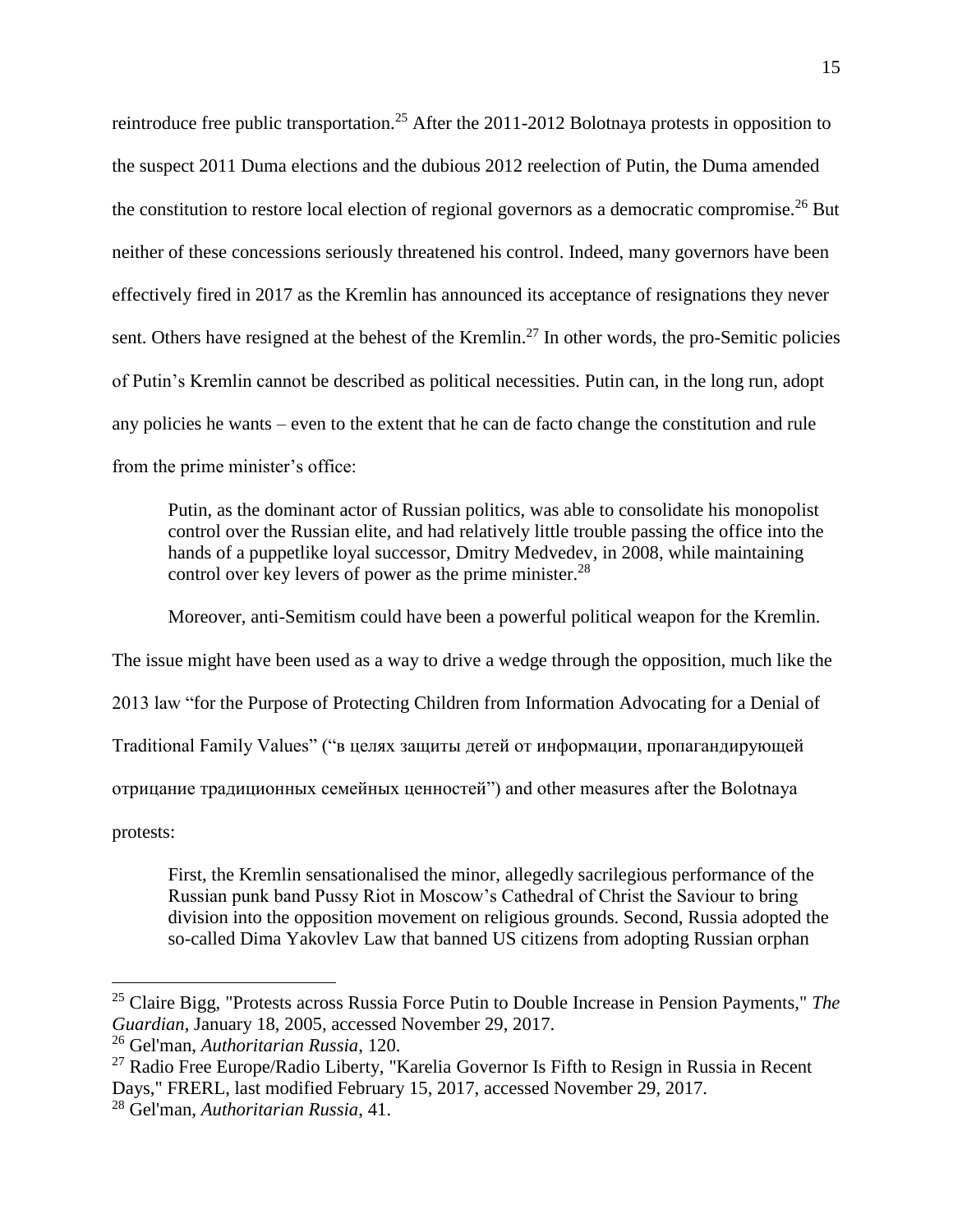children in order to divide the opposition on the grounds of Russian nationalism intrinsically characterised by anti-Americanism. Third, it adopted the anti-LGBT propaganda law officially to protect children from 'information advocating for a denial of traditional family values', but essentially to splinter the opposition movement exploiting the divisive LGBT issue.<sup>29</sup>

The same tactic could have been used during the 2017 protests, which spread to hundreds of cities across Russia, in contrast to the Bolotnaya protests, which were primarily localized to Moscow.<sup>30</sup> The geographic distribution of the 2017 protests likely points to a broader cultural appeal, as does their focus. Rather than focusing on abstractions like electoral legitimacy or the rule of law, which resonated in 2011-2012 primarily with the educated, urban class, the 2017 protests were led by anti-corruption politician Aleksei Navalny primarily in response to an exposé he published on YouTube, detailing the corruption of Dmitri Medvedev.<sup>31</sup> Navalny, who has indicated sympathy with nationalists in the past, might have been hard-pressed to disavow an anti-Semitic move by the Kremlin, while the core of his supporters – the same educated, urban veterans of the Bolotnaya – would be scandalized. The fact that the Kremlin used such sensitive subjects as Orthodoxy, adoption of orphans, and homosexuality in a politically utilitarian way, but avoided using anti-Semitism, reveals exactly how committed the regime is to its Jewish policies.

Lately, much attention in the academic literature and beyond has focused on the Putin regime's relationship with far-right nationalist forces, both within Russia and in the West. The influence of thinkers and theorists such as Aleksandr Dugin, Lev Gumilev, Ivan Ilyin, and

<sup>29</sup> Anton Shekhovtsov, *Russia and the Western Far Right: Tango Noir*, Fascism & The Far Right Series (New York: Routledge, 2018), 81.

<sup>30</sup> Benjamin Parker, "The Acid Test of Dissent in Russia," *The Weekly Standard*, June 26, 2017, accessed November 29, 2017.

<sup>&</sup>lt;sup>31</sup> Andrei Kolesnikov, "Navalny Has Exposed the Russian Prime Minister's Corruption. Now What?," Carnegie Moscow Center, last modified March 6, 2017, accessed November 29, 2017.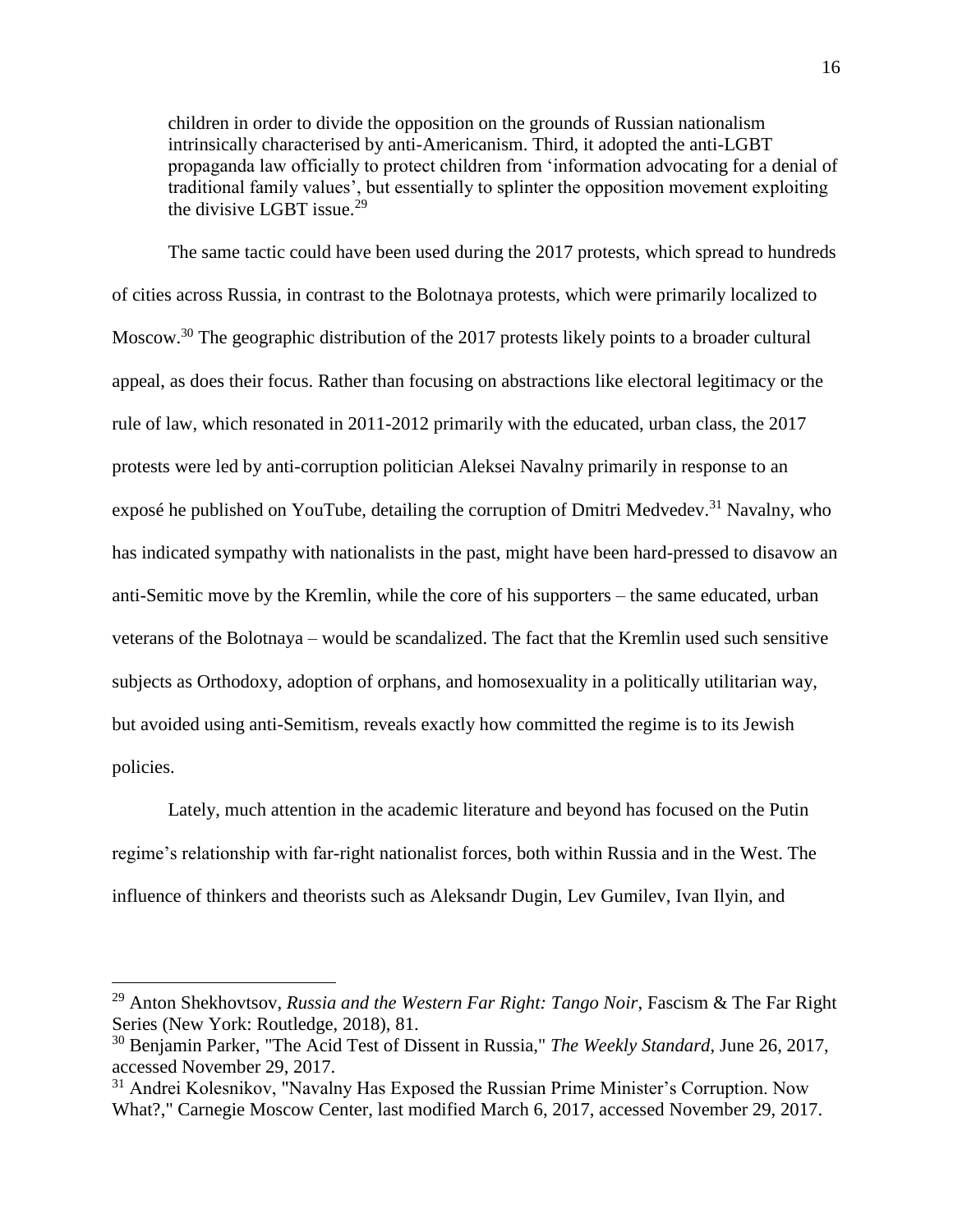Nikolai Danilevski has been brought to light and debated. (There are other suspected intellectual forbearers of the current Kremlin as well; the four listed here will be discussed further in this paper.) Generally, one would expect to find anti-Semitism follows wherever nationalism goes. In Russia, no less, where the stage seems perfectly set for revanchist nationalism, it is particularly strange to find pro-Semitism mixed with Russian nationalism and/or Eurasianism.

Although, as detailed above, many of Putin's policies are unusually friendly towards Jews, it is necessary to point out that Putin's Kremlin has also adopted policies and postures that can be interpreted as anti-Semitic themselves, give aid and comfort to anti-Semites, or both.

Unlike Western leaders, he did not openly stand up against the two greatest anti-Semites of our timed the Malaysian Prime Minister Mahathir Mohamad and the Iranian President Mahmud Ahmadinejad. In October 2003, Putin attended the meeting of the Organization of the Islamic Conference, during which Mahathir Mohamad talked about the Jews who ruled the world. As Putin's semiofficial biographer Kolesnikov wrote in his book *Putin Saw Me*, the Russian President said nothing about this rude anti-Semitic tirade, even though he had the opportunity to do so, because he addressed the conference following the Malaysian leader. While chatting with the Russian journalists who attended the conference, Putin did mention that some speeches at the conference were 'extremist'. What is more, Putin never made critical comments about the appeal of the current [2008] president of Iran to obliterate Israel.<sup>32</sup>

He has also hosted meetings with groups such as Hamas, which are openly anti-Semitic in ways most similar to Ahmadinejad. On a lesser count, Putin's government has been firm in opposition to returning the library of the Lubavicher Rebbe Menachem Schneerson.<sup>33</sup> The books, seized by the Nazis during World War II, were transported to Moscow after the war, while their original owners, the Lubavich sect of Hassidic Jews, moved their community to New York. Litigation about the matter is ongoing, and the fact that the Lubavichers chose to move to the United States and their use of the American legal system to try to reclaim their former property may be an

<sup>32</sup> Shlapentokh, "Putin as a Flexible," 214.

<sup>&</sup>lt;sup>33</sup> Avital Chizhik, "Putin Refuses to Let the Lubavitcher Rebbe's Library Leave Moscow," Tablet, last modified September 30, 2013, accessed November 29, 2017.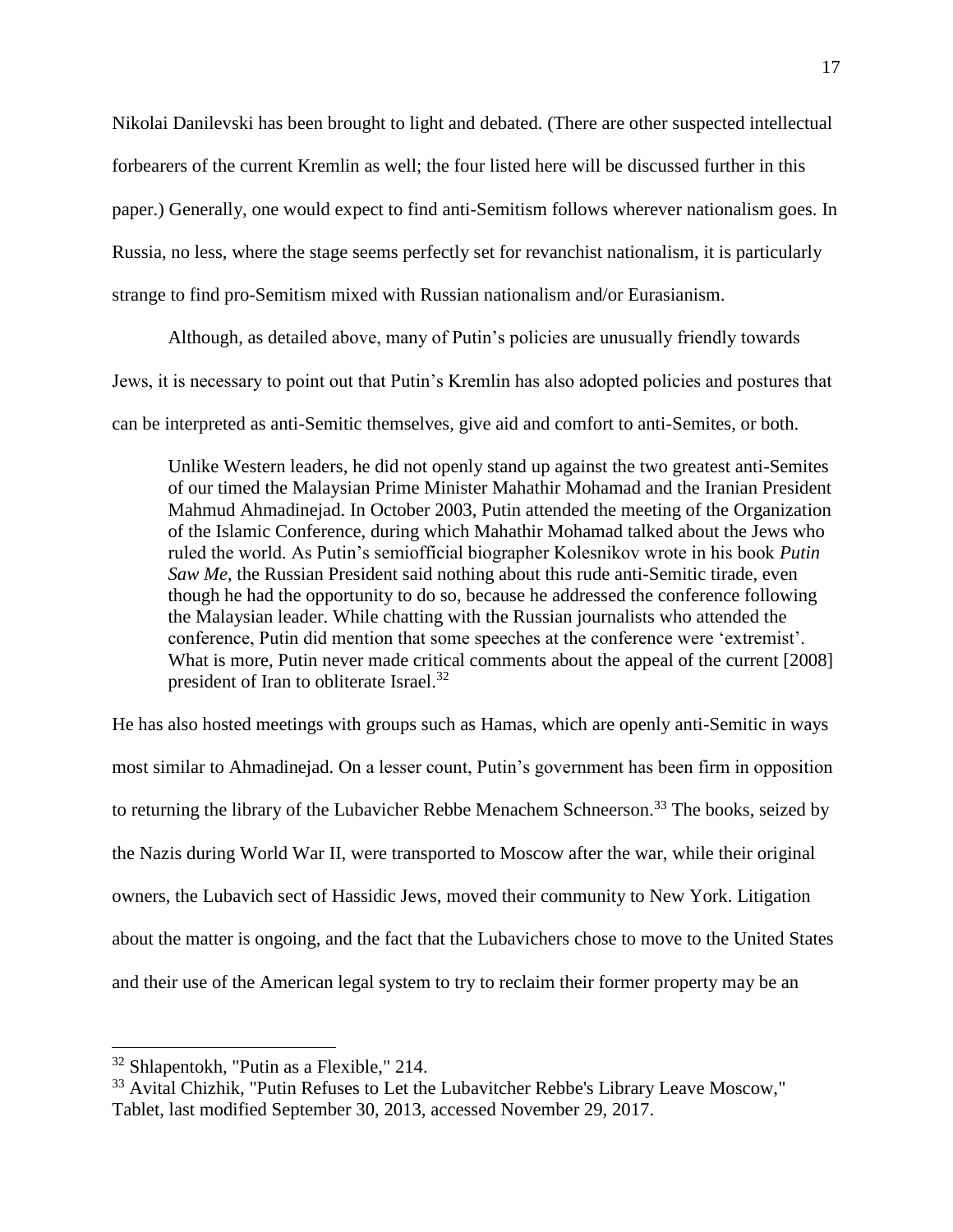inspiration to the Russian government's opposition.<sup>34</sup> Nonetheless, these policies, consequential as they may be, are deviations from the pro-Semitic norm of the 21<sup>st</sup>-century Kremlin.

There are several explanations that may account for why Putin's government has pursued such consistent pro-Semitic policies, including the nationalist ideological tenets of his regime (such as they may be), the Putin government's pragmatic use of political ideas is propaganda, foreign policy considerations, and Putin's personal biography.

#### **The Ideology Hypothesis**

 $\overline{a}$ 

The support that Putin's government has given to far-right elements inside and outside Russia would also suggest, *prima facie*, that the regime would support anti-Semitism. After all, in the West, far-right ideas and groups are ubiquitously anti-Semitic (in addition to a host of other bigotries). Upon first glance, it seems to follow naturally that far-right ideologues in Russia would be anti-Semitic as well: They live in a country with a tradition of popular anti-Semitism at least as long and deep as those of other European countries, and they endorse ideas commonly associated with anti-Semitism, including ethnic or national supremacy.

Those who believe that the Putin regime is influenced by far-right ideas, whether because Putin himself endorses them or because other senior members of the government do, have several examples of particular and influential nationalist and/or Eurasianist theorists who did *not*  subscribe to anti-Semitism as evidence to support their claim. While it is possible that some in the highest positions in the government, including Putin himself, subscribe to Eurasianist and similar ideas, the prevalence of anti-Semitism in Eurasianist ideology is still too great to adequately explain the Putin government's Jewish policies.

<sup>34</sup> Graham Bowley, "Russia Fined \$44 Million for Refusing to Hand Over Jewish Books," *The New York Times*, September 12, 2015.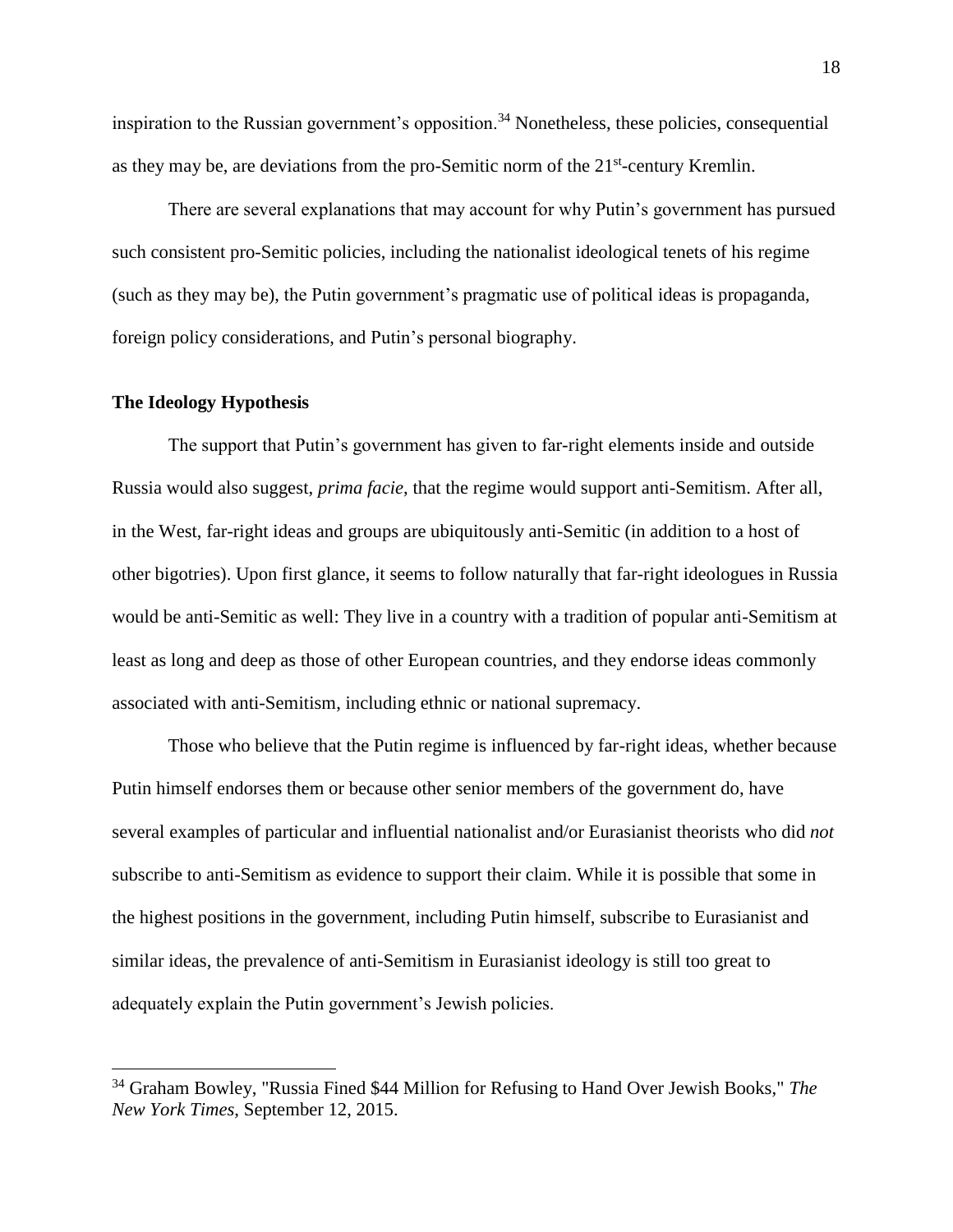### *Aleksandr Dugin*

 $\overline{a}$ 

The most prominent face of current Russian far-right thought is Aleksandr Dugin, an autodidact political philosopher and conspiracy theorist with ties to some influential Kremlin figures, including the Academy of the General Staff of the Russian Army. "Russia's salvation, Dugin believed, lay in turning back the tide of democratic liberalism, re-establishing repressive central control, and bringing to power a regime of patriots, beholden to an imperial concept of Russia, a multinational, multi-ethnic, multi-confessional, but distinctly Russian and distinctly non-Western geopolitical space – 'Eurasia'."<sup>35</sup> In short, he views the irrepressible tide of world history as a conflict between "water powers" – states that grow up around coastlines, develop naval and merchant cultures and economies, free markets, pluralism, and secularism – and land powers, which grow up on the great Eurasian land mass, especially the enormous steppe running from Eastern Europe to western China, independent of coasts, and develop strong land armies, autocracy, omnipotent states, and conservative, spiritual cultures.

In his view, the fundamental conflict of the Cold War was one between Soviet land power and the Euro-Atlantic (or, alternately, Anglo-Saxon, i.e. Anglo-American) sea power. Consequently, the enmity between Washington and Moscow could not and did not end with the fall of Communism because the central issue was not over what sort of political or economic system would dominate the post-imperial world, but over whether water or land civilization would dominate – an altogether larger and more timeless question. (It should go without saying that this view runs counter to most scholarship of the Cold War.)

<sup>35</sup> Charles Clover, *Black Wind, White Snow: The Rise of Russia's New Nationalism* (New Haven, CT: Yale University Press, 2016), *xiv*.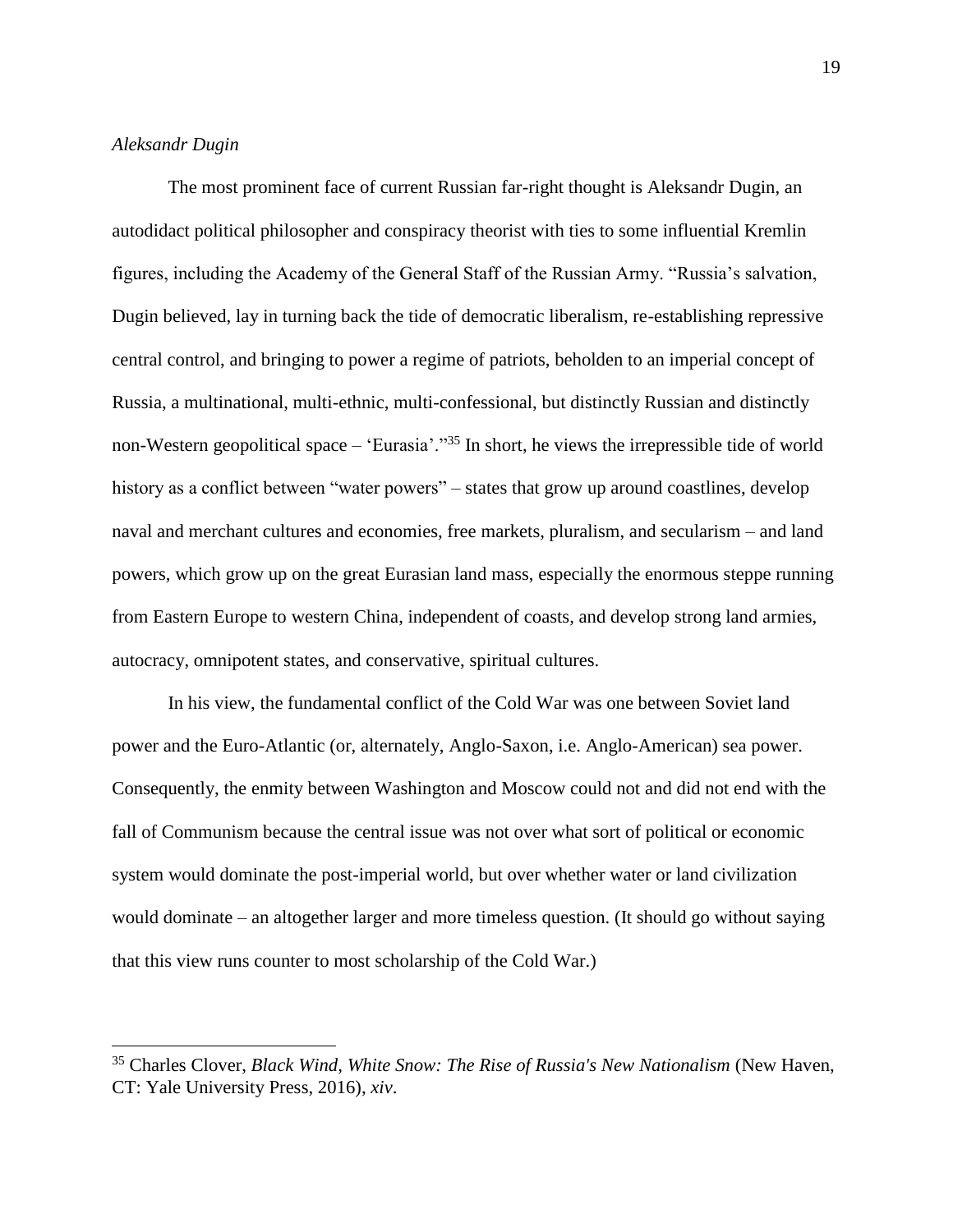Dugin's conception of Russia is as a dominant cultural and political actor in a larger, united civilization: Eurasia. Eurasia includes, coincidentally, all the former possessions of the Russian Empire and the Soviet Union, including the Central and Eastern Europe, the Balkans, Central Asia, parts of the Middle East, and the Russian Far East, plus perhaps more. This massive territory, currently comprised of dozens of countries, he identifies as the Eurasian Heartland.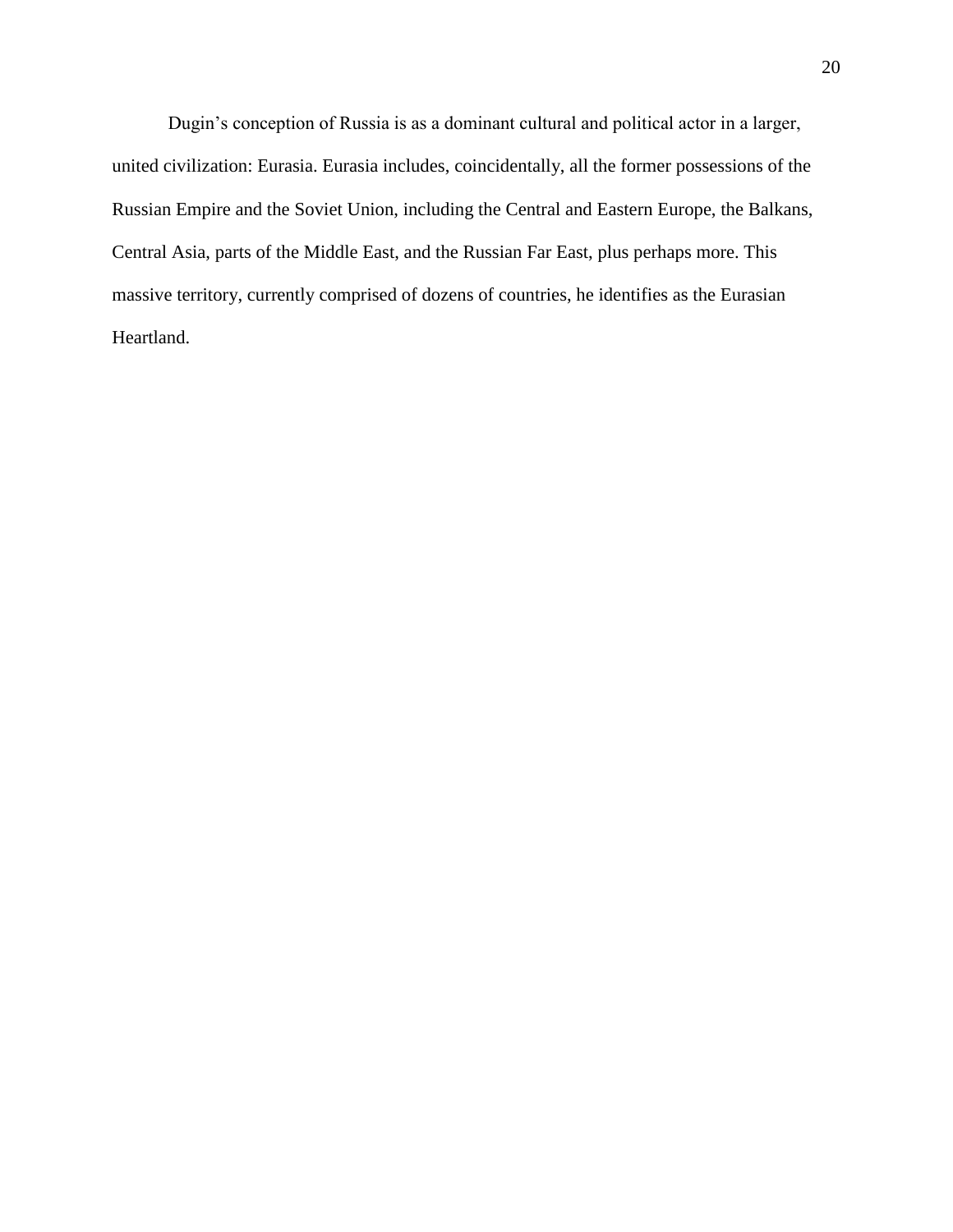

*This map of the world, indicating areas of relative geopolitical importance, was first published by Halford MacKinder in "The Great Geopolitical Pivot of History" in 1904 and was reproduced by Aleksandr Dugin in* The Foundations of Geopolitics *in 1997.<sup>36</sup>*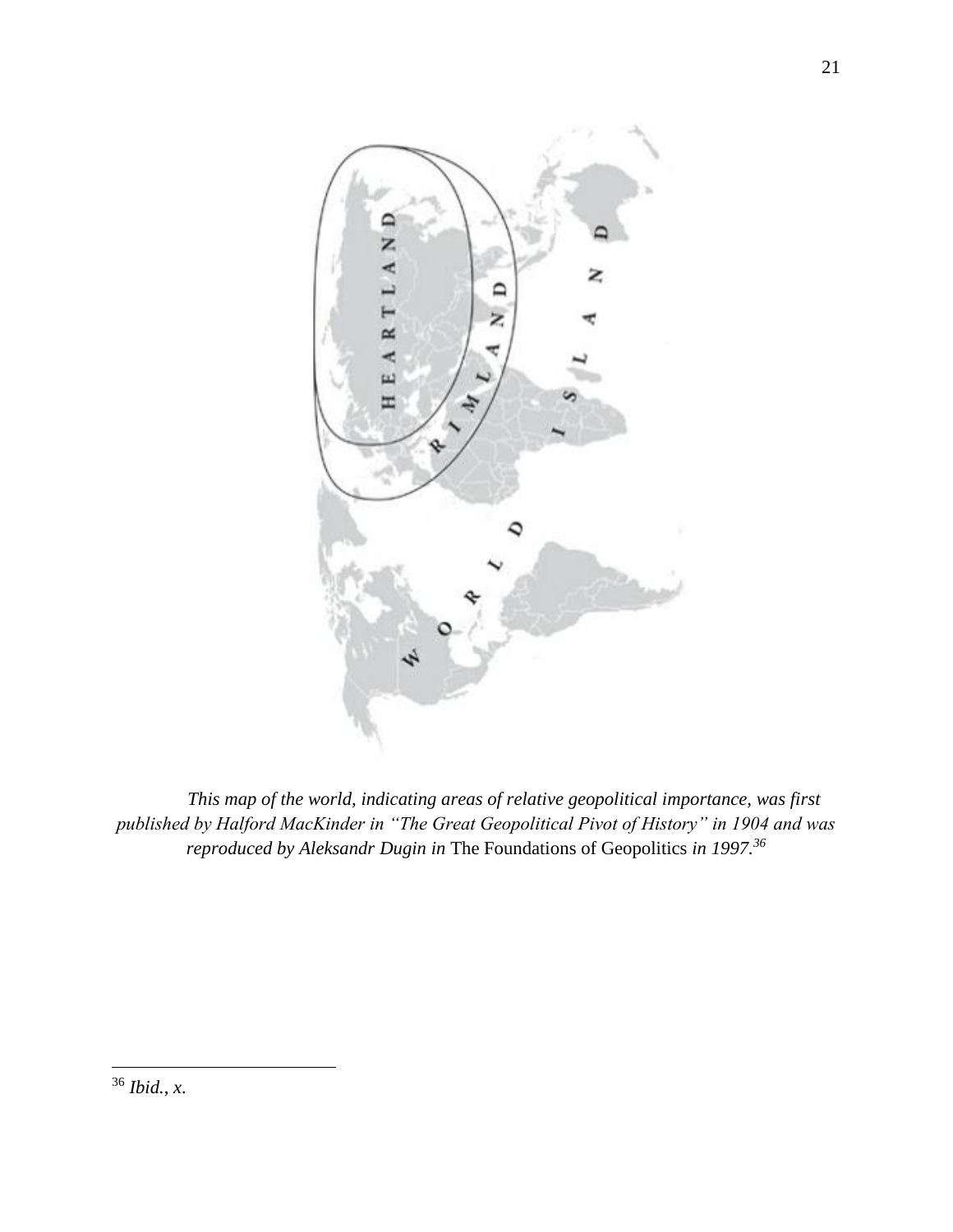

*The geostrategic importance of the Eurasian Heartland is clearly depicted on the cover of Dugin's* The Foundations of Geopolitics *(1997)*. *The subtitle below the map of Eurasia, emblazoned with the "arrow of chaos," reads,* "The Geopolitical Future of Russia."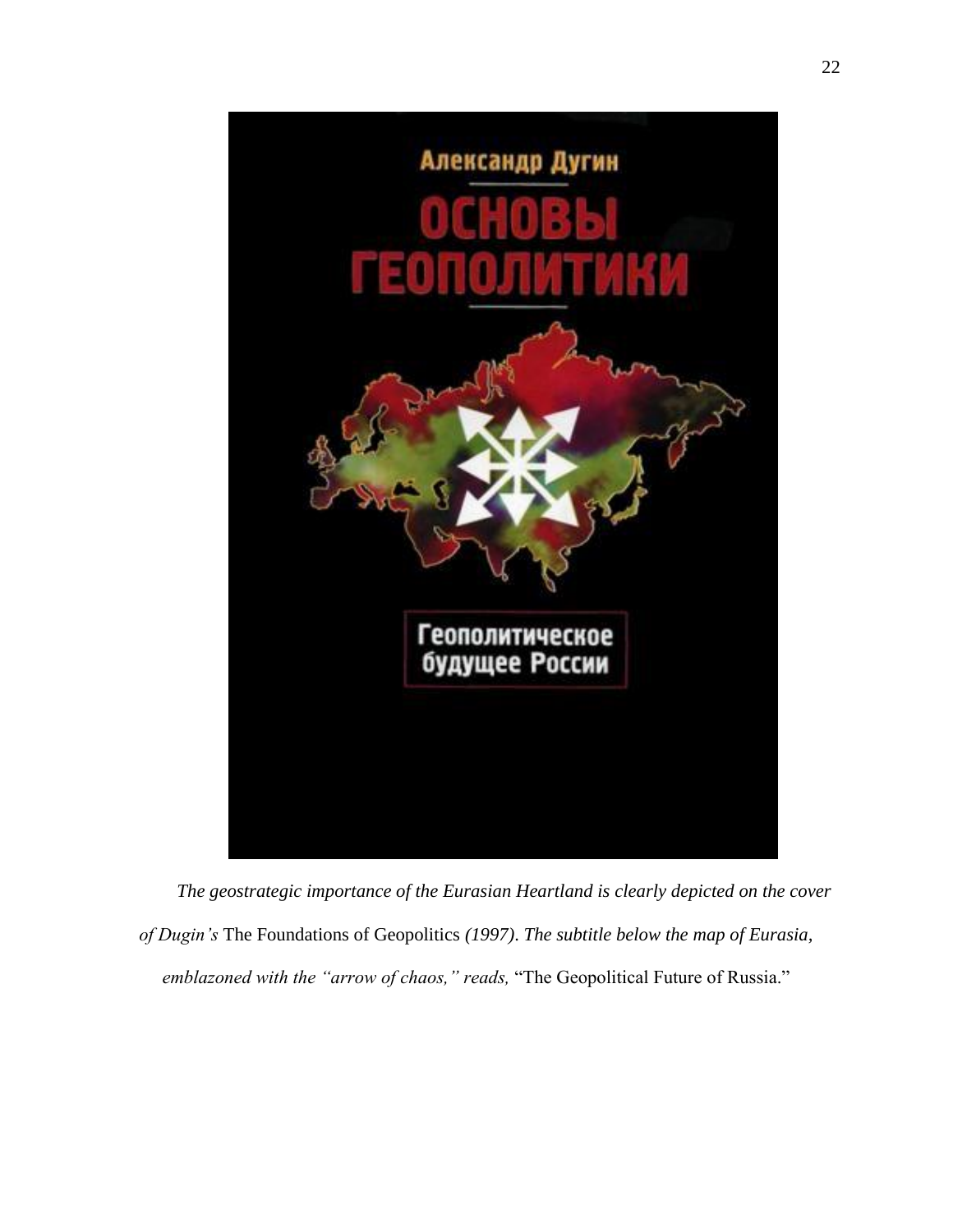To the extent that Jews enter into Dugin's thinking at all, they play only a very small role. As a rule of thumb, this suggests he is not an anti-Semite.‡ Since Jews have lived for centuries in countries and among civilizations belonging to both of Dugin's categories, they do not belong more on either side of Dugin's ledger. They are neither inherent enemies nor inherent allies of Russian Eurasia. In some ways, the epistemological certainty of Dugin's geographical determinism precludes him from sharing the KGB-style anti-Semitism seen in Putin's regime. According to Albats,

KGB people believe in the World Jewish Conspiracy… They do believe that the world is run by Jews, that there is some world government, that there is some conspiratorial money or body. There were several cases when these guys were approaching me and saying, "We understand you have a great connections to the World Jewish Congress," and I was thinking, "Wait a second, you guys don't know what you're talking about."<sup>37</sup>

Conspiracy theories are such a common marker of anti-Semitism that they are almost part of the very definition. The U.S. State Department's webpage "Defining Anti-Semitism" includes: "Making mendacious, dehumanizing, demonizing, or stereotypical allegations about Jews as such or the power of Jews as a collective—especially but not exclusively, the myth about a world Jewish conspiracy or of Jews controlling the media, economy, government or other societal institutions."<sup>38</sup> By contrast, Dugin's premise that geography is the controlling force of history precludes belief in secret global conspiracies. While not dispositive, this suggests that Dugin's influence is nationalistic and imperialistic, but not specifically anti-Semitic.

<sup>‡</sup> There is a joke which says, "There are two types of people who are obsessed with Jews: Jews and anti-Semites." There is some wisdom in this.

<sup>&</sup>lt;sup>37</sup> Interview with Yevgenia Albats.

<sup>&</sup>lt;sup>38</sup> "Defining Anti-Semitism," U.S. Department of State, last modified January 20, 2017, accessed December 14, 2017.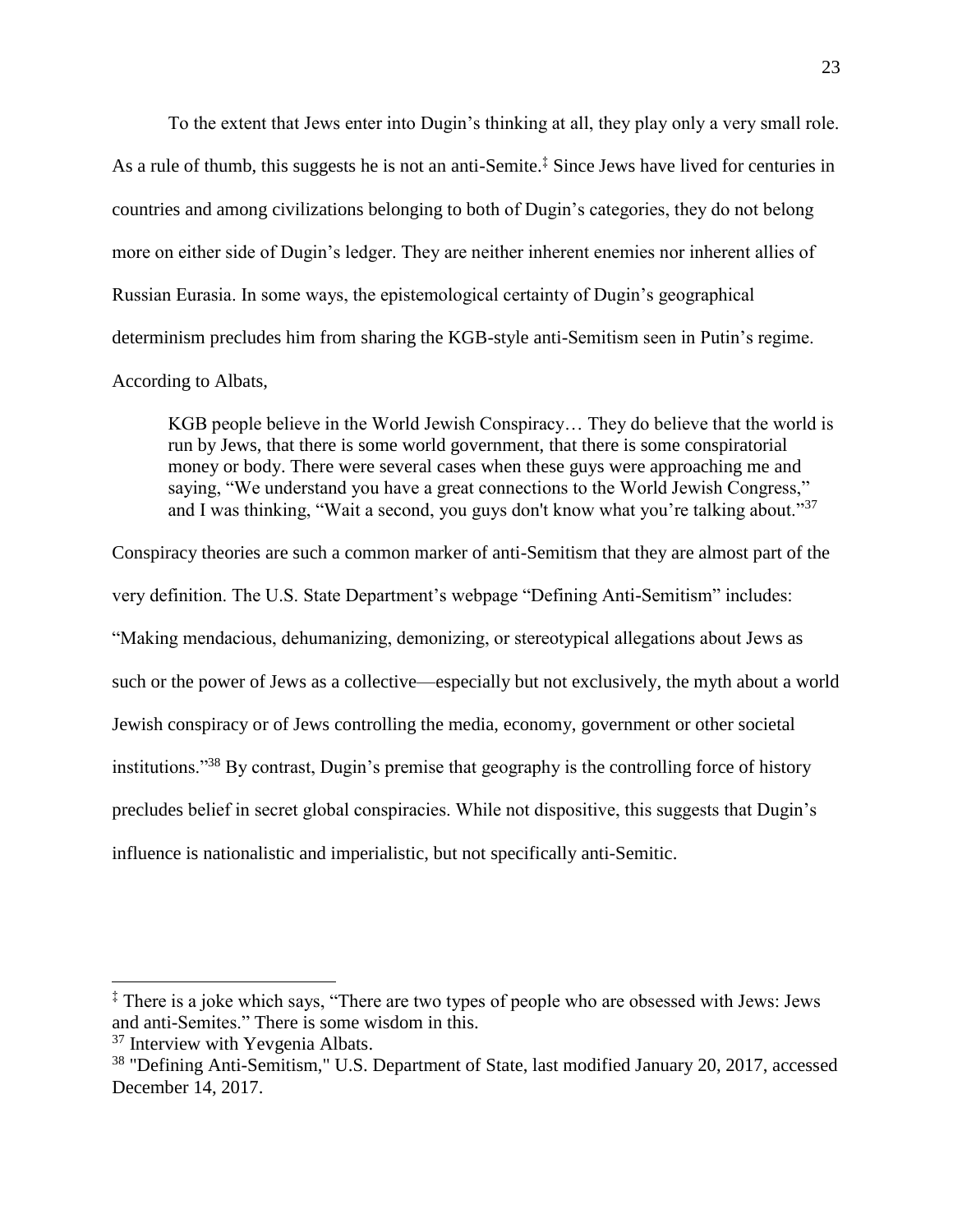The most easily accessible statements of Dugin regarding Jews are from a YouTube interview recorded March 6, 2016.<sup>39</sup> In that interview, Dugin differentiates in two ways between the State of Israel and Jews. First, there is a "natural sympathy" for Israeli Jews among Russians, given the large numbers of Russian-speaking Israeli Jews. This is questionable as it pertains to popular opinion, though more than likely this does accurately represent the position of the Russian government. "Being anti-West, anti-NATO, we are not against Israel by principle."<sup>40</sup> In other words, there is not innate (geopolitical) reason for Russians and Jews, as manifested by their national states, to be enemies. On the other hand, "when we are polite to the Israelis, that doesn't mean we are going to betray Hezbollah… We have very good relations with Israel, and we don't want to make these relations worse, but at the same time, [we are] with Hezbollah now as strategical [sic] allies. It's very important."<sup>41</sup> Short-term strategy, he seems to imply, compels Russia to support forces bent on Israel's destruction. Taken together, these statements seem to suggest that geopolitical, long-term relations between Russians and Jews as nations will not always match short-term relations between Moscow and Jerusalem.

Second, within Israel – or, perhaps, within the whole of world Jewry – Russia and the United States are bound to support different interests.

We have completely different goals. For example, if we [the Unites States and Russia] support two countries or two movements, always, always, by [sic] geopolitical reasons, we are supporting different poles… For example, we [Russia] are supporting one tendency in Israel; American – completely other…We have good relations with Israel; the United States has good relations with Israel; but there are two Israels. There is the geopolitically Atlanticist sea power Israel, represented by Israeli oligarchy, Israeli racism, [the] pro-American, pro-Western core of Israeli society. But there is Israeli traditions [sic], they are different.<sup>42</sup>

<sup>&</sup>lt;sup>39</sup> "Dugin on Islamophobia Israel Hezbollah A Caliphate," video file, 15:36, YouTube, posted by 108morris108, March 5, 2016, accessed November 29, 2017.

<sup>40</sup> *Ibid.*

<sup>41</sup> *Ibid.*

<sup>42</sup> *Ibid.*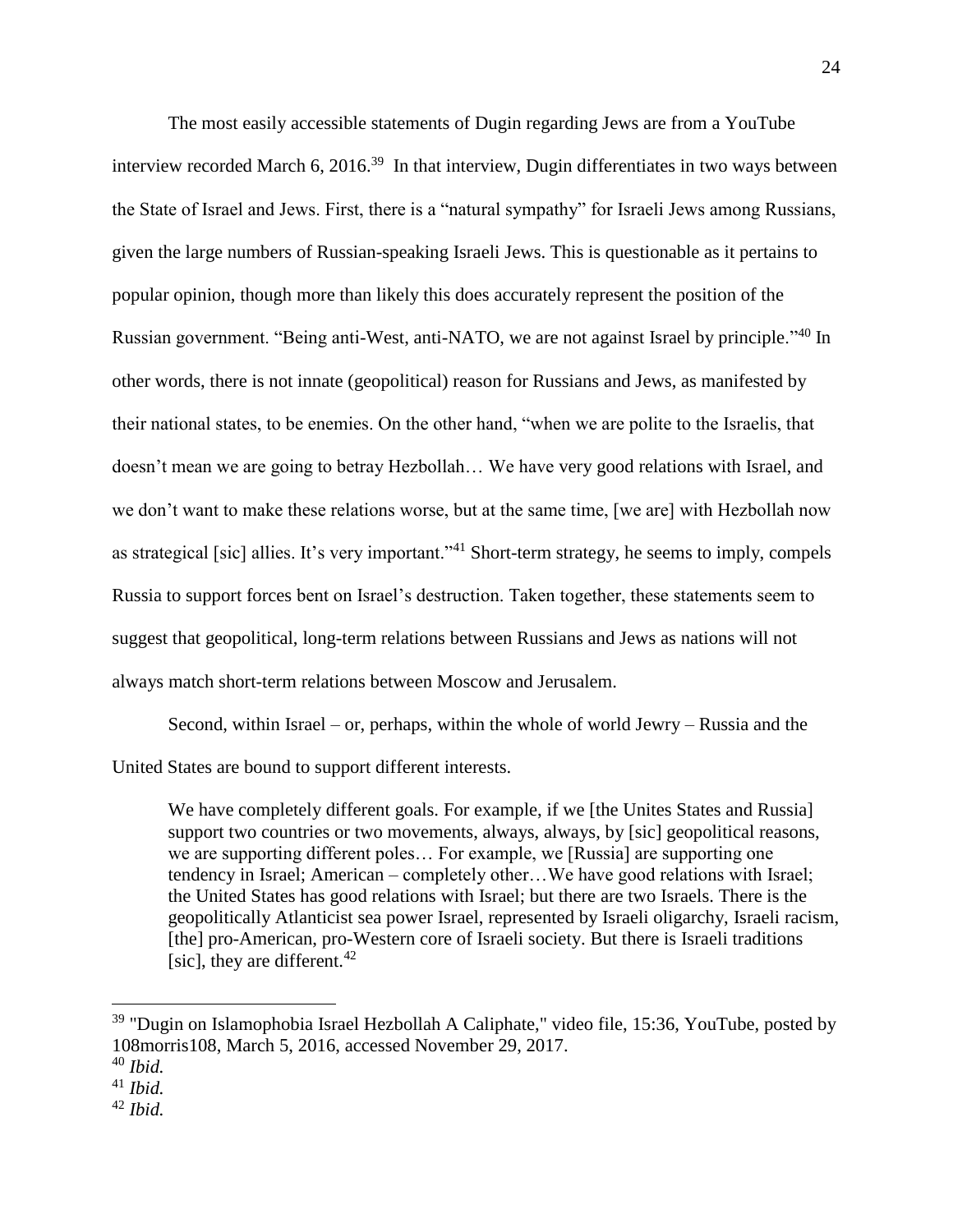This is the closest statement Dugin makes to anti-Semitism. While he does portray Jews and the evolution of Jewish religion and culture – a process 5000 years in the making – as completely subject to the influences of major outside powers (and, perhaps, teleologically dependent on them as well), he applies this same logic to all peoples, traditions, and histories.

He may easily be called a Russian supremacist and would probably agree that he is a nationalist, but he is not necessarily an anti-Semite because he does not reserve for Jews special fear, hatred, or discrimination. If the Kremlin – or at least one part of it – is truly are enamored of Dugin's theories, it is possible that they could share his imperialist Russian supremacism without anti-Semitism. The problem, however, is how they could so easily accept Dugin while rejecting his influences and intellectual ancestors.

#### *Lev Gumilev*

 $\overline{a}$ 

One of Dugin's primary inspirations, Lev Gumilev, the Soviet ethnologist and historian (of sorts) who championed Eurasianism, expressed more easily identifiable anti-Semitic views, including in his academic work.

Gumilev's work dealt in abstract concepts like "passionarity" and "ethnos" which were about as clear and socio-scientifically valid as Roman *numen*. According to Gumilev, "passionarity" was "the powerful impulse which pulls the human towards obtaining some sort of unnecessary benefit, in particular, posthumous honor."<sup>43</sup> Vladimir Putin himself once used the term in a public address, though with a slightly different meaning, suggesting Gumilev also has some posthumous influence within the Kremlin. "Ethnos" translates roughly to what in English

<sup>43</sup> Лев Гумилев, "*Законы времени." Литературное обозрение* 3 (1990), 5-6 quoted in Clover, *Black Wind*, 96.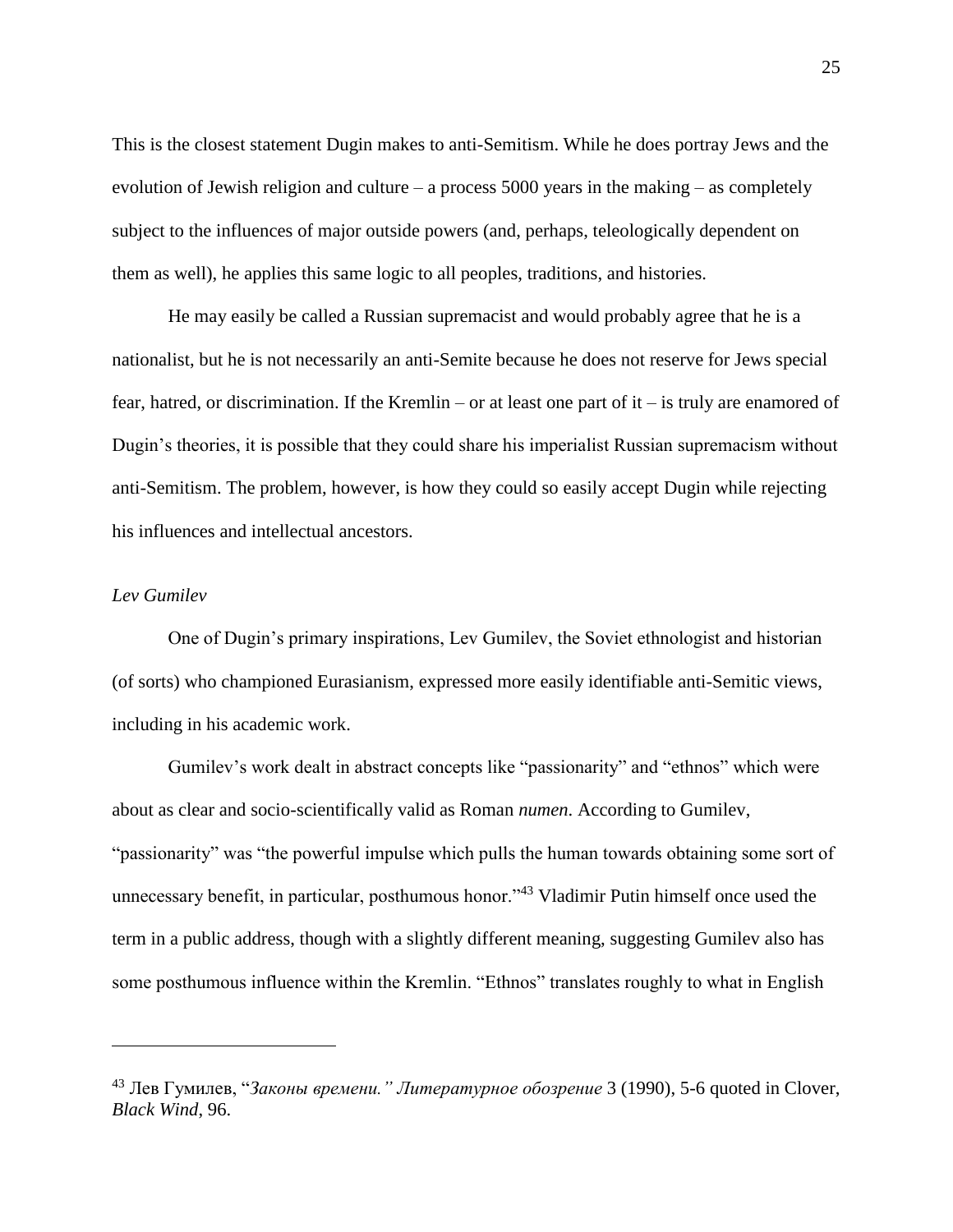would be an ethnic group, or the definition of "nation" used in the term "nation state." It is

precisely regarding different kinds of ethnoi that Gumilev revealed his anti-Semitism:

Lev [Gumilev], battle-scarred after his academic conflicts, found an odd association with the serious anti-Semitic fringe of the nationalist movement. His antipathy towards Jews appears to have grown over time; while he had always been known to make the odd anti-Semitic remark, many of his childhood friends, such as Gerstein and the Mandelstams, were Jewish and had found it (mostly) harmless. It seems likely that, driven by the trauma of the camps (which nurtured his already horrible temper), his conflict with his mother's entourage, and his regular association with voluble anti-Semites, Lev's prejudices grew. In her memoirs, Gerstein calls the older Gumilev an 'anti-Semite'. Many also regarded a book he published in 1965 on the Khazars (a tribe living in the Caspian region between the seventh and the tenth centuries that had converted to Judaism) as a thinly veiled piece of anti-Jewish propaganda: Khazars were described in the work as a 'chimera' or a parasitic ethnos. Meanwhile, the reputation of his associates rubbed off on him, colouring his reputation in scholarly circles.

In 1971, he met Sergey Melnik, who was a regular at the VOOPIK [The All-Russian Society for the Preservation of Historical Monuments and Culture] gatherings in Moscow. He introduced Lev to the underground journal Veche, which published fringe articles with anti-Semitic overtones.<sup>44</sup>

Gumilev's Eurasianism was not characterized by mechanical geopolitics the way Dugin's

is. His formless ontology of semi-physical psychological forces of social cohesion and half-

mythical steppe civilizations allowed him to make normative judgements on the spiritual

worthiness of different ethnoi. As Clover plainly demonstrates, he did so with abandon, likely as

a response to his own life and circumstances, rather than any sort of deliberate and careful study

of the past.

 $\overline{a}$ 

Gumilev may have earned his place among the handful of intellectuals favored by the

Kremlin because of his relationship – both biographical and spiritual – with the Soviet Union.

Gumilev's experiences under Soviet rule were, it is not difficult to say, tragic at best. His father,

the famous poet Nikolai Gumilev, was executed by the Bolsheviks in 1921 – two years after he

<sup>44</sup> Clover, *Black Wind*, 129.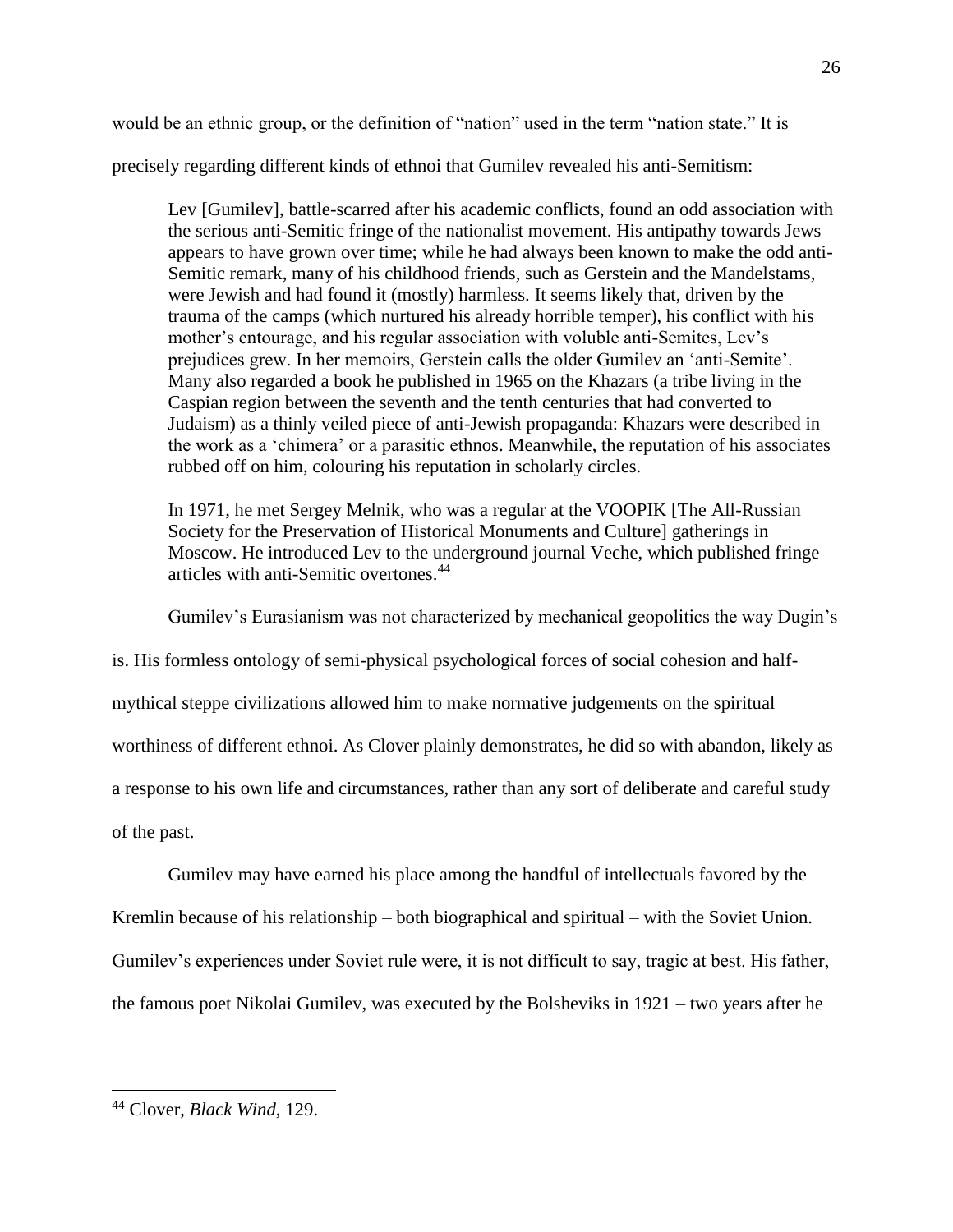divorced the even more famous poet, Anna Akhmatova, Lev's mother. Lev spent a total of 14 years in Siberian prison camps all before the of 60. He generally led a painful, solitary, and frustrated life in which he was deprived of family, friends, and meaningful professional achievement by misfortune, the Soviets, his own shortcomings, or all three.

And yet, despite all of this, his spiritual connection to the Soviet Union was immense.

A staunch anti-communist, Gumilev was nonetheless surprisingly embittered by the collapse of the USSR, which occurred six months before his own death in 1992. Like many of his fellow prisoners, he later became possessed by an odd patriotism – an inexplicable loyalty to the homeland (and even the regime) that had stolen his health, his years and his friends. It was a type of Stockholm syndrome which produced some singularly odd scholarship: paeans to Russia's imperial greatness, the organic character of the Russian Empire (and later the Soviet Union) as a singular super-ethnos, or civilization, whose many nations willingly joined Russia not as conquests, but as voluntary subjects of the tsar's imperial greatness. Gumilev even purported to be able to quantify the amount of physical passionarity remaining in Russia, a civilization which, he predicted, was in the middle of its 1,200 year lifespan.<sup>45</sup>

Putin seems, based on his public proclamations and decisions, to have similar feelings

about the Soviet Union, simultaneously appreciating its internal contradictions, weaknesses, and insurmountable flaws, but also pining for its greatness, its sense of purpose, its vast (forced) dominion. He famously called the breakup of the Soviet Union "a major geopolitical disaster of the century."<sup>46</sup> (This statement has also been translated as "the greatest geopolitical disaster of the century" by non-Kremlin sources.<sup>47</sup> The actual words he used were "крупнейшая геополитическая катастрофа века."<sup>48</sup> Although this is a matter open to interpretation, the

<sup>45</sup> *Ibid.*, 3.

<sup>46</sup> Vladimir Putin, "Annual Address to the Federal Assembly of the Russian Federation,"

President of Russia, last modified April 25, 2005, accessed November 29, 2017.

<sup>47</sup> Associated Press, "Putin: Soviet Collapse a 'Genuine Tragedy,'" *NBCNews*, last modified April 25, 2005, accessed November 29, 2017.

<sup>&</sup>lt;sup>48</sup> " Путин: Распад СССР – крупнейшая геополитическая катастрофа века," video file, 14:51, YouTube, posted by Журба Юрий, October 27, 2013, accessed November 29, 2017.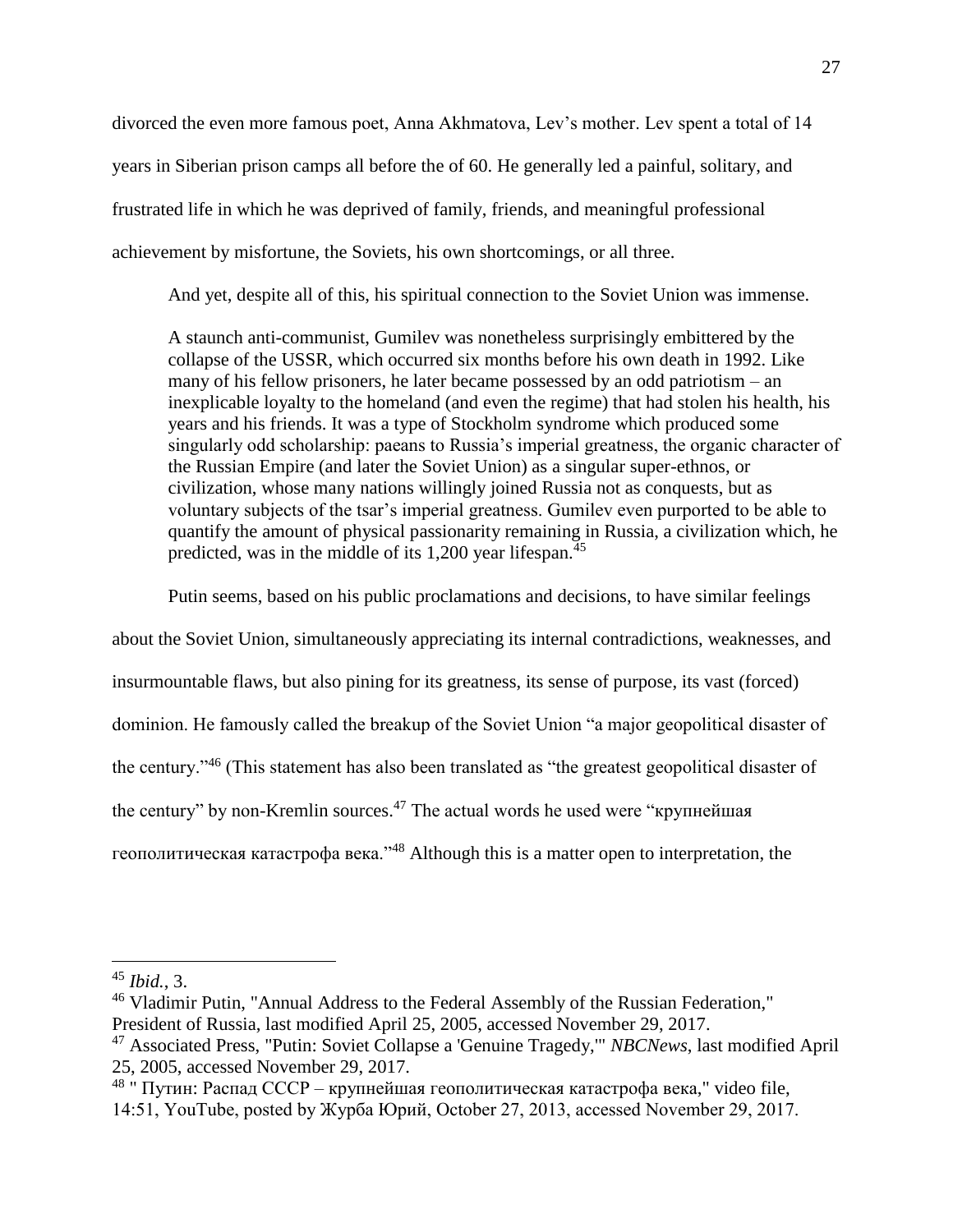superlative form of "large," "крупнейший," suggest not only importance but importance above and beyond other things  $-$  i.e. "greatest.")

Although that speech was made in 2005, largely before Eurasianist and nationalist influences were noticed in Putin's rhetoric, the statement may be elucidated by applying to it Gumilev's and Dugin's definition of geopolitics: that the collapse of the Soviet Union fragmented the great Eurasian civilization and dissipated its passionarity. In some ways, Putin sees his job as restoring that passionarity – that overarching purpose and devotion which is the *raison d'être* of the state and civilization. He has remarked that "Anyone who doesn't regret the passing of the Soviet Union has no heart. Anyone who wants it restored has no brains."<sup>49</sup>

While Gumilev's thinking appears to have had an effect (either direct or indirect) on Putin's rhetoric and possibly also his thinking, there is no evidence that Putin subscribes to his classification of Jews as a parasitic people. Gumilev is one of the better examples of anti-Semitism addressed here, and almost certainly one of the best examples available in the Eurasianist tradition. Nonetheless, the direct inheritance on Putin of that anti-Semitism cannot be found. It is possible that most of Gumilev's theories can be maintained with internal integrity – such as they have – without anti-Semitism. That is, accepting that Jews are uniquely worse than other groups is not a philosophical prerequisite for believing in ethnoi, passonarity, and the special status of Russians within Eurasian civilization.

However, the mere possibility of ideology *à la carte* does not suffice to explain why Gumilev's structure of ethnoi and passionarity have gained traction while some of the substance of his theories – anti-Semtisim in particular – has not. Some outside explanation is required.

<sup>49</sup> Tom Parfitt, "Spy Who Came in from the Cold," *The Guardian*, last modified December 23, 2007, accessed November 29, 2017.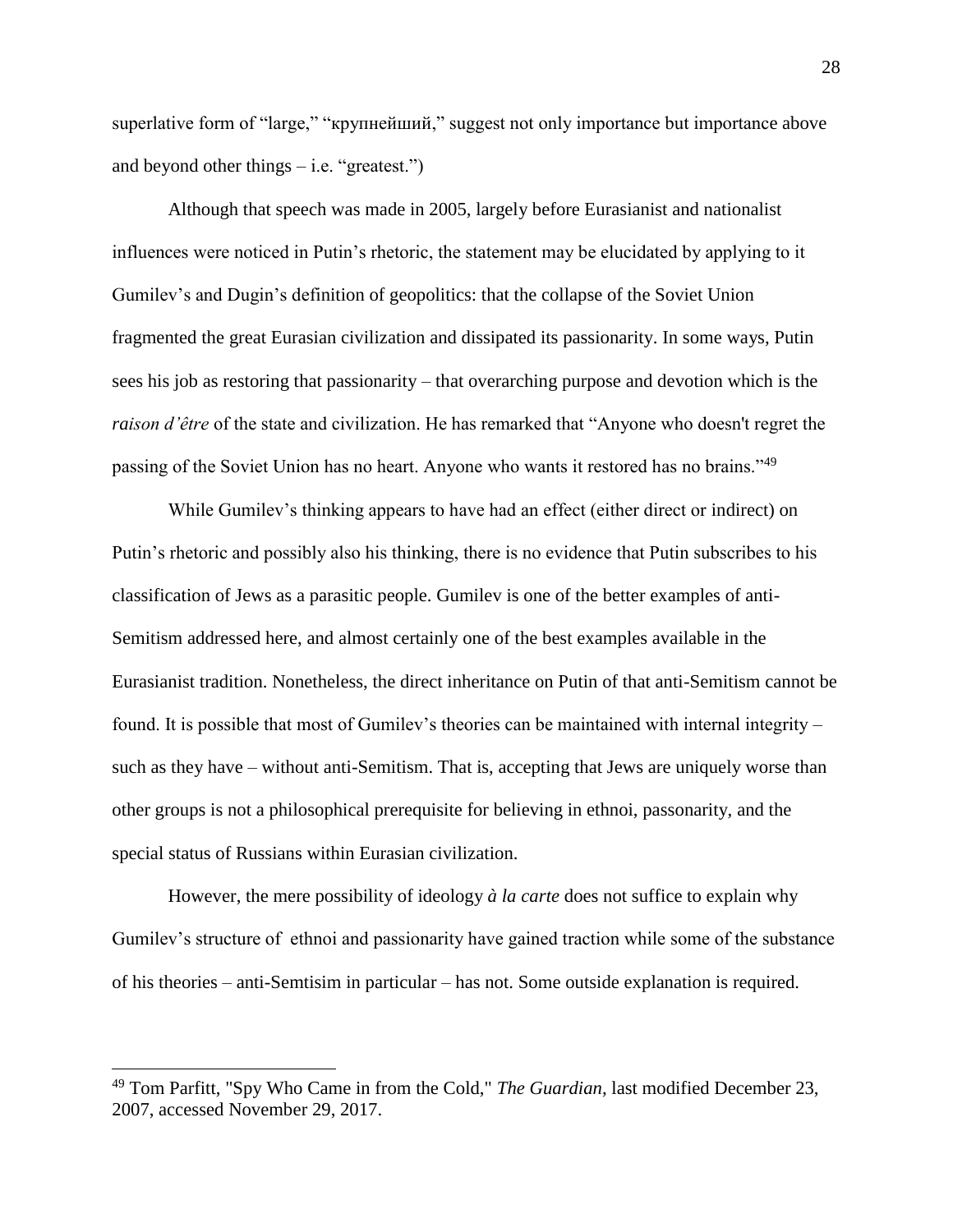$\overline{a}$ 

If Gumilev was one of the clearest examples of a Eurasianist anti-Semite, Ilyin is the other. Originally from an aristocratic, Moscow family, he studied law at Moscow State University (then Imperial Moscow University), during which time he careened in his political tastes between anarchism and liberalism. After the Bolshevik revolution, he was exiled from the country as a "White philosopher" who disfavored Lenin's revolution – that much was true – and was therefore undesirable. He then taught in Germany, where he was active in the community of exiled, anti-Bolshevik, Russian intellectuals. As an alternative to Bolshevism, he embraced Eurasianism for its spiritual and quasi-religious dimension which Bolshevism lacked.

For similar reasons, he was a great fan of Mussolini, who he saw as successful in uniting Italians in a deeply historic and spiritually authentic rite of patriotism. When Hitler rose to power in Germany, Ilyin supported him as well (even at one point working for Joseph Goebbels), simultaneously condemning German Jews for opposing him, which he ascribed to uniform support among Jews for Bolshevim.<sup>50</sup>

Ilyin argue[d] that the Russian state—by which he meant the old Russian Empire and its geographic descendant, the Soviet Union—is a unique geo-historical entity tied together by the spiritual unity of the Euro-Asiatic nations. In his view, Hitler's National Socialism, Mussolini's fascism, and the Russian White movement were very similar and "spiritually close." He described them as sharing a "common and united enemy, patriotism, sense of honor, voluntary-sacrificial service, an attraction to dictatorial discipline, to spiritual renewal and the revival/rebirth of their country, and the search for a new social justice." An opponent of both Soviet communism and Western democracy, Ilyin envisioned a "special" path for Russia, based on the promotion of the Orthodox Church and traditional values that would bring about a spiritual renewal of the Russian people, who at the moment he believed were under the influence of Western political and social constructs.

Despite the horrors of World War II and the defeat of Germany and Italy, Ilyin did not reject fascist ideology. In 1948, he wrote about the mistakes that Hitler had made, but not about the flaws of his ideology. He still recognized it as a just and healthy national-

<sup>50</sup> T. S. Tsonchev, "The Kremlin's New Ideology," *The Montréal Review*, last modified January 2007, accessed November 29, 2017.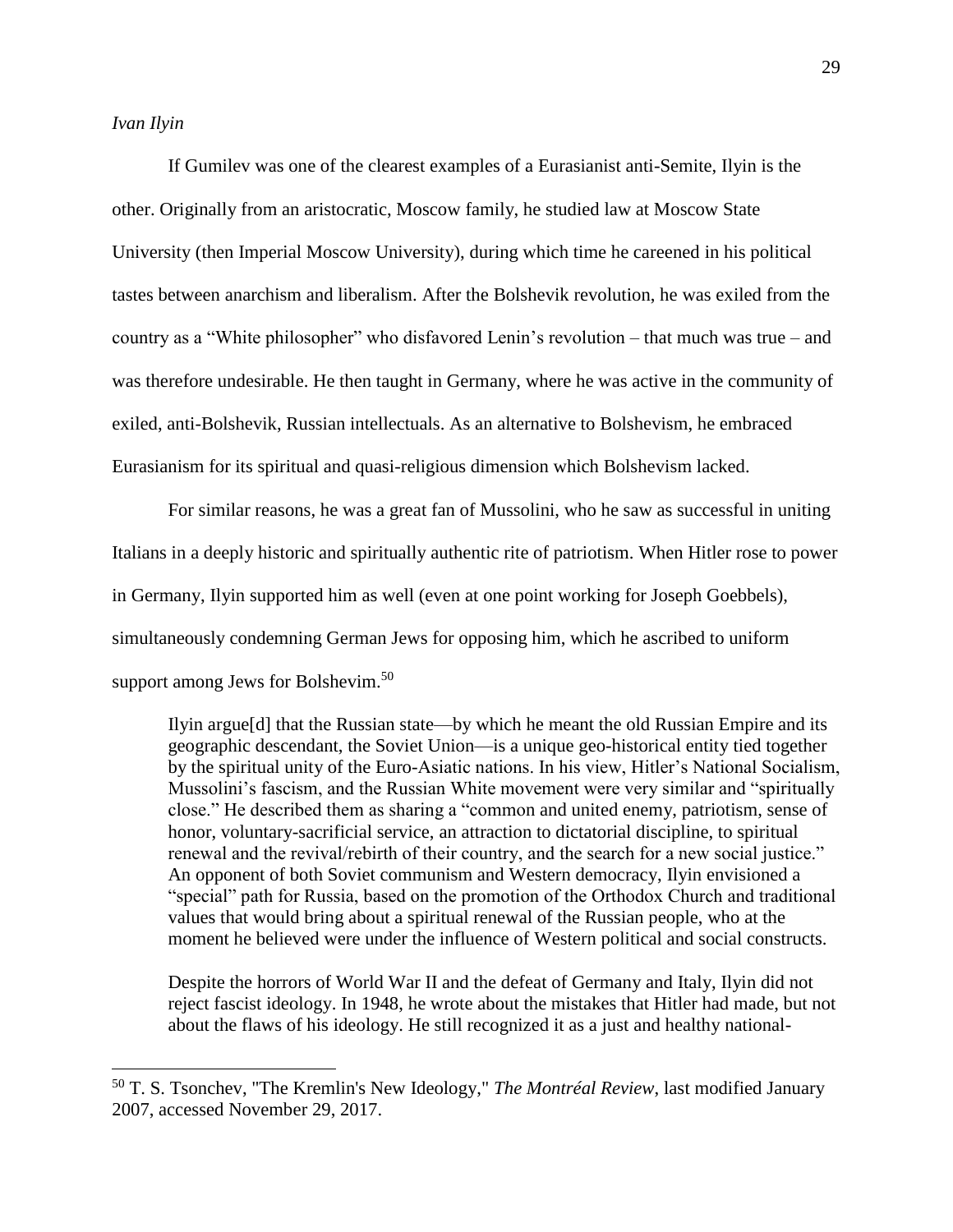patriotic idea, voicing his hope that Francisco Franco in Spain and António de Oliveira Salazar in Portugal would avoid the mistakes that Hitler had made and succeed in their own quests.<sup>51</sup>

Clearly, Ilyin's passion for fascism has not been inherited by the modern Russian political class. Although some figures marginally associated with the current regime have made use of fascist and Nazi iconography and symbolism, the ideas of fascism and Nazism specifically are utterly lacking from the Kremlin.<sup>52</sup> The lengths to which the current powers go to define their opponents as fascists and Nazis – especially to the domestic population – suggests the enduing enmity and disgust with which fascism and Nazism are regarded. Similarly, despite Ilyin's own Wagnerian anti-Semitism, the intellectual legacy of his theory contributes only indirectly to modern anti-Semitism.

Ilyin introduced into the Russian political vocabulary the term "world backstage" ("мировая закулиса"), by which he meant some secret, Western-dominated, conspiratorial cabal, secretly pulling the strings of world affairs. While he never explicitly connected the idea with Jews *per se*, the well-known conspiracy theory of the secret world order often includes Jews as its masterminds: "In the broader sense, this term implies that the officially elected leaders of the West are, in fact, puppets of the world's true rulers: businessmen, Masonic agents, and, often, Jews. These days, that phrase seems omnipresent in Russian discourse and state-controlled media."<sup>53</sup>

However, the concept is not original to Ilyin. Its occurrence in modern Russian discourse cannot be directly traced to him. Indeed, as Albats indicated, conspiracy theories in Russia,

<sup>51</sup> Anton Barbashin and Hannah Thoburn, "Putin's Philosopher," Hudson Institute, last modified September 20, 2015, accessed November 29, 2017.

<sup>52</sup> Clover, *Black Wind*, 153, 155, 158-159, 161, 164-165, 178, 216, 222, 225, 235, 238, 224, 283.

<sup>53</sup> Barbashin and Thoburn, "Putin's Philosopher," Hudson Institute.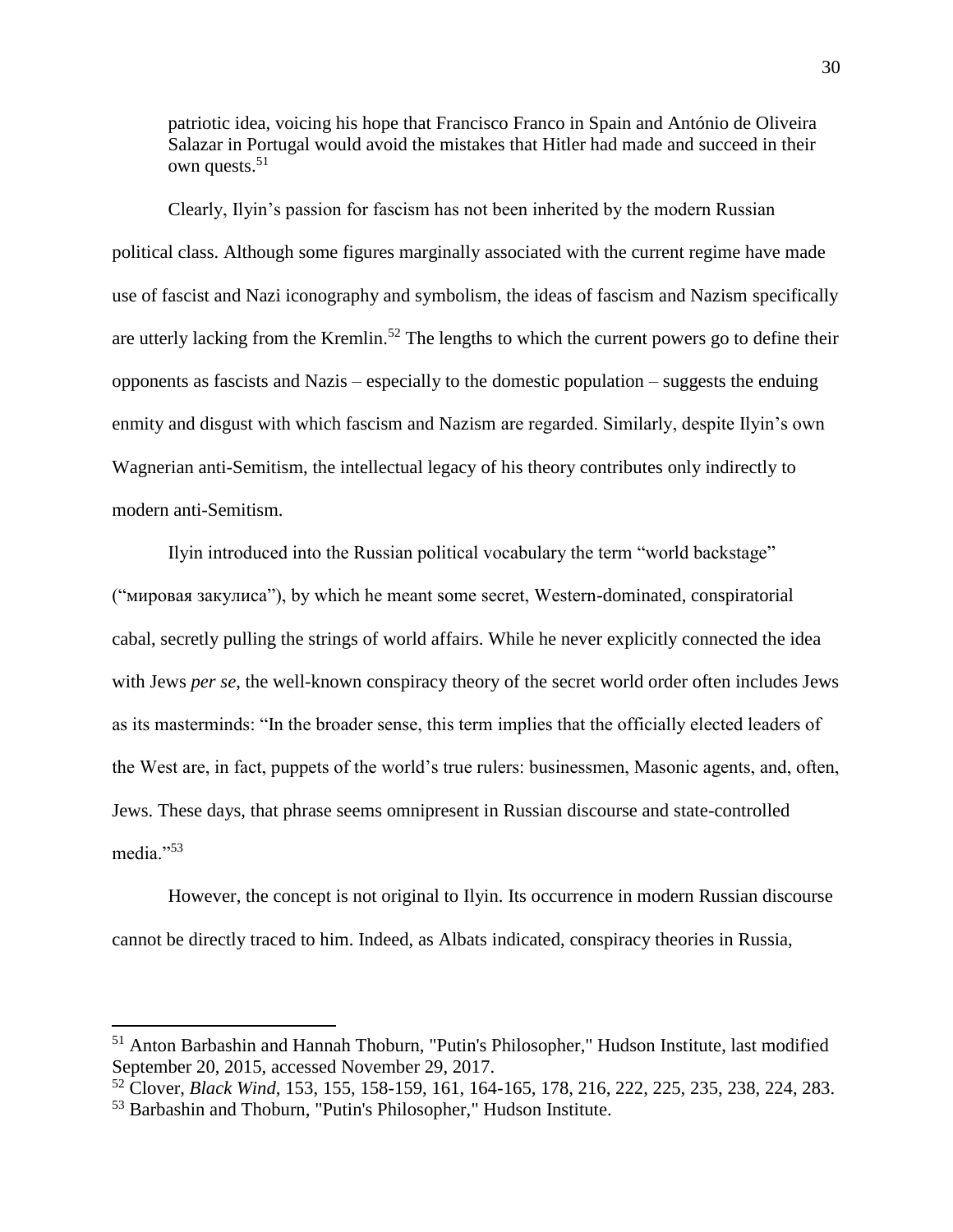including or especially among the political elite, are so common in part because in Russia they are sometimes true.<sup>54</sup> Both the Bolshevik Revolution and the August Putsch that ended the Soviet Union were the results of conspiracies, planned and carried out by a handful of powerful but little-known men in secret to wrest control of government forcefully away from another leader. Every leader of the Soviet Union in between was selected through a process – not of open competition, debate, and popular selection – but of back-room dealing and secret maneuvers at the very heights of power. Had Ilyin not introduced the concept of the "world backstage," someone would have needed to invent it just to write the Russian news.

Ilyin is considered to be a particular favorite philosopher of Putin's: He assigned the regional governors of Russia to read *Our Tasks* (*Наши Задачи*, also translated *Our Mission*) over the 2014 winter break.<sup>55</sup> Unlike with Gumilev, it is easy to explain why Putin might revere Ilyin's work yet not share his anti-Semitism. Ilyin primarily hated Jews because of their connection to – and, he believed, universal support for – Bolshevism. For the former KGB agent who clearly views the U.S.S.R. with nostalgia, this support may be a virtue where for Ilyin it was a vice.

#### *Nikolai Danilevsky*

 $\overline{a}$ 

Nikolai Danilevsky provides what is likely the best example of the Eurasianist thinking, which, while not incompatible with anti-Semitism, excludes it. His proto-Eurasianist theory was part of a larger effort to distinguish and classify different civilizational types based on cultural and linguistic similarities and differences. This was part of a project of opposing both the Slavophile and Westernizer positions, which advocated for Russia to achieve modernity through

<sup>54</sup> Interview with Yevgenia Albats.

<sup>55</sup> Barbashin and Thoburn, "Putin's Philosopher," Hudson Institute.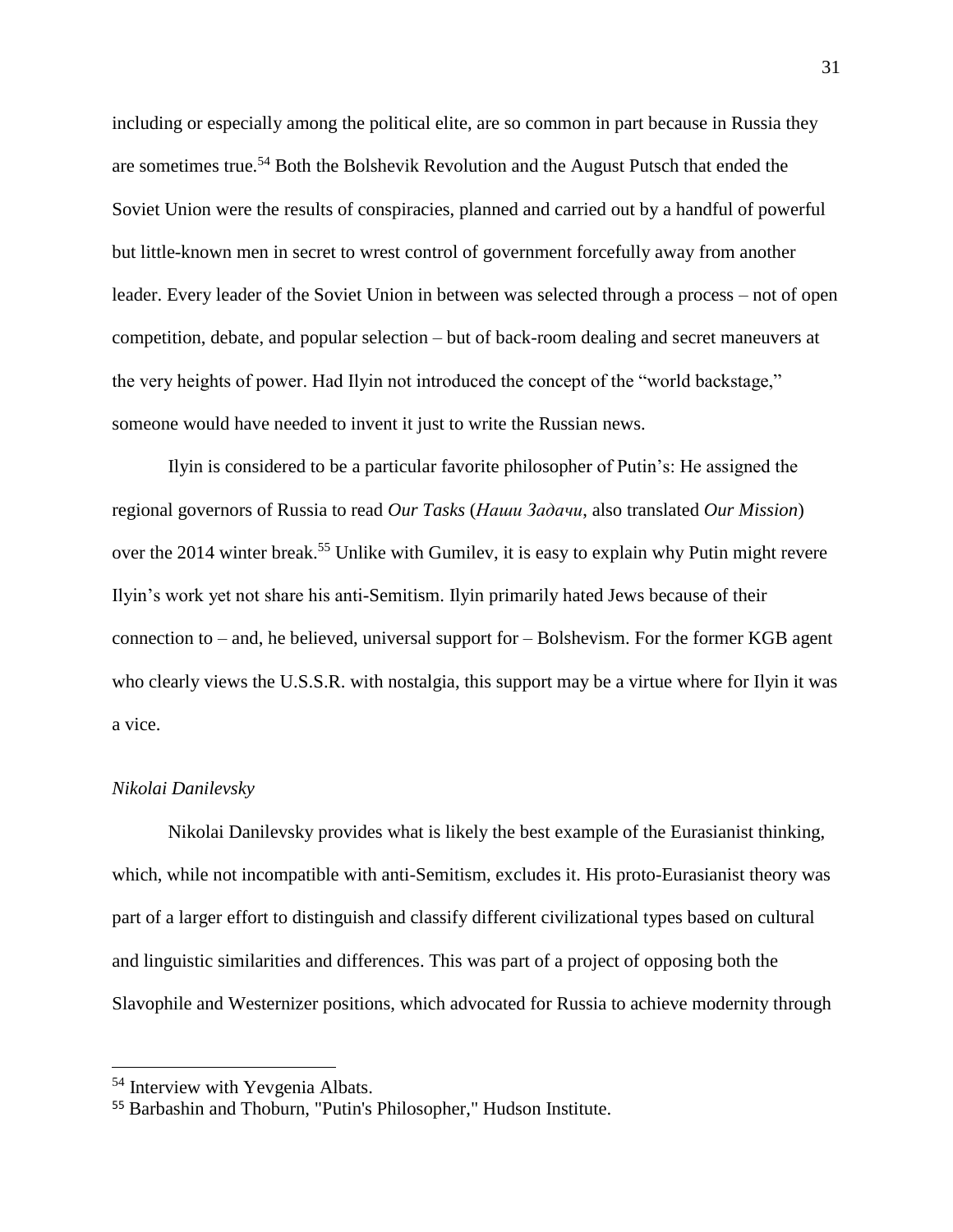embracing and developing its native cultural and historic traditions, or through adopting and replicating the models of Western Europe, respectively. Danilevsky rejected both on the grounds that they defined "modernity" and civilizational achievement by comparison with the West. According to his taxonomy, Russia's sense of backwardness compared to the West made as much sense as a snake feeling stunted compared to a giraffe. (Danilevsky was a biologist by training.)

Instead, Russia's path of development was completely different and incomparable to the "Roman-Germanic World," and indeed to any of the other historico-cultural types:

Anticipating the later theories of Spengler, Toynbee, and Huntington, Danilevskii distinguished multiple civilisations in the past, of which Romano–Germanic or European was only one. Other historico–cultural types included Egyptian, Chinese, Assyrian– Babylonian–Phoenician, Indian, Iranian, Jewish, Greek, Roman, and Arabian. 'These types are not evolutionary stages on the ladder of gradual perfectibility … but entirely different plans—plans without any common denominator—in which each entity evolves in a specific and distinct fashion towards the multiformity and perfection within its reach'... $)^{56}$ 

In a similar vein to Dugin, Danilevsky's model (though not necessarily its implications) is descriptive, not normative in the way Gumilev's was. He counts the Jewish historico-cultural type as one among many, but does not disparage it nor any other specifically. His proposition that Russia should not try to adopt the development model of a different civilization depends on the proposition that each historico-cultural type *can* only follow its own unique path, and therefore *ought* not to try others – not that other paths were inherently, objectively *worse*.

He developed laws for the development and identification of these types, which are of use in evaluating his theory for anti-Semitism:

<sup>56</sup> Andrei P. Tsygankov, "In the Shadow of Nikolai Danilevskii: Universalism, Particularism, and Russian Geopolitical Theory," *Europe-Asia Studies* 69, no. 4 (June 29, 2017): 579.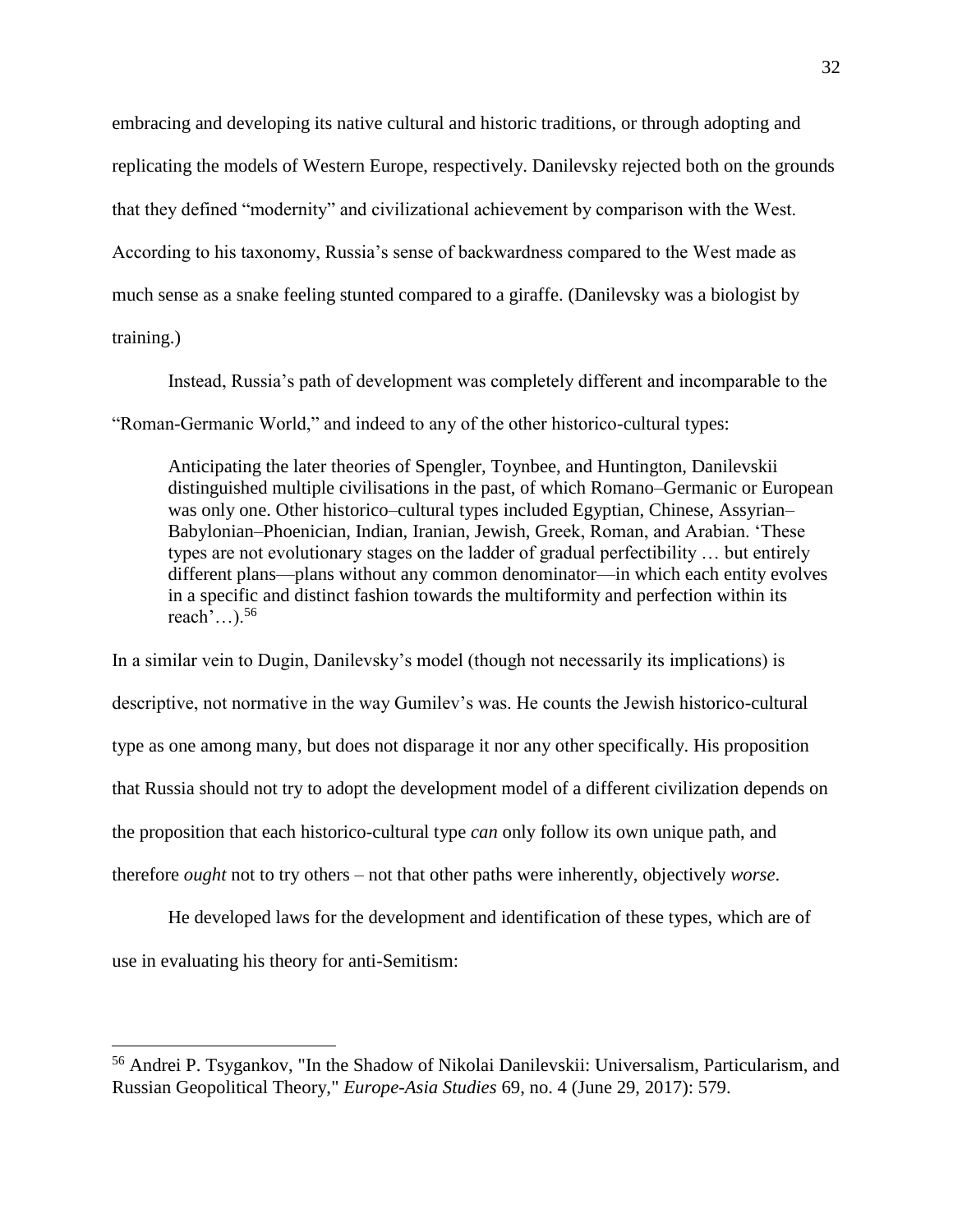| 1. Linguistic foundation  | HCTs are founded by a common language                          |
|---------------------------|----------------------------------------------------------------|
| 2. Political independence | HCTs must be politically independent                           |
| 3. Cultural relativism    | Characteristics of HCTs cannot be transferred to other people  |
| 4. Internal diversity     | HCTs must be internally diverse ethnically and politically     |
| 5. Growth                 | HCTs take a long time to form and a short one to bring results |

DANILEVSKII'S 'LAWS' OF HISTORICO-CULTURAL TYPES (HCTS)

First, it must be noted that the historico-cultural types are precisely what their name implies: historical. They can come and go. At the time Danilevsky was writing, Jews would not have counted as an extant historico-cultural type because they lacked at least one of the necessary points: political independence. (Whether the State of Israel would satisfy that requirement now is an interesting question, but not a germane one.)

Arguments could also be made that Jews in Russia during Danilevsky's time lacked, in the necessary or relevant ways, all five features of historico-cultural types. Their linguistic foundation, at least in terms of common speech, was not Hebrew but Yiddish, a pidgin with German and influences of Russian and other languages. They had no political independence anywhere in the world. Their most important contribution to human civilization, ethical monotheism, had been adopted by a majority of the world, while they had taken on many of the cultural trappings of their many home countries in diaspora. They had no internal diversity ethnically. (This point is debatable.) Their civilization was evolving, but not growing. In other words, Jews were at most a former civilization, at least an utterly spent historical force.

Danielvsky's argument provides the best example of the status of Jews in Eurasianist and proto-Eurasianist theories: irrelevance. This is because the context for civilizational theories,

57

<sup>57</sup> *Ibid.,* 580.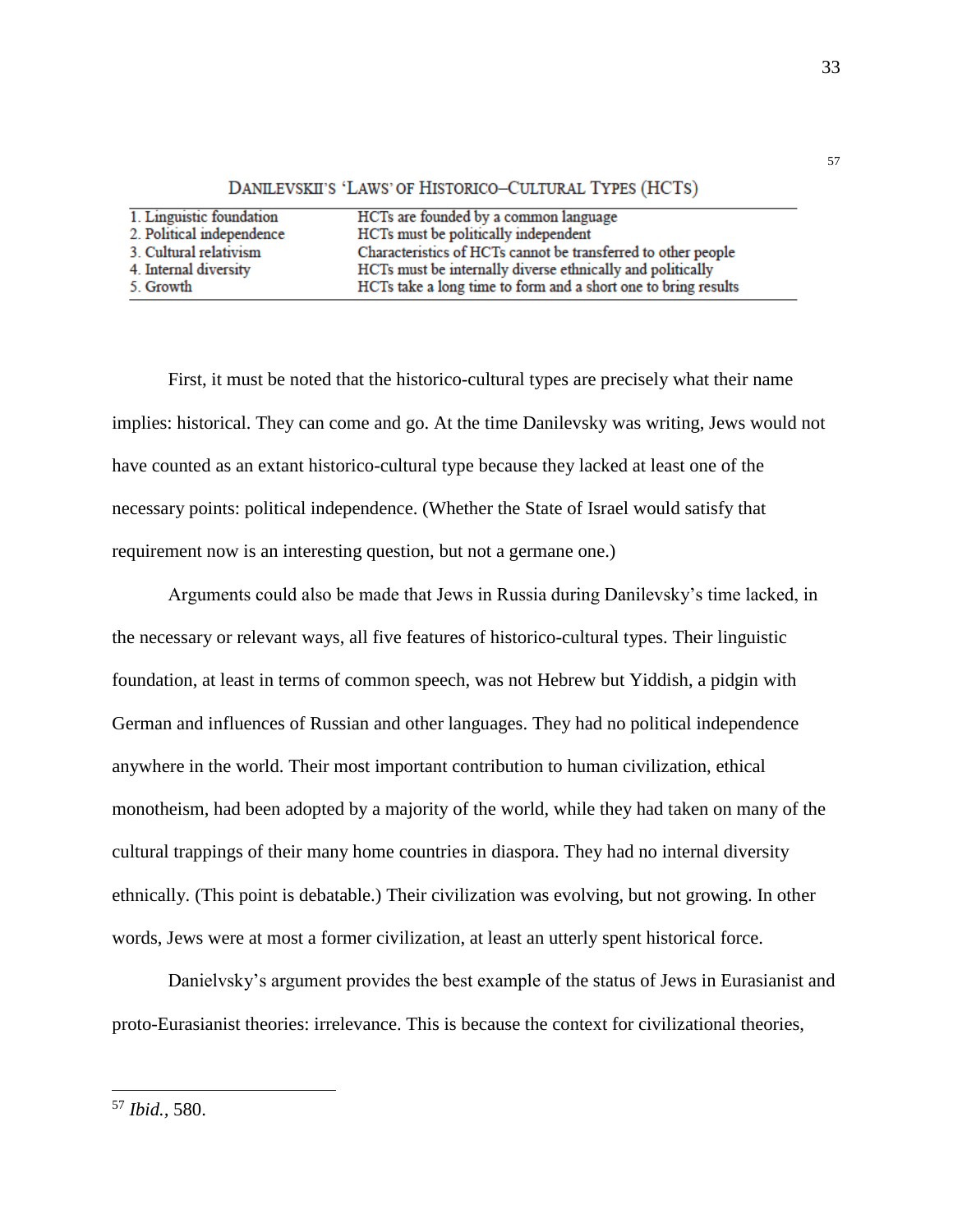including Danilevsky's historico-cultural types and Eurasianism, is the defense of Russian culture and civilization (such as it is perceived) against the West, including not only Western states but also Western culture, economic influence, religious institutions, and universalist ideological exports – namely, liberalism.

Putin has adopted this definition of self and enemy in his rhetoric, and he depicts his role as reinvigorating the Russian state and, by extension, its cult of patriotism: "My sacred duty is to bring together the Russian people, unite the people around clear tasks. We have one fatherland, one people and a common future."<sup>58</sup> That fatherland has, in some of Putin's explanations, a distinctly Eurasianist character, consisting of not just a nation state but a collection of nations united in one overarching civilization, led and dominated by (ethnic) Russians:

About the special character of Russian statehood, Ivan Ilyin wrote: "Do not eradicate, suppress, enslave other peoples [lit. 'other blood']; do not strangle a foreign and heterodox life, but give everyone a breath and a great Fatherland of respect for all, reconcile them all, let them all pray in their own way, work in their own way, and involve the best from everywhere in the state and cultural construction."

*The rod that fastens the fabric of this unique civilization is the Russian people, Russian culture. Our opponents and all kinds of provocateurs will try will all their might to wrest this rod from Russia – through false conversations about the right of Russians to selfdetermination, about "racial purity," about the necessity "to finish the business of 1991 and finally destroy the empires seated on the neck of the Russian people."* Ultimately, to force the people to destroy their own Fatherland with their very hands. (emphasis added)

(Именно об этом особом характере русской государственности писал Иван Ильин: «Не искоренить, не подавить, не поработить чужую кровь, не задушить иноплеменную и инославную жизнь, а дать всем дыхание и великую Родину всех соблюсти, всех примирить, всем дать молиться по-своему, трудиться по-своему и лучших отовсюду вовлечь в государственное и культурное строительство».

Стержень, скрепляющая ткань этой уникальной цивилизации – русский народ, русская культура. Вот как раз этот стержень разного рода провокаторы и наши противники всеми силами будут пытаться вырвать из России – под насквозь фальшивые разговоры о праве русских на самоопределение, о «расовой чистоте», о необходимости «завершить дело 1991 года и окончательно разрушить империю,

<sup>58</sup> Parfitt, "Spy Who Came," *The Guardian*.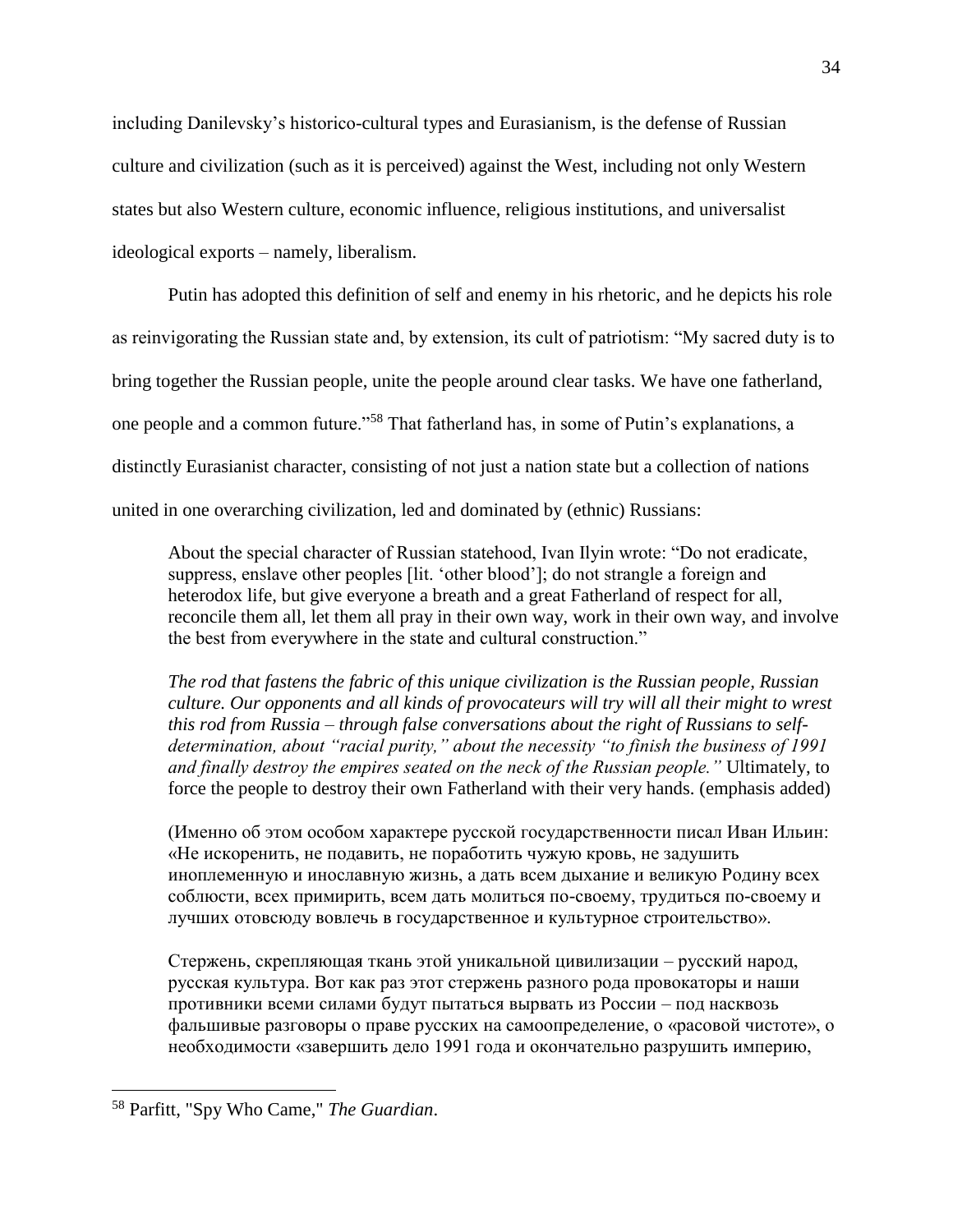сидящую на шее у русского народа». Чтобы в конечном счете – заставить людей своими руками уничтожать собственную Родину.)<sup>59</sup>

The Jews, to the extent that they facilitate the spread of European institutions (especially economic ones) are targets of ideological attack by Eurasianists, but unlike their position of evil primacy in the ideologies Nazi Germany or Western neo-Nazis, white supremacists, and skinheads, they are not the prime enemy of Russian civilization. They couldn't be the prime enemy, because they don't pose a serious threat. The Jews can't break up the empire. The Jews can't rob Russia of its culture. The Jews can't preach about racial purity. They're only a civilizational, existential threat as the agents of the real enemy: Western, and especially American, global hegemony. Notably, this is directly contradictory to the Soviet-era conception that the West was controlled by a secretive cabal of Jews.

While many Eurasianists and other kinds of Russian nationalists and adherents of civilizational theories are often anti-Semites, including Ilyin and Gumilev, the coincidence of the two intellectual trends should be viewed as correlational, not causational. The same people who find quasi-historical theses about geographical determinism and civilizational predestination convincing are likely also those who believe in selective morality – that some people or groups of people have different moral standing than others. However, it is not philosophically or logically necessary to hold anti-Semitic views in order to believe in the world view advocated by Eurasianists.

Ultimately, the influence of nationalist and Eurasianist thinking on the Kremlin is helpful but not sufficient in explaining the Kremlin's Jewish policies. The Kremlin, including Putin himself, appear very supportive of Eurasianist and national-imperialist projects. Danilevsky's

<sup>&</sup>lt;sup>59</sup> Владимир Путин, "Владимир Путин. Россия: национальная вопрос." [Vladimir Putin. Russia: National Question.] *Независимая газета*, January 23, 2012.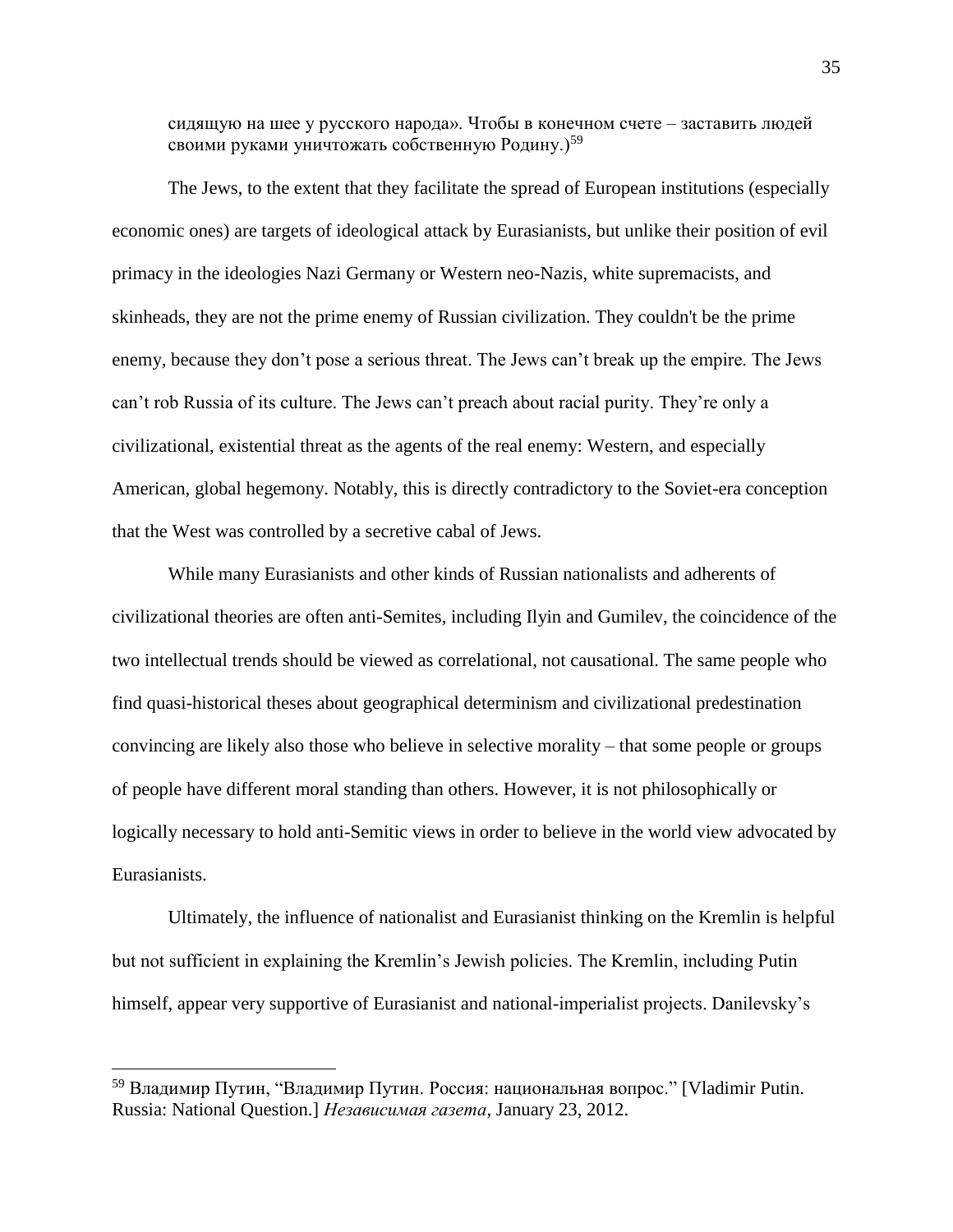theory of unique developmental paths, which certainly had influence on later theorists and appears to have some pull on the Kremlin itself, does not require denigration or animosity toward other historico-cultural types. Ilyin's anti-Semitism can be excised from his larger theories as a coincidence of his time and place – the struggle over Bolshevism is long over. Moreover, Ilyin's anti-Semitism is inseparable from his primary critique of Bolshevism, which is its total lack of spirituality. This is a critique that the Putin regime appears to share in some part, as evidenced by its close association with the Russian Orthodox Church. It is also possible for the Kremlin (or some of its elements) to embrace Dugin's ideology and maintain pro-Semitic Jewish policies, as the two are mutually compatible. All of these apparent paradoxes are resolvable – though some more comfortably than others.

The one paradox that cannot be resolved is the Kremlin's homage to Gumilev's theories but not his anti-Semitic application of those theories. For those that would argue that the Putin government is more ideological than pragmatic, the selective endorsement of Gumilev would appear to be an inexplicable counterexample. The argument that Eurasianist ideology is influential in the Kremlin, and that it allows room for such policies, does not adequately explain the Putin regime's policies. Another explanation is required as to why the Putin government would want to avoid anti-Semitism in the first place. The regime's Jewish policies suggest that it is not as ideological as is sometimes believed.

## **The "Syringe" Hypothesis**

There is considerable debate about the role of ideology, especially Eurasianist ideology, in Putin's regime. Charles Clover has written extensively on the influence of Eurasianist philosophers on the Kremlin in *Black Wind, White Snow*, and gives ample evidence to suggest that many in the highest echelons of power – though not necessarily Putin himself – endorse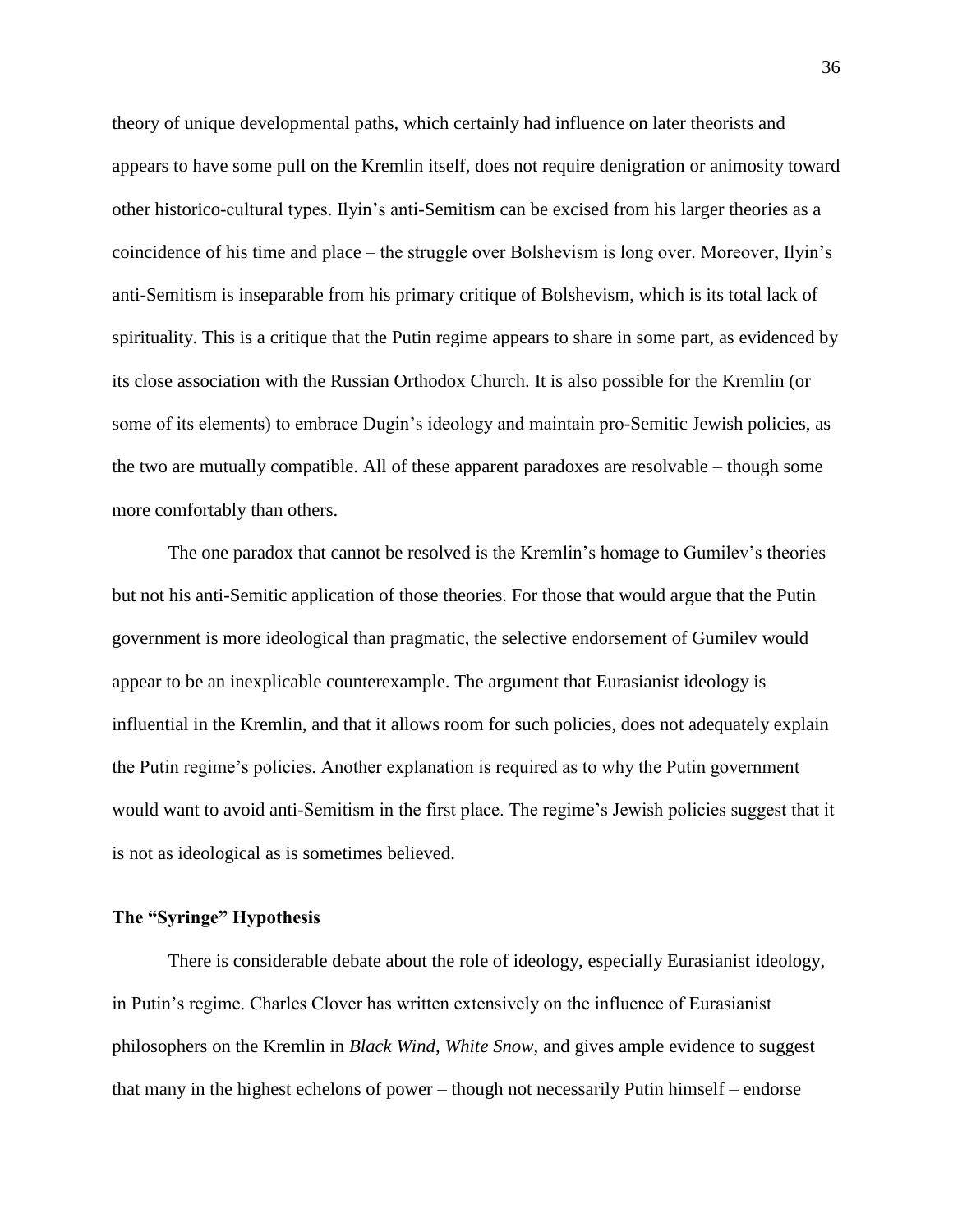Eurasianist ideas. Alternatively, Anton Shekhovtsov suggests in *Russia and the Western Far Right* that the Putin regime's only ideology is self-preservation: "It only syringes very specific ideas into the body of the Russian society in order to achieve particular purposes. This is a typical mode of operation for authoritarian, not totalitarian, states that occasionally, rather than permanently, engage in political mobilisation of the society."<sup>60</sup>

The possibility remains that Putin personally endorses Eurasianist ideas, that his quotes of Ilyin and paraphrases of Gumilev reflect his true thinking, that he endorses their overall worldview without also adopting anti-Semitism. But it's also possible that so much sound and fury signifies nothing. To borrow Shekhovtsov's term, the Kremlin's use of "ideological syringes" allows for other explanations of its simultaneous far-right sympathies and pro-Semitism.

First, this theory implies the possibility of future change in Kremlin policies. Without ideological commitments, the current position of Putin's government will only last as long as Putin believes they are useful to him. "Stalin [like] Putin used ideologies extensively for propagandistic purposes and for the legitimization of their personal power. However, given the fact that they were concerned only about personal power, these two leaders were extremely flexible and open to the idea of changing the country's ideological course in any direction."<sup>61</sup> If, for example, a sharp and unexpected economic crisis caused mass protests in the streets on the scale of the Bolotnaya or Navalny protests, the Kremlin, according to this model, would choose an ideology that justified it's actions and policies and reassigned blame, and "inject" it into the debate. If the threat against Putin's power were perceived as serious enough, i.e. if Putin believed

<sup>60</sup> Shekhovtsov, *Russia and the Western*, 80.

<sup>61</sup> Shlapentokh, "Putin as a Flexible," 206.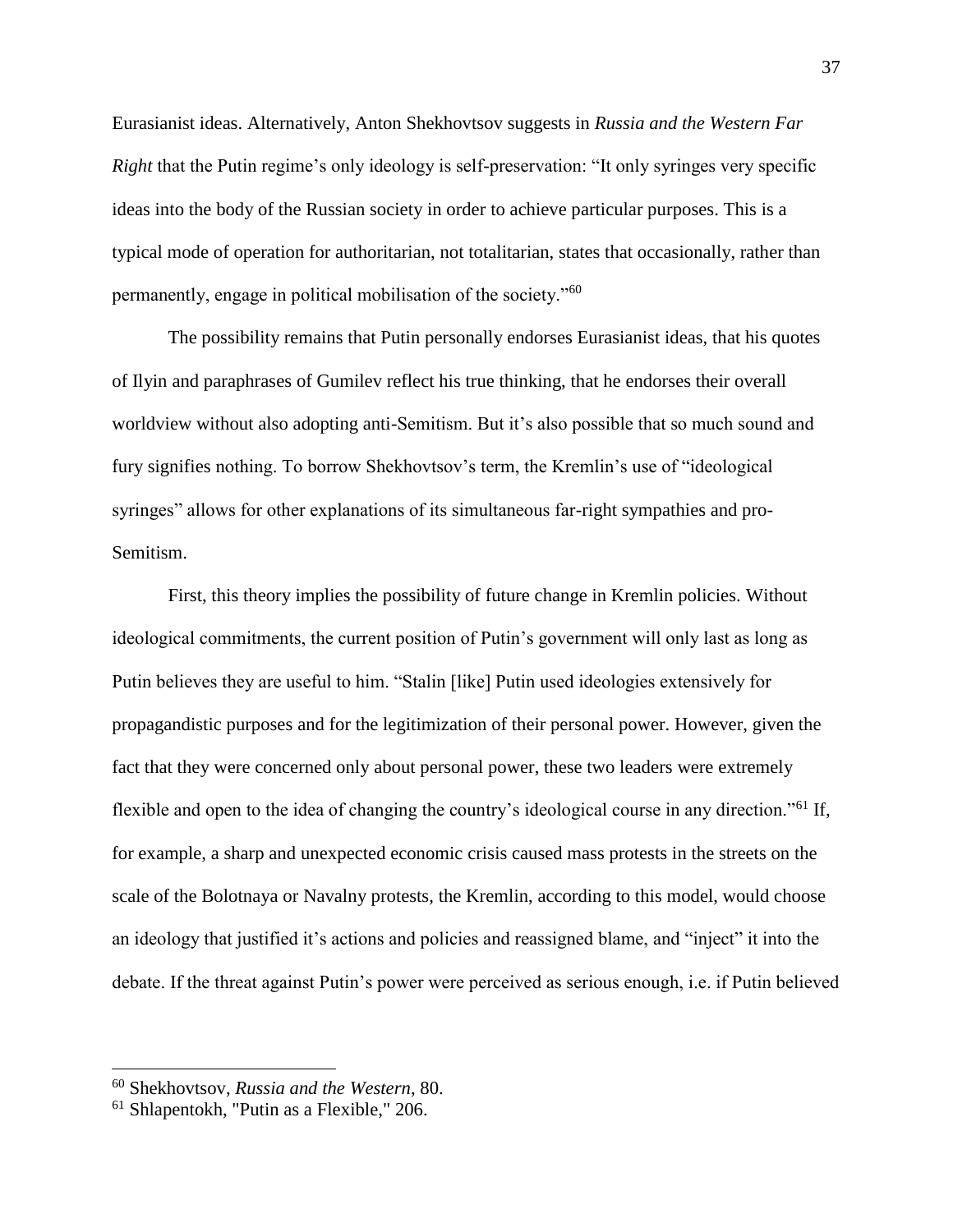that a color revolution was likely or imminent – there is little reason to doubt that he would use anti-Semitic tropes to blame shadowy finance figures for the crisis.

The "syringe" hypothesis suggests that *any* idea or ideology that the Kremlin find useful can be injected into the political discourse thanks to the almost total domination of mass media and political speech by state-controlled outlets. If the ideas of long-dead and forgotten minor philosopher like Ilyin could be resurrected, the theory would hold, so then could one of the most successful prejudices in Russian history. This may not be the case.

The first reason anti-Semitism may be of little use to the Kremlin is that, despite the deep

historical precedent of official anti-Semitism in Russia, modern, popular or "street" anti-

Semitism is not easily connected to politics. Gibson and Howard find that

Our most important conclusion is that anti-Jewish prejudice reflects personality characteristics such as dogmatism and xenophobia, and is essentially impervious to influence from perceptions of external economic and political stress. This latter finding no doubt accounts for the failure of anti-Jewish sentiment to become pernicious in Russia during the 1990s. Throughout the country's attempt at democratization, economic and political stress have been at high levels; some Russians hold predispositions towards intolerance; but the two factors have not joined forces to produce reactions against Jewish Russians.<sup>62</sup>

They propose a number of explanations which suggest that anti-Semitism is an unfit tool for

political mobilization.

At least one part of the answer is that not enough Russians are predisposed to believe scurrilous allegations against Jews. Like the 'race card' in American politics, if racist predispositions are not sufficiently widespread, then the limited response to proffers of racist appeals generates few political benefits. Thus, in some sense our understanding of this problem does indeed rely upon the conclusion that anti-Semitism in Russia is not widespread enough to be mobilized successfully in electoral politics.<sup>63</sup>

 $62$  Gibson and Howard, "Russian Anti-Semitism," 195.

<sup>63</sup> *Ibid.,* 217.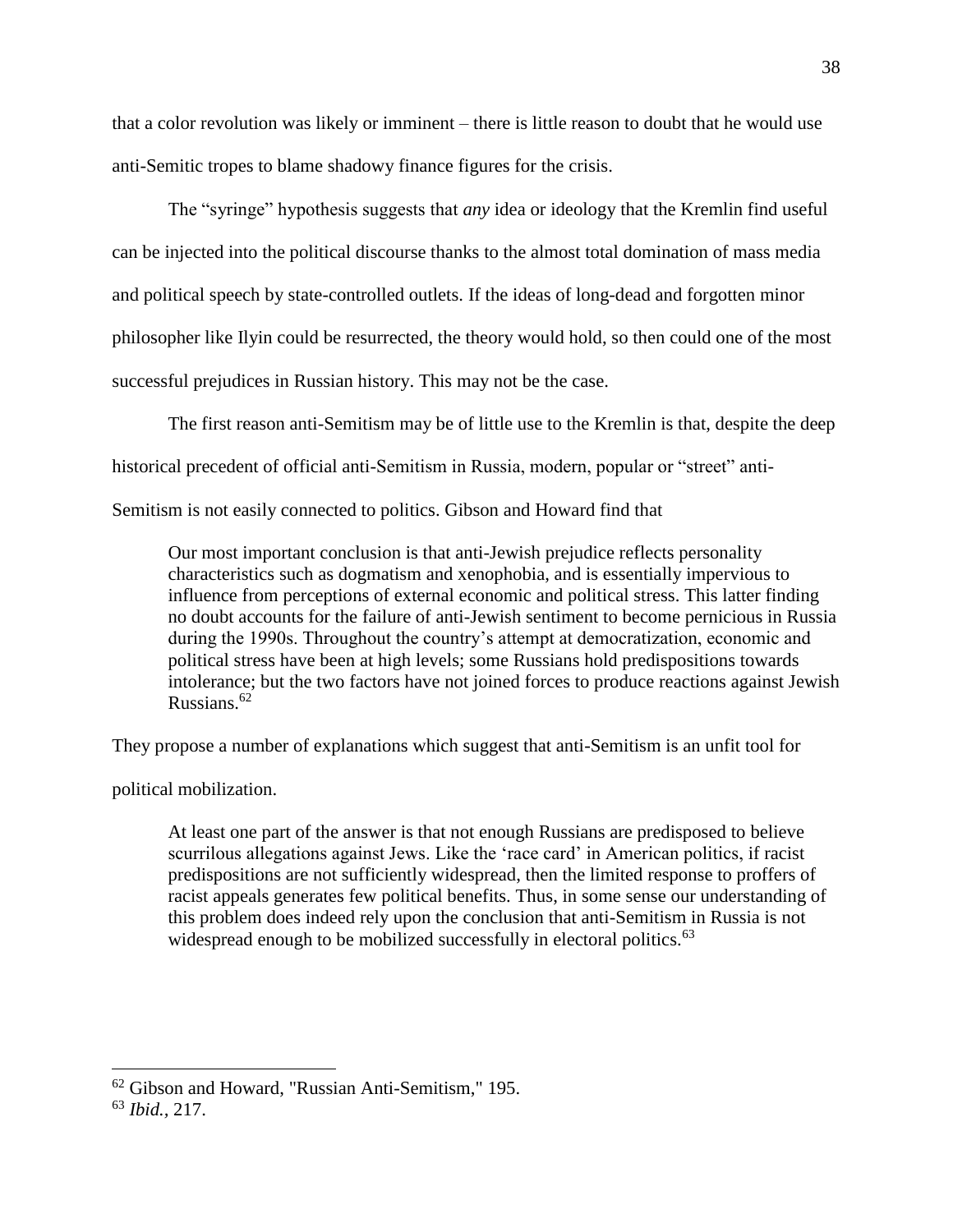Although Russia's politics in the intervening decade have become clearly non-electoral in the relevant way, lacking as they do true competition, fairness, and freedom, they still serve as legitimization rituals from which the government draws support and a strange, illegitimate mandate. The uses of anti-Semitism would be more or less the same as in a truly electoral system: to build support and gain a governing mandate. The "race card" analogy still suggests that, so to speak, the Russian people are not buying it.

Another possible explanation is that Jews are not of sufficient salience in Russia to be easily scapegoated:

Optimism about Russia's political and economic future seems to be associated with a growth in negative, as well as positive, sentiments towards Jews… finding whom to blame is not necessarily easy or even possible, but for many Russians it is likely to make more sense to blame the Communists, the *nomenklatura*, the legacy of Communism, oligarchs, the West, etc., than to blame Jews. $64$ 

This is likely related to the steep decline in the Jewish population of Russia since the mid-20<sup>th</sup> century. At the time of the first All-Union Population Census in 1926, there were about 567,000 Jews in the Russian Socialist Republic (out of a total of nearly 2.6 million in the Soviet Union).<sup>65</sup> The number of Jews in Russia had declined only slightly by 1989, to about 537,00.<sup>66</sup> By 2010, that number declined to 230,000 en route to an estimated  $110,000$  by  $2050$ .<sup>67</sup> The fall of the Soviet Union makes the comparison even stronger. A Muscovite comparing the population of Jews in his country (the U.S.S.R. before 1991 and the Russian Federation thereafter) between

<sup>64</sup> *Ibid.,* 207.

<sup>65</sup> Национальный институт демографических исследований (INED), "*Всесоюзная перепись населения 1926 года. Национальный состав населения по республикам СССР.*" [Institute of Demography of the National Research University Higher School of Economics], Демоскоп Weekly, last modified December 31, 2011, accessed November 30, 2017. <sup>66</sup> *Ibid.*

<sup>67</sup> "Projected Change in the Global Jewish Population," Pew Research Center, last modified April 2, 2015, accessed November 30, 2017.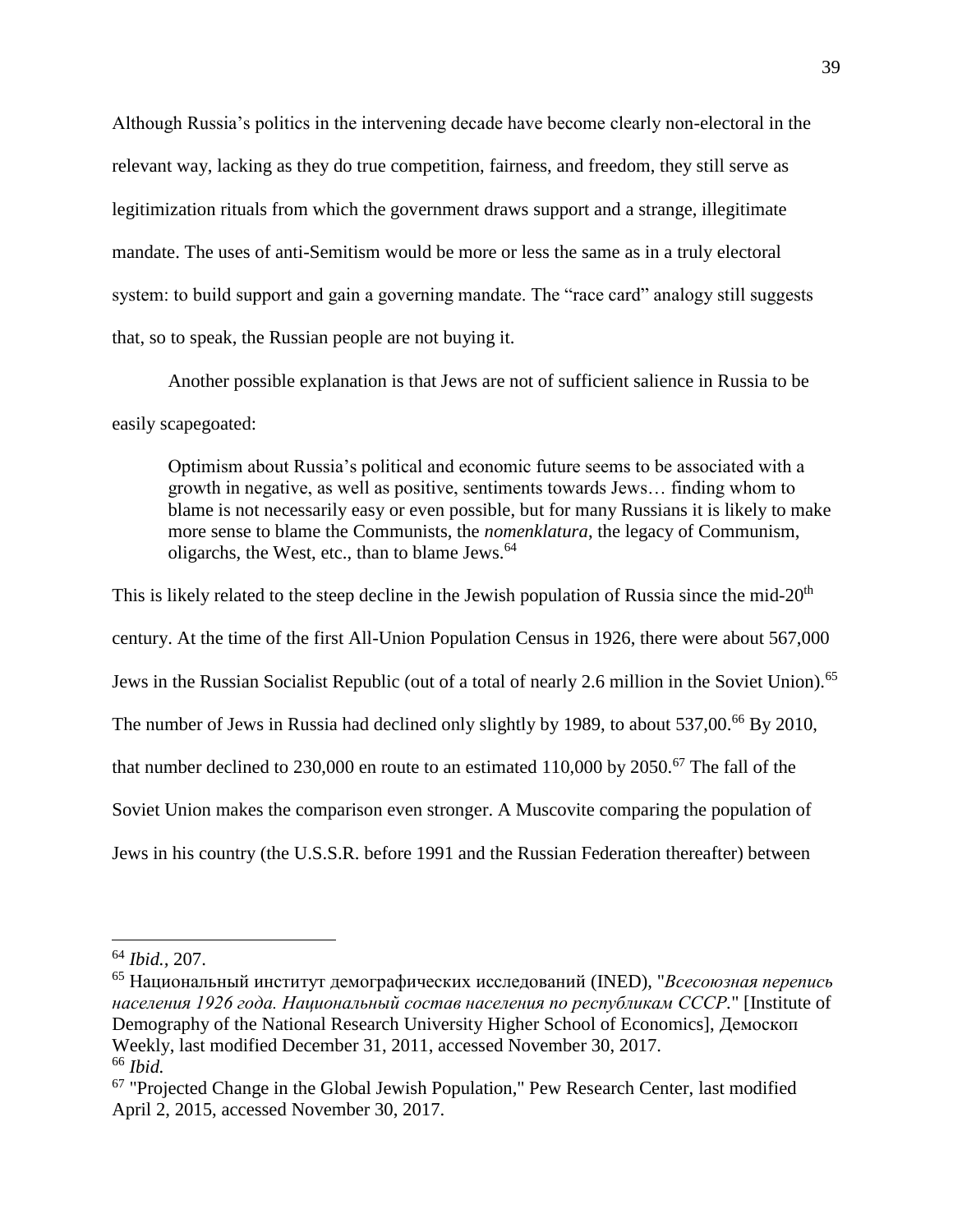1926 and 2010 would have seen a 91 percent drop. In other words, there are fewer than one tenth

the Jews in the relevant political entity to exploit for political gain.

Contemporary Russia also appears to be less strongly anti-Semitic than it has been in the past and that it is widely assumed still to be. Gibson and Howard find that:

some research based on multiple indicators has discovered that anti-Semitism seemed to be neither widespread nor virulent. For instance, Gibson and Duch conclude that expressed anti-Semitism among residents of the Moscow oblast 'is more uncommon in Moscow [in 1990] [sic] than many (including us) had suspected'. Their findings from a comparable survey in 1990 in the European portion of the former Soviet Union support the same conclusion. Moreover, based on his analysis of a survey of Russians conducted in 1992, Furman writes: 'Thus, no mass anti-Semitism was revealed by the survey (our data agree in this regard with the data of other, analogous surveys), and a Jewish pogrom seems less likely than some sort of "Caucasian" pogrom.<sup>'68</sup>

Discussing their survey methodology, they find hopeful results:

It is noteworthy that a clear majority rejects the anti-Semitic slander in three of the four measures, with nearly two-thirds of the Russians repudiating the view that Jews more than others are responsible for the country's problems. Thus, anti-Semitic prejudice does not seem to be as widespread in contemporary Russia as might be expected in light of the country's history of ill-treatment of Jews.<sup>69</sup>

While Shlapentokh does not go so far, and still considers Russia's levels of popular anti-

Semitism alarming, he finds corroborating that evidence that they may be lower than is often

thought:

Anti-Semitism in Russia today [2008] is lower than it has been in the last seven decades. Jews in Russia are much less inclined to hide their ethnic origin or their interest in Jewish culture and religion. According to data cited in Ryvkina's comprehensive book, How Jews Live in Russia , the proportion of Jews who talked about their involvement in Jewish culture (considered a taboo in Soviet times) increased by three times in 2004 in comparison with 1995. In the same period, the number of Jews who declared themselves as believers in Judaism increased by 50 percent, while the number of regular visitors to synagogue increased by 11 times and the number of members of Jewish organizations

<sup>&</sup>lt;sup>68</sup> Gibson and Howard, "Russian Anti-Semitism," 201.

<sup>69</sup> *Ibid.,* 210-211.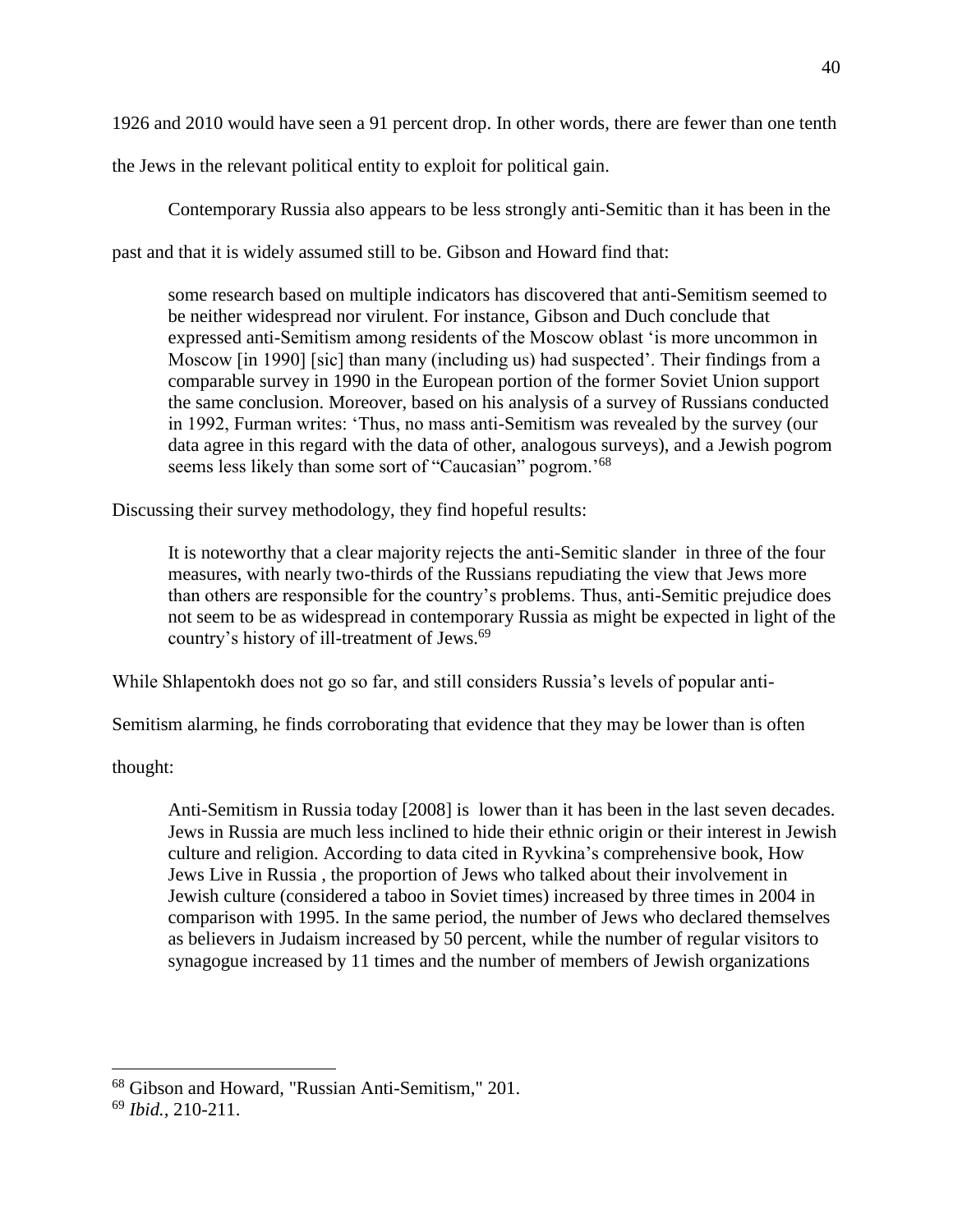increased by almost 5 times. The number of Jews who suffered from anti-Semitism declined from 75 percent to 55 percent.<sup>70</sup>

More recent data from the Levada Center paints a similar picture – that anti-Semitism is relatively high compared to other European countries (and, of course, compared to the ideal level, which is none) but relatively low compared to historical standards and Weimar

comparisons.

Currently, only 8% of Russians are negative about Jews, but experts point out several levels of anti-Semitic aggression: a stable core of anti-Semitism and xenophobia (8-16% of respondents), those who support anti-Semitic and xenophobic clichés (18-35%), those who believe that ethnic Russians should have advantages over others or that the president should be Russian (40-65%). At the same time, anti-Semitism is very marginalized and is concentrated on the periphery of civil and social life, and anti-Semitic stereotypes and clichés have significantly weakened, but do not leave mass consciousness, the report says. Nevertheless, the "Jewish question" has lost its urgency and relevance, as Russian society is dominated by a calm-respectful or neutral-indifferent attitude toward Jews, experts say. The main threat to the rise of xenophobic attitudes in general and anti-Semitism in particular is the economic crisis, adds Kanner: "That's why we are trying to institutionalize the counteraction system - to conduct research, conferences, to cooperate with the authorities."

(Сейчас к евреям относятся негативно лишь 8% россиян, но эксперты выделяют несколько уровней антисемитской агрессии: устойчивое ядро антисемитов и ксенофобов (8–16% опрошенных), те, кто поддерживает антисемитские и ксенофобские клише (18–35%), те, кто считает, что русские должны иметь преимущества перед другими или что президент должен быть русским (40–65%). При этом антисемитизм очень маргинализирован и концентрируется на периферии гражданской и социальной жизни, а антисемитские стереотипы и клише существенно ослабли, но не уходят из массового сознания, говорится в докладе. Тем не менее «еврейский вопрос» утратил свою остроту и актуальность, в российском обществе доминирует спокойно-уважительное или нейтральноравнодушное отношение к евреям, констатируют эксперты. Основную угрозу подъема ксенофобских настроений вообще и антисемитизма в частности несет экономический кризис, добавляет Каннер: «Поэтому мы и пытаемся институционализировать систему противодействия – проводить исследования, конференции, сотрудничать с властью».)<sup>71</sup>

<sup>70</sup> Shlapentokh, "Putin as a Flexible," 212-213.

<sup>71</sup> "Антисемитизм не в моде", [Anti-Semitism is Not in Style], Левада центр last updated November 7, 2016, last accessed November 20, 2017.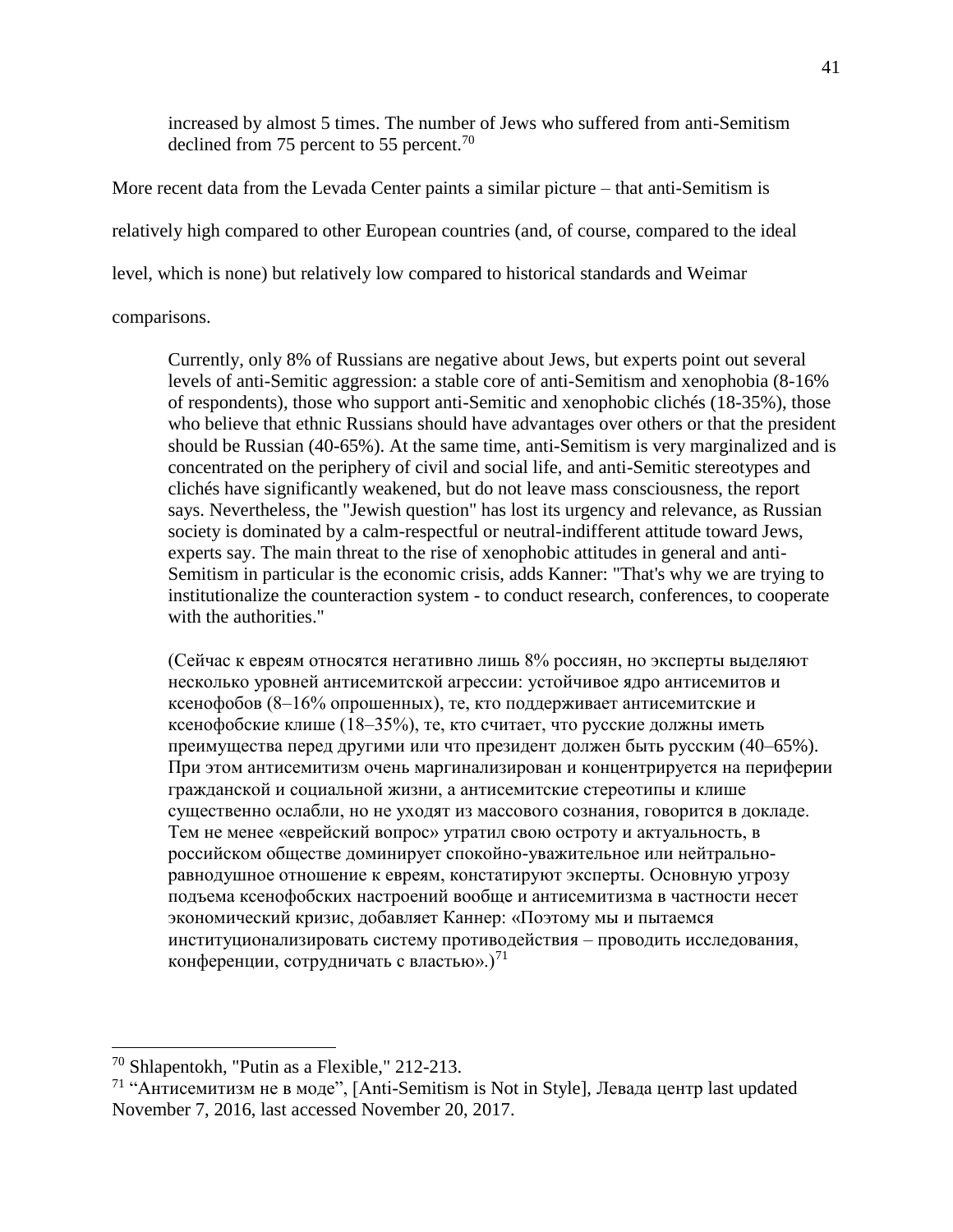Quite simply, there don't appear to be enough committed anti-Semites in Russia to make a

significant electoral difference (unless, of course, a direct challenger to Putin for the presidency

were Jewish, in which case the popular opposition to a Jewish president would likely make a

difference).

Interestingly, the tendency of Russians to believe anti-Semitism conspiracy theories and

alternative histories may also be declining. According to a Levada Center survey, respondents

indicated Holocaust denial a significantly smaller proportion of the time in May 2015 than in

October 2007.

 $\overline{a}$ 

## HAVE YOU HEARD OF "THE HOLOCAUST," AND IF SO, DO YOU PERSONALLY THINK THAT AT THAT TIME IN GERMANY AND ITS OCCUPIED TERRITORIES THE JEWISH NATION REALLY WAS EXTERMINATED, OR STORIES ABOUT IT ARE EXAGGERATED?

(СЛЫШАЛИ ЛИ ВЫ О ПРОБЛЕМЕ "ХОЛОКОСТА", И ЕСЛИ ДА, КАК ВЫ ЛИЧНО ДУМАЕТЕ, В ГЕРМАНИИ И НА ОККУПИРОВАННЫХ ЕЮ ТЕРРИТОРИЯХ В ТЕ ГОДЫ ДЕЙСТВИТЕЛЬНО ЦЕЛЕНАПРАВЛЕННО ИСТРЕБЛЯЛАСЬ ЕВРЕЙСКАЯ НАЦИЯ, ИЛИ РАССКАЗЫ ОБ ЭТОМ ПРЕУВЕЛИЧЕНЫ?)<sup>72</sup>

|                                                                                                              | окт.07  | май 15           |
|--------------------------------------------------------------------------------------------------------------|---------|------------------|
|                                                                                                              | Oct. 07 | <b>May</b><br>15 |
| At that time the nation was really was exterminated<br>(В те годы действительно истреблялась целая<br>нация) | 63      | 74               |
| Stories about it are greatly exaggerated<br>(Рассказы об этом значительно преувеличены)                      | 12      | 6                |

 $72$  "Геноцид армянского и еврейского народов." [Genocide of the Armenian and Jewish Peoples.] Левада центр. Last modified June 15, 2016. Last accessed November 20, 2017.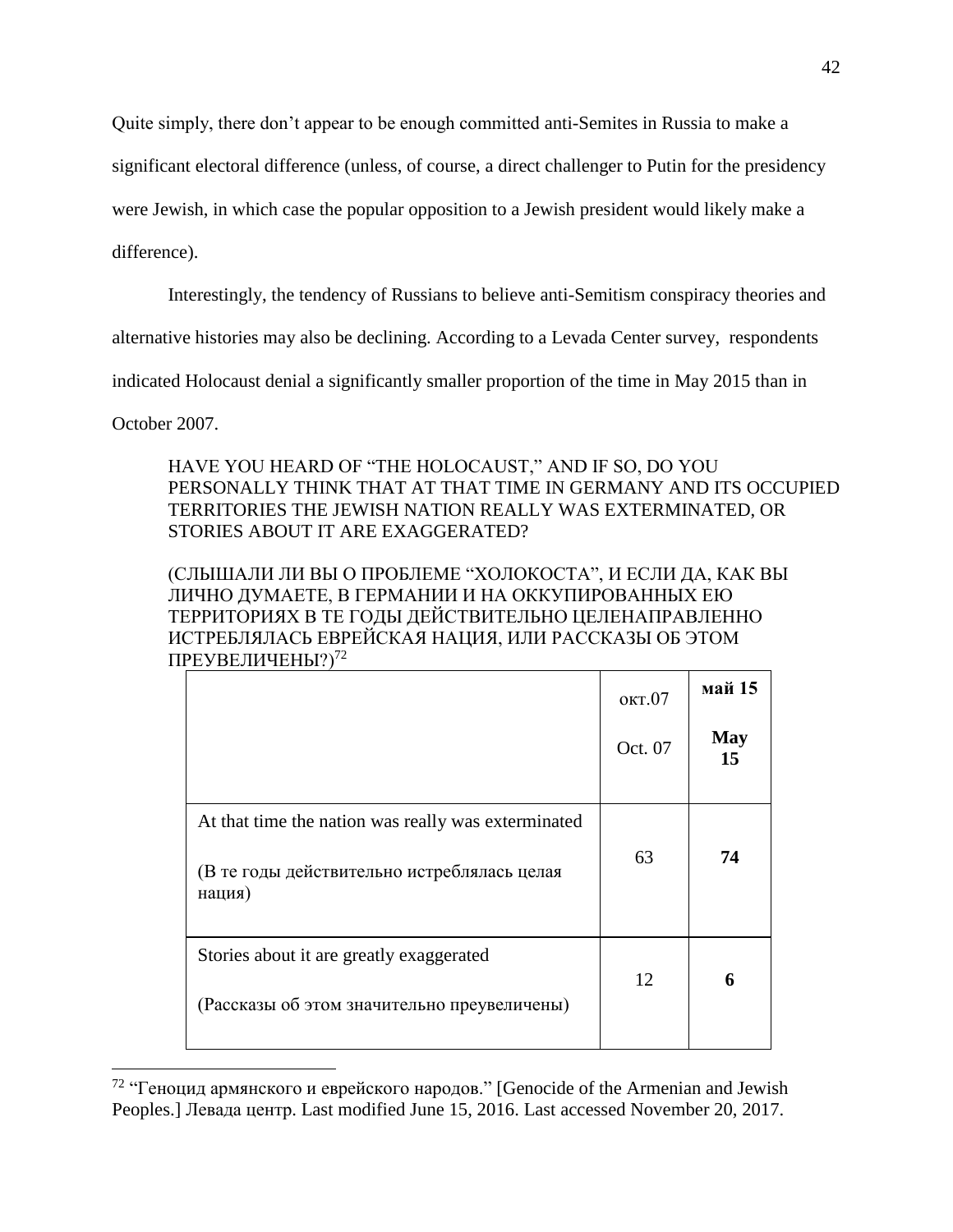| Have not heard about it<br>(Ничего не слышал(а) об этом) | 13 | 8  |
|----------------------------------------------------------|----|----|
| Too hard to answer<br>(Затрудняюсь ответить)             | 12 | 12 |

A recent study from the World Jewish Congress and the Russian Jewish Congress supports this

trend, and suggests plausible explanations for why.

Russia today has one of the lowest levels of anti-Semitism in the world and the lowest in Europe, according to a survey conducted in 2015-2016 by the Russian Jewish Congress ahead of the first Moscow International Conference on Combating anti-Semitism, cosponsored by the World Jewish Congress.

The survey found that only 8 percent of respondents expressed a negative attitude toward Jews and that 90% of Russians today are aware of the Holocaust. The study found that Gypsies and Chechens evoked the most antipathetic attitude among respondents, as well as xenophobia toward Americans, Arabs and Azerbaijanis.<sup>73</sup>

The most likely explanation for this dramatic decline in popular anti-Semitism in Russia

may be attributed not only to the dramatic decrease in the Jewish population, but also to the

abandonment of a coordinated, mass anti-Semitic program by Russian elites. While the *siloviki*

likely practice employment discrimination in the Russian government, Russian mass media since

the 2000 have been devoid of the kind of large-scale anti-Semitic messages characteristic of the

Soviet era, in which "In media, novels and movies, Jews were almost never shown in a positive

light. A Jewish name could only appear in a negative context.<sup>"74</sup> By contrast:

Putin's close confidant, the famous film director Nikita Mikhalkov, made a movie in 2007 called 12 (a remake of the American movie 12 Angry Men ), which denounces

<sup>&</sup>lt;sup>73</sup> "Russia Has One of Lowest Rates of Anti-Semitism in the World, Survey Conducted by Russian Jewish Congress Finds," World Jewish Congress, last modified November 3, 2016, accessed November 30, 2017.

<sup>74</sup> Shlapentokh, "Putin as a Flexible," 208.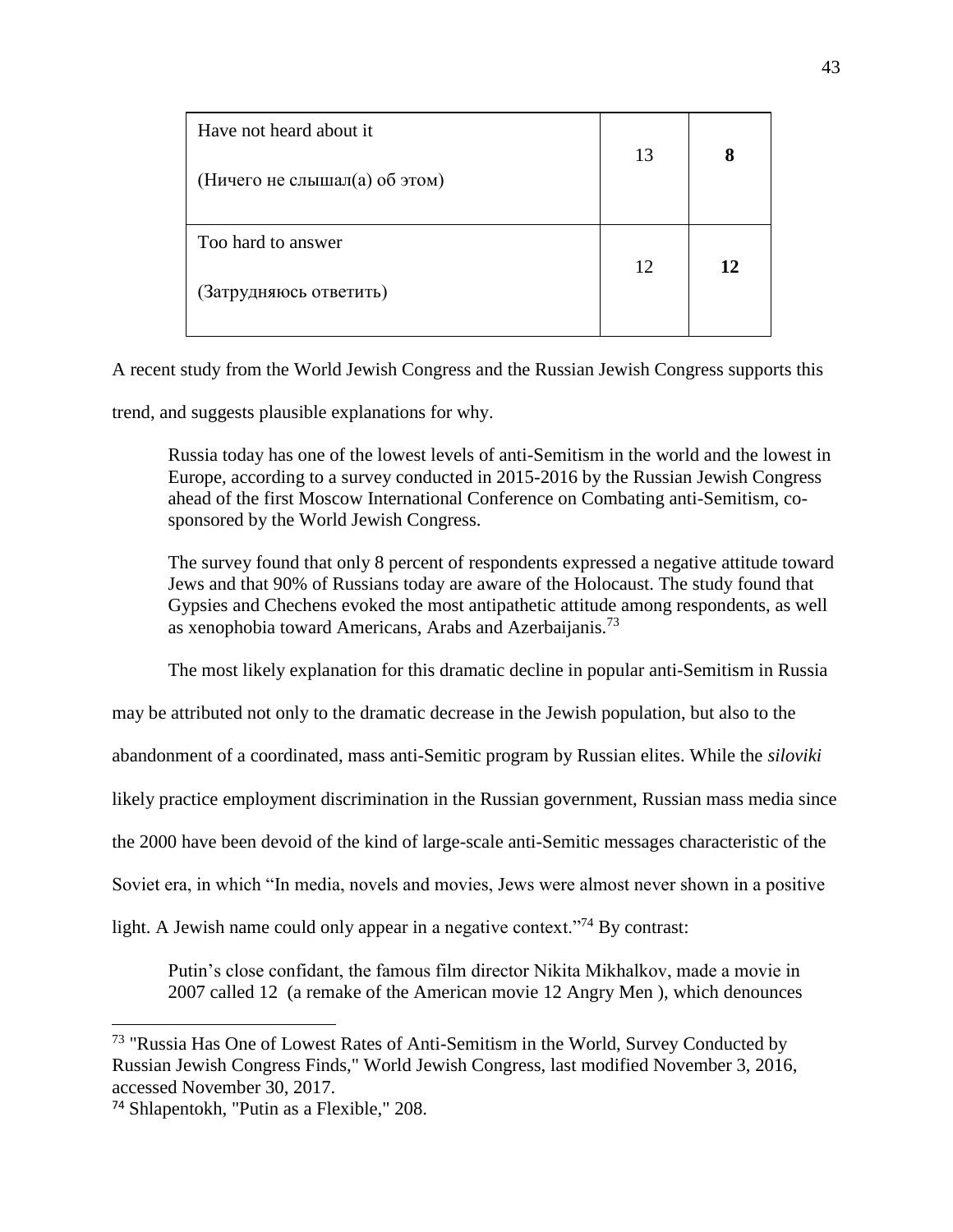anti-Semitism and other ethnic prejudices in Russia. The screening of such a film would be absolutely impossible not only between the 1940s and the 1980s, but even in Yeltsin's time. According to Moskovskii Komsomolets, in November 2007, Putin invited journalists and gave a public showing of this movie in his residence (Galimova, 2007). He reportedly expressed his high satisfaction with the piece.<sup>75</sup>

At least some of the credit for the near eradication of anti-Semitism from mass entertainment in Russia could be attributed to Putin, who has exerted direct or indirect control over almost every aspect and outlet of mass information and entertainment in the country since the early 2000s.

Putin could therefore also share the blame for what followed. The consensus based on polling data, which are always subject to skepticism in Russia, is that Jews have been replaced by Central Asians, Caucasians, Westerners (Americans especially), and Chechens as the default scapegoats in Russia. At times, Ukrainians have also occupied a spot high atop the list of perceived enemies of Russia. Crimean Tatars have suffered some of the worst repressions since the annexation of Crimea: They have the unfortunate distinction of being both Ukrainian by (former) citizenship and Muslim by confession, making them targets of persecution twice over. Their status as former victims of mass deportation under Stalin has not forestalled the jailing of several of their leaders – most notably Akhtem Chiygoz deputy leader of the Crimean Tatar Mejlis – under questionable circumstances. An April 2017 pronouncement from the International Court of Justice against persecution of the Crimean Tatars has had little effect.<sup>76</sup>

It is difficult to conclude the directionality of the regime's Jewish policies and public opinion. According to the "syringe" theory, the government could use its domination of mass information and political discourse to "inject" anti-Semitism into the population at will. It has

<sup>75</sup> Shlapentokh, "Putin as a Flexible," 212.

<sup>76</sup> International Court of Justice, "The Court finds that Russia must refrain from imposing limitations on the ability of the Crimean Tatar community to conserve its representative institutions, including the Mejlis, and ensure the availability of education in the Ukrainian language," news release, April 19, 2017, accessed November 30, 2017.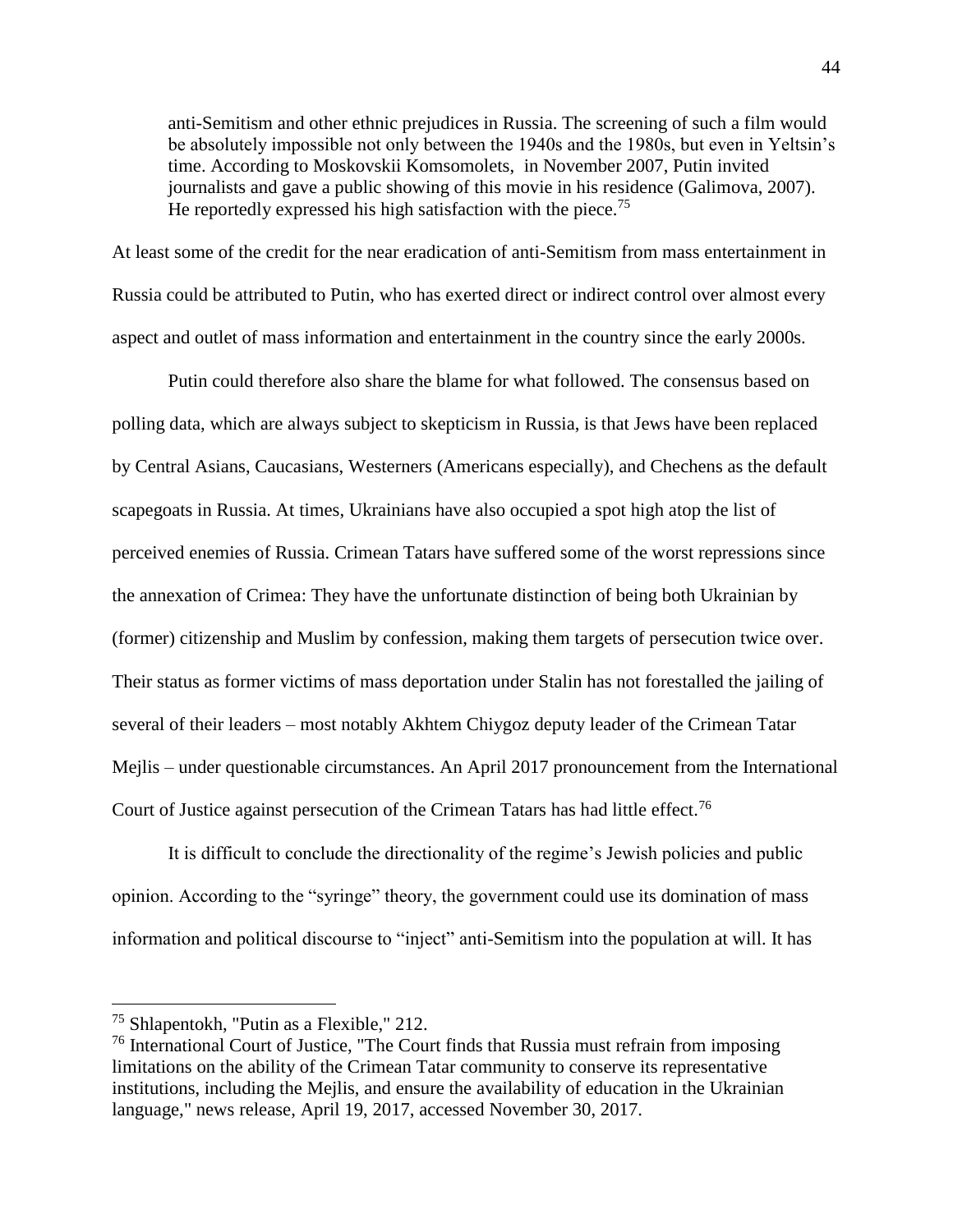clearly not done so. If the theory is incorrect, the Kremlin's options of ideological positions are limited based on what the Russian population is prepared and likely to accept. Rather than manipulating political discourse and culture with complete dexterity to meet its needs, the Russian government may find itself in a position much closer to that of a democratic government, fairly tightly constrained to philosophical and ideological positions that the population is prepared to accept. Based on survey data, the Russian population is historically and increasingly resilient to anti-Semitism since the turn of the millennium.

Alternately, if the theory is correct, then the drop in anti-Semitism since the beginning of Putin's first presidential term is directly attributable to policies of his government. Consequently, the observed trends are wholly subject to manipulation and could be reversed at any time. The longevity and stability of the Putin government's pro-Jewish policies therefore requires further explanation. Since Putin took power, the Russian government's economic policy has changed drastically, as have political rights, the Constitution, the judiciary, Russia's foreign policy (including perhaps the underlying goals of foreign policy in addition to the policies themselves), and arguably the nature of the social contract. Rhetorical changes from the president and other Kremlin officials have accompanied each of these shifts. The government's Jewish policies have been one domain of remarkable consistency, which the "syringe" hypothesis cannot explain by itself.

#### **The Foreign Policy Hypothesis**

#### *Israel*

In contrast to each theory discussed so far, another theory explains Putin's and his government's pro-Semitic policies as facets of a larger foreign policy. Yevgenia Albats suggests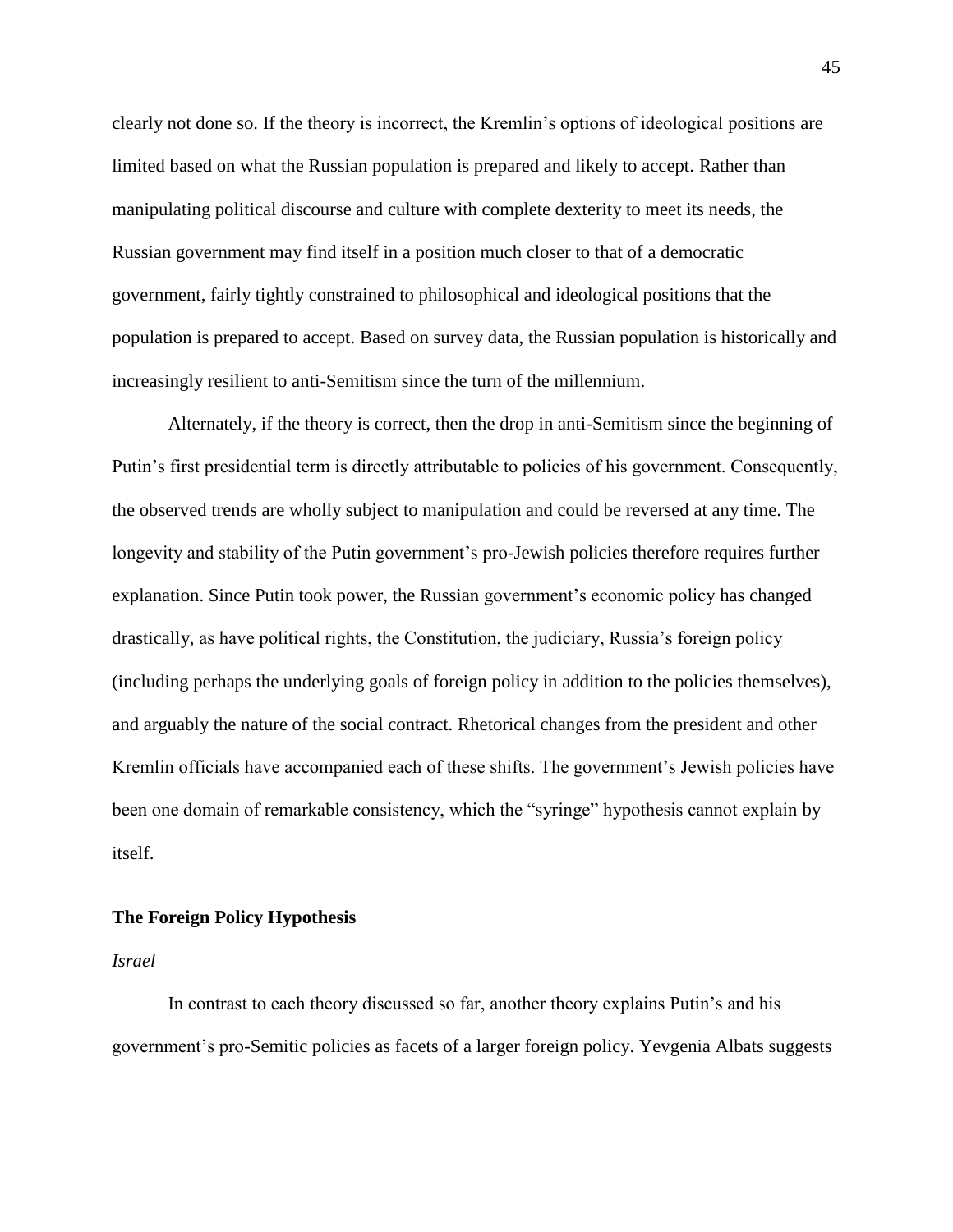that, to some extent, the Russian government's relationship with its Jewish population is dictated by its geopolitical posture in the Middle East:

Russia pretty much lost its relationship with Arab countries after the collapse of the Soviet Union. At the same time, Israel came on the map, partially because there is a huge Russian-speaking population in Israel, partially because there are a lot of Jews – powerful Jews – in Russia who have some aspirations for Israel, partially because Israel is a developed nation. It's a great start-up nation and it was pragmatically better for Russia to do [business] with Israel relevant to its ends. So definitely it was connected to its foreign policy.<sup>77</sup>

This proposition is unique among analyses of Putin's Jewish policies, and warrants more research. It's implications, based on what is already known of Russian foreign policy, are significant. As Albats alluded, the nature of the Russian-Israeli relationship is multifaceted, and Israel could play any of several different roles in the foreign policy of Putin's government.

The first facet of Russian-Israeli relations is the large number of Russophone Israelis. As of 2016, there were about 1.5 million Russian-speaking Israelis, the vast majority of whom had immigrated from Russia or Ukraine.<sup>78</sup> According to Agnia Grigas's work on Putin's use of "compatriots" in foreign policy, Russian-speaking Israelis may be a sizeable and important compatriot community.

The present-day concept of the Russian compatriot both stems from and relates to a broader understanding of the Russian nation… The first conception emphasizes the [Soviet] Union (or imperial) identity… According to this conceptualization of Russian nationhood, Russian compatriots would include all former citizens of the USSR and their descendants. A second way to conceptualize the Russian nation is to include the entire community of Eastern Slavs… The third conception of the Russian nation inclines instead to a broader vision, including all who use Russian as their first or habitual language, regardless of their ethnicity.<sup>79</sup>

<sup>77</sup> Interview with Yevgenia Albats.

<sup>78</sup> Amanda Borschel-Dan, "25 Years Later, Russian Speakers Still the 'Other' in Israel, Says MK," *Times of Israel*, last modified September 1, 2016, accessed November 30, 2017.

<sup>79</sup> Agnia Grigas, *Beyond Crimea* (n.p.: Yale University Press, 2016), 63-64.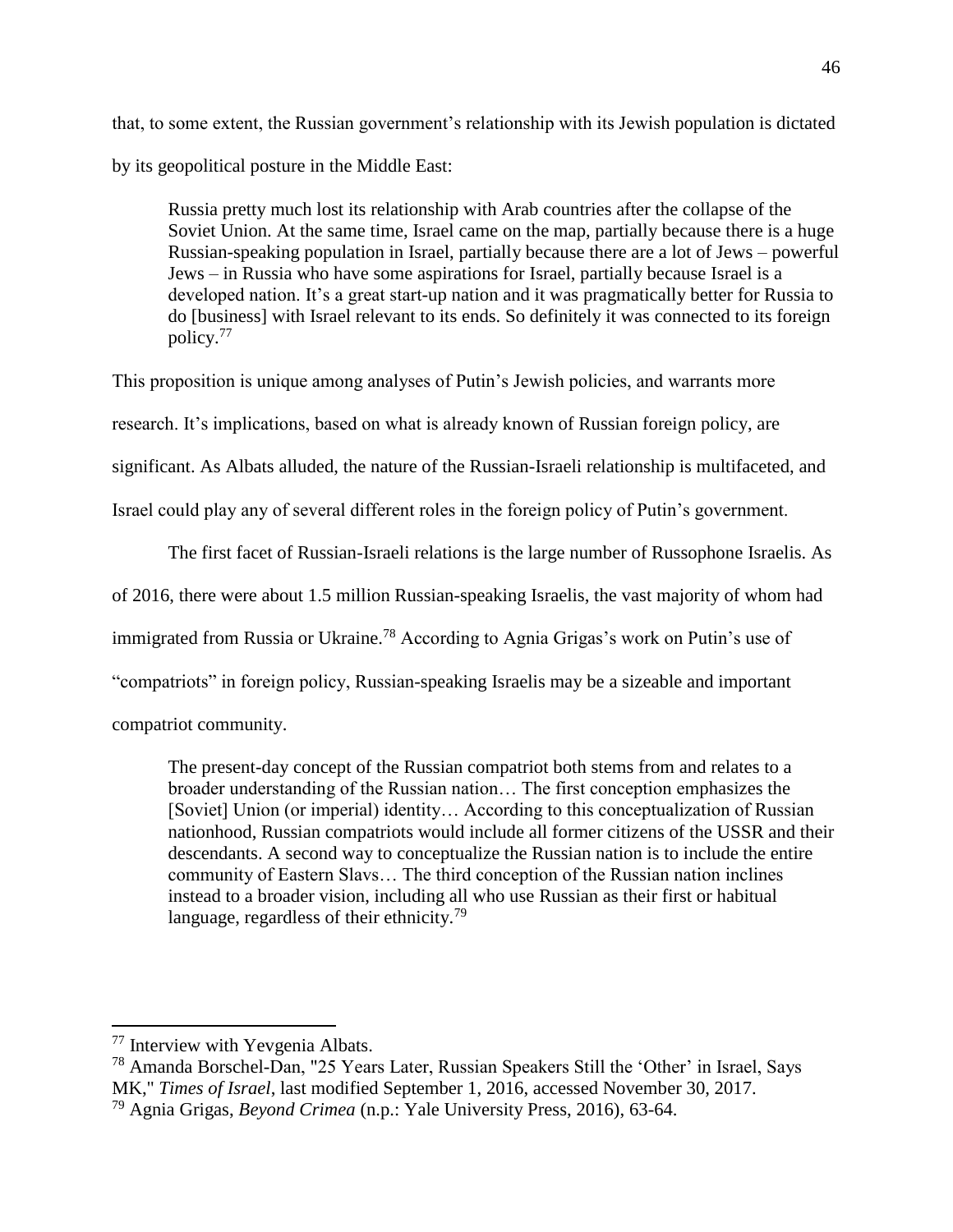Jews are definitely excluded from some of the definitions of Russian compatriots. Indeed, Grigas argues that one of the definitions "is aimed above all at excluding Jews and people from the Caucasus and Central Asia."<sup>80</sup>

The first and third conceptions of compatriots, however, apply perfectly well to Russophone Israelis, many of whom were born in the former Soviet Union and use Russian as a first and habitual language. For the purposes of Russian soft power, this makes Russian Jews a potentially useful group. For the purposes of Russian expansionism and neo-imperialism, which Grigas identifies as the primary goals of contemporary Russia compatriot policies, the Russophone Israeli population may play a weaker version of the role played by analogous populations in the former Soviet Republics: They give Russia a reason to claim legitimate political interest in a country or region. While this will likely not lead to military intervention in Israel as in Georgia and Ukraine (and possibly other countries in the future) it may help Russia legitimate a resurgent Middle East policy, making up for its lost Arab allies. As an added benefit, Putin's government may also hope that Russian-speakers in Israel may be a politically malleable voting bloc – an especially useful asset in a country that has historically been one of the closest and most strategically important allies of the Unites States. Whether or not this is possible has yet to be tested. Given the Russian government's influence campaigns in elections in the United States, the cleavage between Russophone and native "Sabra" Israelis may be exactly the kind of social schism open to exploitation.<sup>81</sup>

Courting Russophone Israeli Jews would be significantly harder for a regime that persecuted Jews at home – or, at least, for a regime that gained a reputation for doing so. Putin's

<sup>80</sup> *Ibid.*, 63-64.

<sup>&</sup>lt;sup>81</sup> Shaun Walker, "Russian Troll Factory Paid US Activists to Help Fund Protests during Election," *The Guardian*, last modified October 17, 2017, accessed November 30, 2017.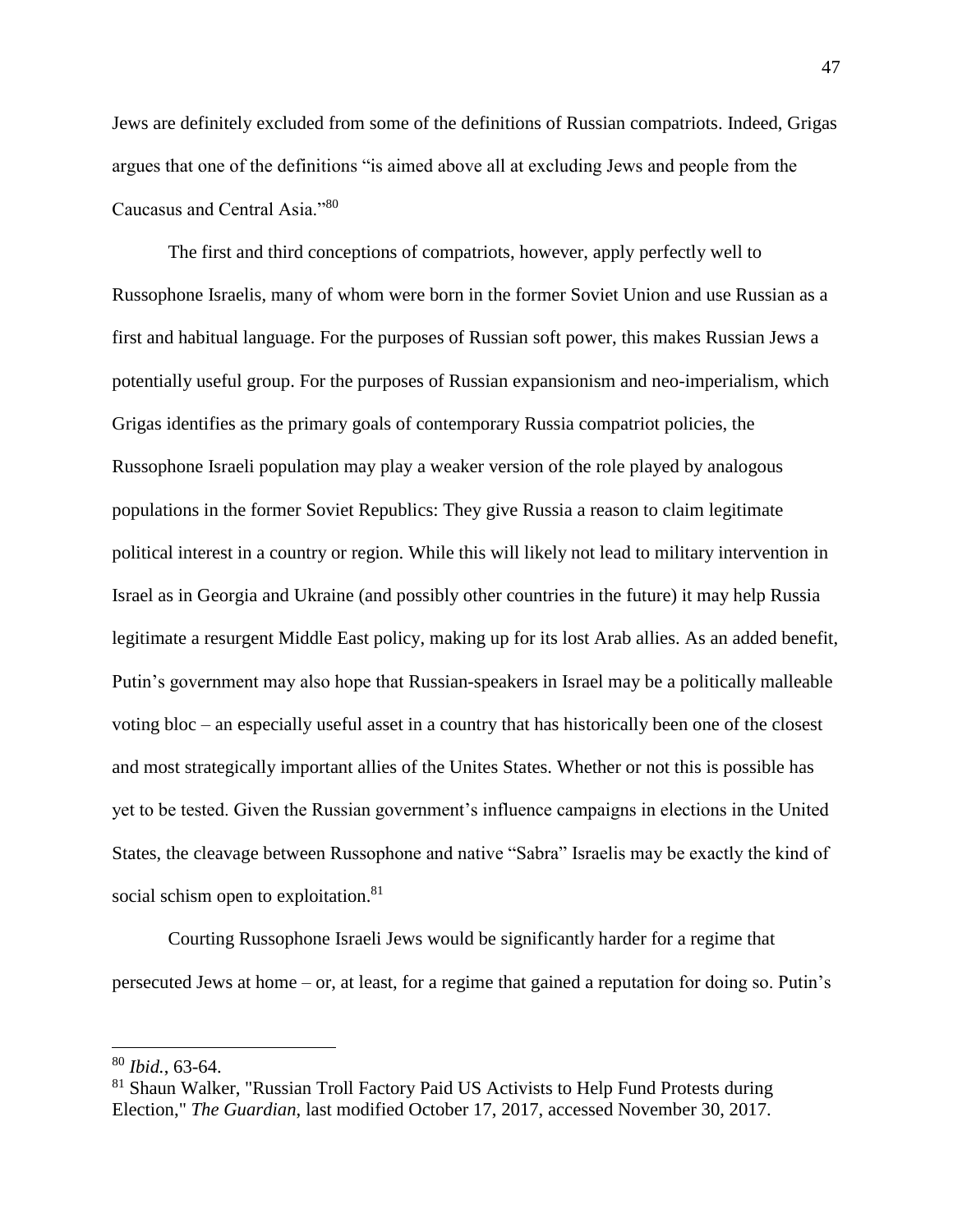pro-Semitism may be partly motivated by an effort to gain influence with Jews in the Middle East, which is a region of strategic importance in which Russia has lost significant influence in the past quarter century.

The second facet of Russian-Israeli relations that Albats lists appears on its surface less sinister. Russian businessmen and oligarchs – Jews and non-Jews alike – have interests in many wealthy, Western, first-world countries, as do magnates and tycoons the world over. As dissident journalist Vladimir Kara-Murza put it,

They want to rule inside Russia like it's a third-world dictatorship, violating basic human rights and freedoms, but they themselves want to use the privileges and the opportunities that the Western world offers for themselves and for their families. They want to steal in Russia and spend in the West.<sup>82</sup>

Maintaining the opportunity to flex soft power with Israel's Russophone minority may be a way to preserve Israel as an outlet for spending and education by the Kremlin elite outside Russia. Israel has one of the most promising Western economies that has not yet passed a Magnitsky Law designed to curtail the ability of Kremlin-linked *siloviki*-cum-oligarchs who have abused human rights to spend money in and travel to Western countries. The United States, Canada, the United Kingdom, Estonia, and Lithuania have such laws. While avoidance of Magnitsky sanctions cannot explain Putin's Jewish policies before 2012, when the American Magnitsky Act was signed, it may explain the continuation of such policies and their relationship to Russia's close relationship with Israel.

*The Western Far-Left*

<sup>82</sup> Benjamin Parker, "The Other Russia: Poisonings, 'Accidents,' and Assassinations," *The Weekly Standard*, last modified July 24, 2017, accessed November 30, 2017.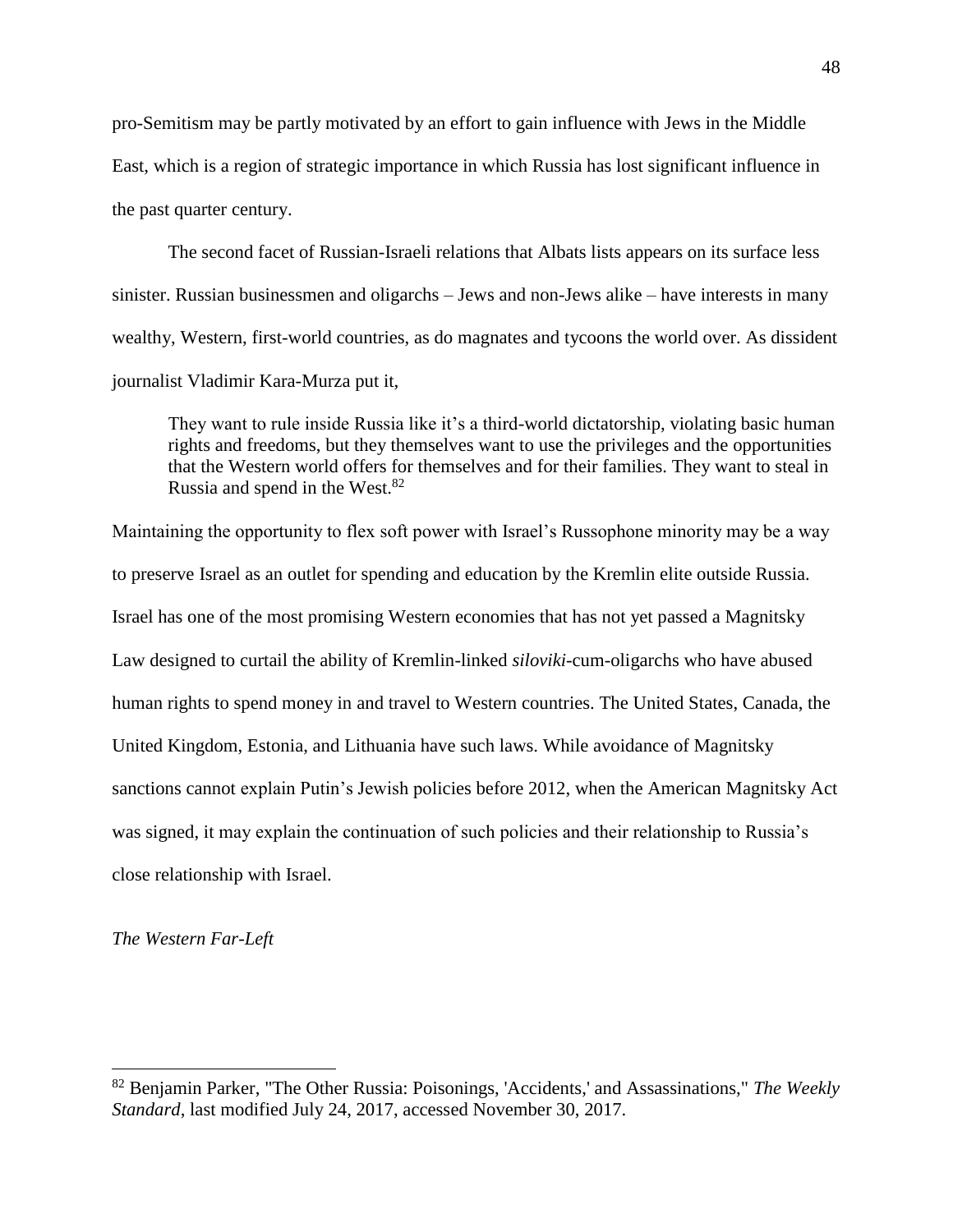Beyond Russia's relationship with Israel in particular, there are other blind spots regarding Russia's foreign policy that warrant further investigation. Péter Krekó's research regarding the Putin government's support for and relationships with Western far-left parties and forces suggests that the recent work of Clover, Shokhovtsov, and others warrants equally thorough, complementary work on the other end of the spectrum.

The specific opinions and policies of European far-left parties regarding Jews is often difficult to discern. One illustrative example is the Communist Party of Bohemia and Moravia (KSČM), the most prominent far-left party in Czechia and, according to Krekó, one of the most successful in Europe.<sup>83</sup> The party takes a very critical approach to the Israeli policies regarding the West Bank and Gaza and questions the legitimacy of the State of Israel *per se*, but stops short of further, explicit anti-Semitism.<sup>84</sup>

One of the methods Krekó identifies that the Kremlin uses to elicit sympathy with

European far-left parties is anti-fascism:

Just as Putin's regime simultaneously warns of the rise of the far right and supports (and is supported by) far-right parties in Europe, the radical left's anti-fascism is often selective and one-sided. While radical left players usually share Putin's concerns over the hyperbolism of the "fascist junta in Kyiv" and criticize the EU for being ignorant, they do not see such problems on the side of the pro-Russian "rebels". Prominent members of the European left all echo this view. Tsipras, in March 2014, said that the European Union supports "a government with far-right and fascist elements, which violates the Constitution of the country (…) And it goes into a malformed Cold War with Russia. Pablo Iglesias, leader of Podemos, added: "the EU supported the illegal change of power in Ukraine and the coming of a neo-Nazi party to the Ukrainian government. Some European leaders, together with neo-Nazis, took part in public events in Ukraine, and this is too far from European values." But at the same time, a Die Linke delegation went to Eastern Ukraine to have a friendly meeting with notoriously anti-Semitic leaders of the Donetsk Republic.<sup>85</sup>

<sup>83</sup> Péter Krekó and Lóránt Győri, *Russia and the European Far Left* (n.p.: Political Capital Institute, n.d.), 2.

<sup>84</sup> Ing. H. Charfo, DrSc., "Political Opinions," Komunistická strana Čech a Moravy, last modified September 11, 2008, accessed November 30, 2017.

<sup>85</sup> Krekó and Győri, *Russia and the European*, 8.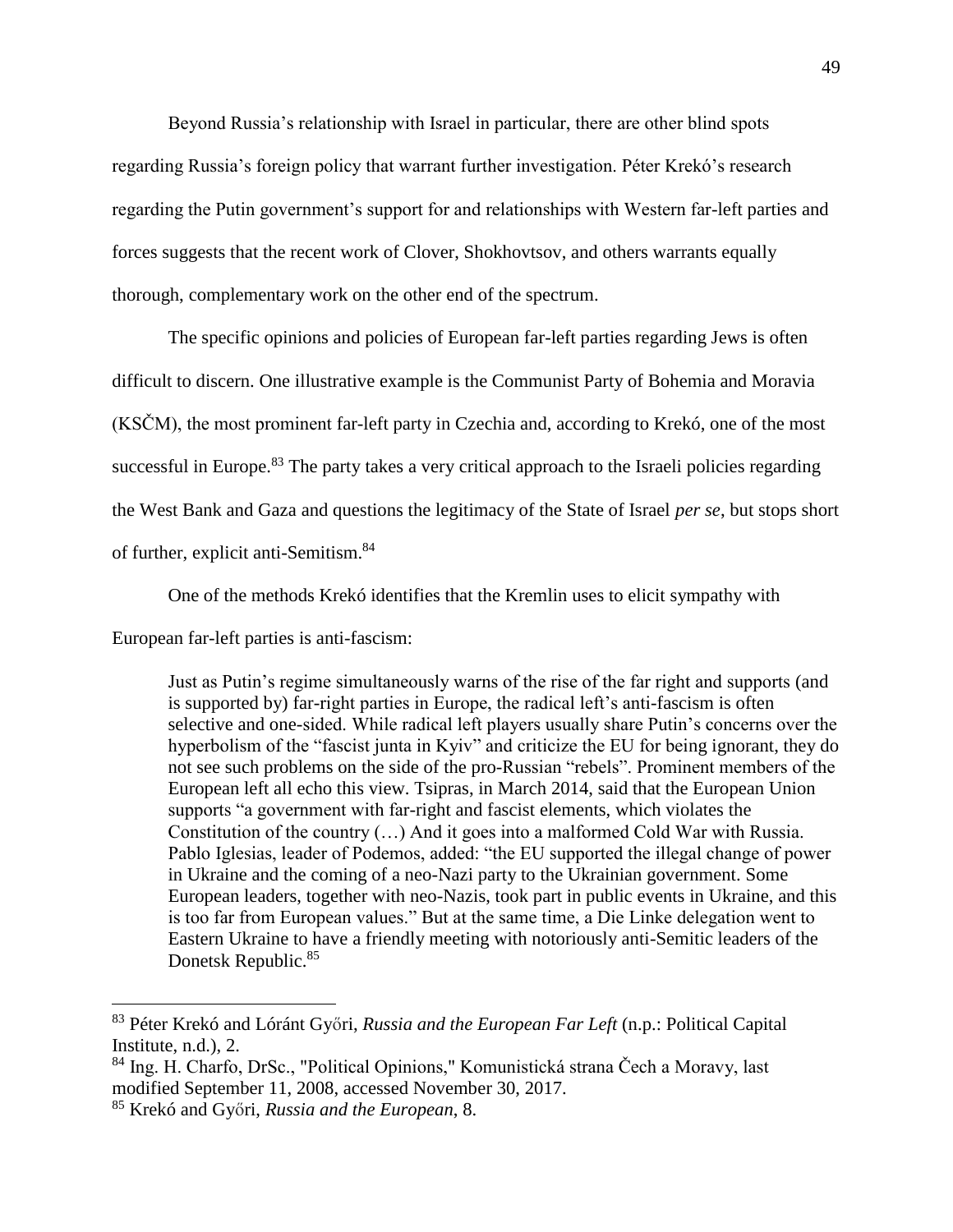Though Die Linke may prove to be an exception, it is possible that Putin's government believes – and perhaps rightly – that notorious, official anti-Semitism may weaken its ability to win support for its causes among the Western far-left. The origins of European unification lie in the conflagration of World War II, including the Holocaust. The European Union and its predecessor organizations were largely formed to prevent another war. For the Kremlin to adopt policies resembling Nazi Germany would severely undercut its ability to label its enemies as fascists and garner support for its international objectives.

Concurrently, it would also hamper the Kremlin's abilities to create symmetry between itself and its European enemies.

For radical left politicians, who have more inhibitions about praising Putin and his regime directly, a typical and more subtle argumentation is to talk about aggressors on both sides. For example, without even mentioning the occupation of Crimea, a statement by the Communist Party of Bohemia and Moravia called on "the parties" to respect the Helsinki Accords one day before the referendum, as if Ukraine were not occupied only by Russia – but by the EU and the US as well. $86$ 

While many far-left parties center their platforms on opposition the Washington consensus of free trade and market capitalism, the Nazi comparison might prove too much for Western far-left parties to associate themselves with Russia.

According to Krekó, the Putin government relies on a modicum of reasonableness to secure support from the European far-left. "The left's affiliation with the Kremlin is better explained via the 'the enemy of my enemy is my friend' principle, such as selective antiimperialism, anticapitalism, and anti-Americanism. Likewise, the state-controlled economy,

<sup>&</sup>lt;sup>86</sup> Péter Krekó and Lóránt Győri, "Don't Ignore the Left! Connections between Europe's Radical Left and Russia," oDR: Russia and Beyond, last modified June 13, 2016, accessed November 30, 2017.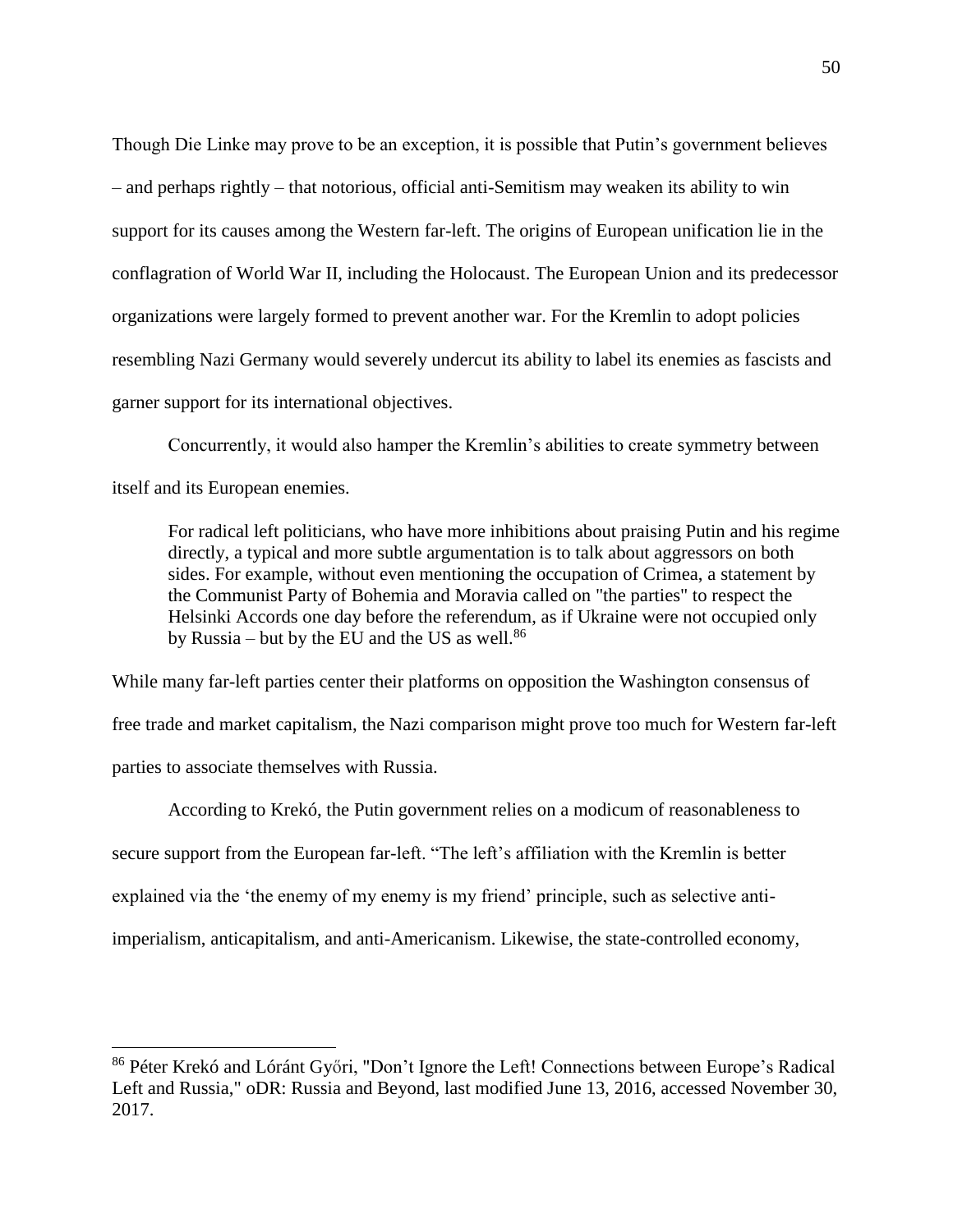which promises to keep 'big capital' in check, is an attractive model for many anti-capitalists."<sup>87</sup> Although some far-left parties may not see anti-Semitism on the part of the Russian government as reason to sever or degrade ties with or support for Russian positions, there may be enough other groups that would choose to disassociate themselves that they could diminish influence with the leftist bloc writ large. It is possible that, if enough far-left parties were to diminish their support for Russian goals, the rest would follow for the sake of bloc unity: "radical left forces are traditionally more willing to cooperate with one another on the international and European level than the far right. This further increases their importance."<sup>88</sup> That support is important for the Putin government's foreign policies, often giving it the sheen of legitimacy that allows its foreign interventions to succeed. "The radical left group European United Left/Nordic Green Left (GUE/NGL) in the European Parliament supports the Kremlin with words and votes (in 78% of the cases), in the Council of Europe, and OSCE general assemblies — especially when it comes to issues on Ukraine and Syria."<sup>89</sup>

Radical left parties in Europe and the West more broadly may be fringe forces for now, but by definition their ultimate purpose is to gain political power. They cannot rely exclusively on Russian support to achieve that goal; eventually they will have to achieve popular support. Anti-Semitism on the part of the Putin government might lose them popular support, which would diminish their utility to the Kremlin either by causing them to pull away from the Kremlin or by diminishing their influence domestically.

These theories are little more than speculation compared to what is now known about the Kremlin's courtship of the Western far-right. More research regarding the Putin government's

<sup>87</sup> *Ibid.*

<sup>88</sup> *Ibid.*

<sup>89</sup> *Ibid.*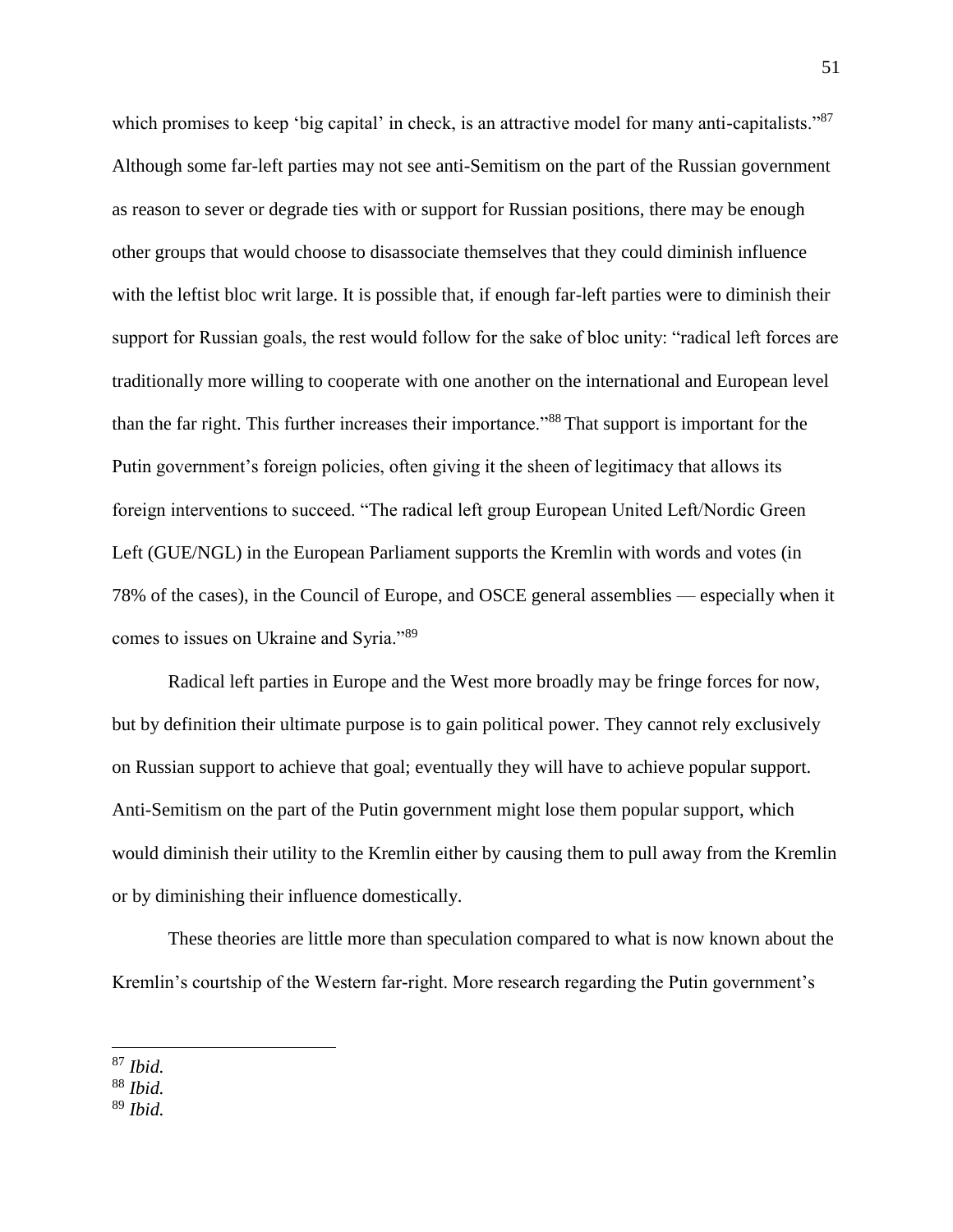courtship of the far-left will provide a more detailed, full depiction of how Russian policy has been shaped in response to Western institutions and political forces, and how those institutions and forces have in turn responded to Russian policy.

## **The Biographical Hypothesis**

Putin's remarkable pro-Semitic policies may be inspired by his own biography, which

includes benevolent interventions by many Jews. One example is the Jewish family that shared

Putin's communal apartment in St. Petersburg:

An elderly couple shared one room in the apartment; an observant Jewish family, with an older daughter, Hava, shared the other. The younger Vladimir, the only child in the communal home, remembered the elderly couple fondly, and spent as much time with them as with his parents. They became surrogate grandparents, and he knew her as Baba Anya. She, like his mother, possessed deep religious faith.<sup>90</sup>

An early religious experience of Putin's may also have impressed on him that Jews are not a

threat to Orthodoxy or Russian culture as he may perceive other religions to be:

As Vladimir would later tell the story, on November 21, when he was seven weeks old, Baba Anya and Maria walked three blocks through the winter chill to the Transfiguration Cathedral, a yellow, eighteenth-century monument built in the neoclassical style of many of the city's churches, and there they secretly baptized the boy.<sup>91</sup>

Another figure who appears to have had a great impact on Putin's life – by his own

admission – was his first judo coach: "He talked about his Jewish wrestling coach Anatolii

Rakhlin as a person who 'probably played the crucial role in my life.' The coach had attracted

him to serious sports and drew him away from a dangerous life on the streets."<sup>92</sup> The influence of

judo, and therefore of Rakhlin, on Putin's life cannot be underestimated:

<sup>90</sup> Steven Lee Myers, *The New Tsar: The Rise and Reign of Vladimir Putin* (New York: Alfred A. Knopf, 2015), 13.

<sup>91</sup> *Ibid.*, 12-13.

<sup>92</sup> Shlapentokh, "Putin as a Flexible," 211.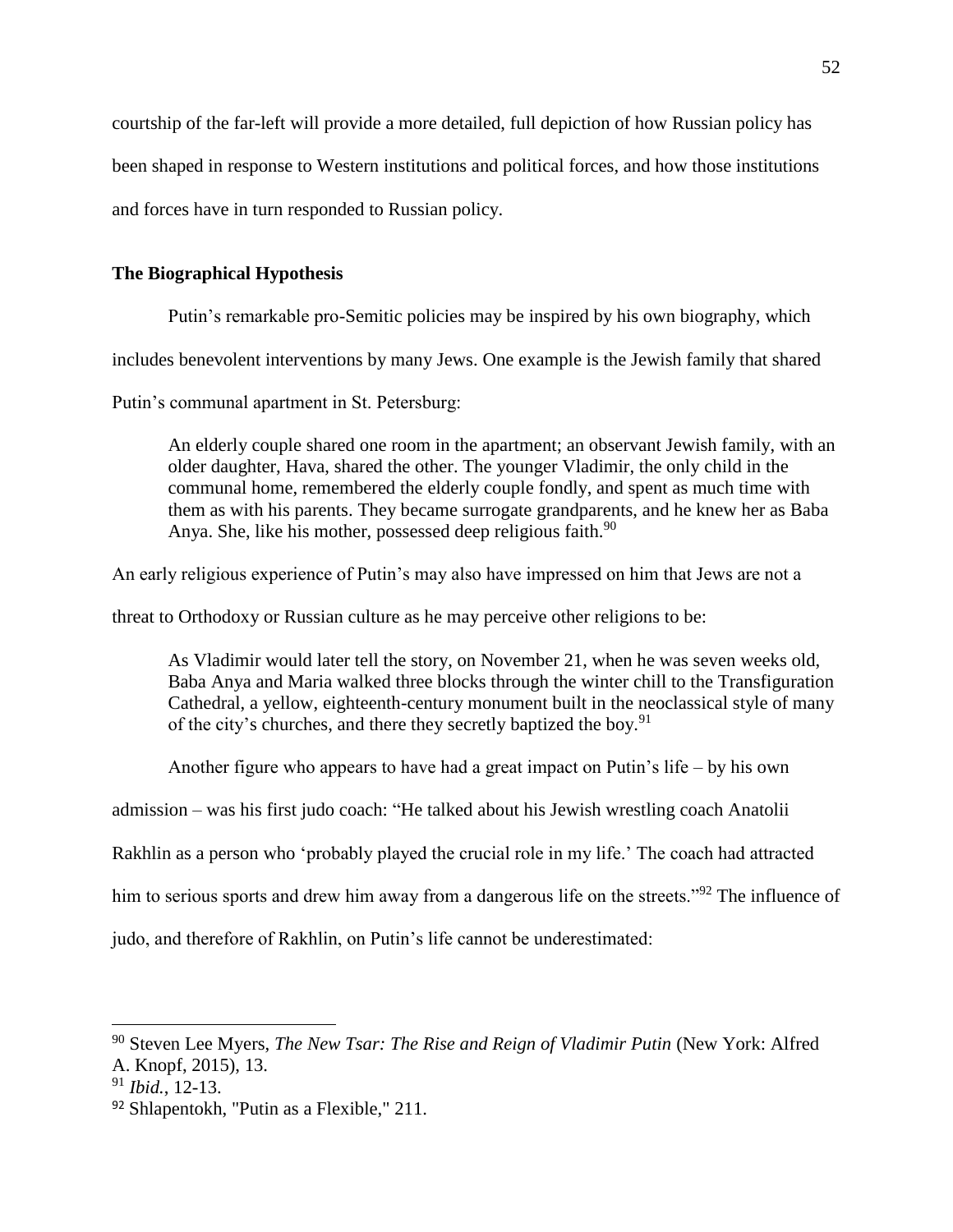The discipline and rigor of sambo, and later judo, intrigued the boy [Putin] in a way nothing else had. The martial arts transformed his life, giving him the means of asserting himself against larger, tougher boys. "It was a tool to assert myself in the pack," he would say. It also brought him a new circle of friends, especially two brothers, Arkady and Boris Rotenberg, who would stick by him throughout his life. The martial arts gave him an orthodoxy he found neither in religion nor in politics. It was more than mere sport, he believed; it was a philosophy. "It was sports that dragged me off the streets," he once recalled. "To be honest, the courtyard wasn't a very good environment for a kid."<sup>93</sup>

The influence of sports and the discipline of martial arts on Putin's life can be seen as an influence on Putin's priorities and policies once in office, most significantly the dedicated effort to host the Olympic games in Russia. The seemingly illogical choice of a sub-tropical city for the 2014 Winter Games can be ascribed to Putin's personal intervention and determination. The city was a favorite of his, perhaps even surpassing that of his native St. Petersburg:

By now he spent more time in the presidential compound [in Sochi] than in any of the Kremlin's other official residences outside Moscow. It was here that he frequently held meetings with foreign leaders, including one the day before with Jacques Chirac of France and Gerhard Schröder of Germany, the "troika" who had publicly opposed the American war in Iraq.<sup>94</sup>

On behalf of his beloved Sochi, he vigorously worked to lobby the International Olympic Committee: "'He was nice,' Jean-Claude Killy, the French ski champion and a member of the International Olympic Committee, explained after the vote. 'He spoke French— he never speaks French. He spoke English— he never speaks English. The Putin charisma can explain four votes.'"<sup>95</sup> Although Putin learned German as a second language to fluency as a young man, and lived in Dresden as a KGB officer, he had, indeed, never spoken French or English in public (with the exception of some public singing). He most likely learned those sections of his address

<sup>94</sup> *Ibid.*, 243.

<sup>93</sup> *Ibid.*, 15-16.

<sup>95</sup> *Ibid.*, 325.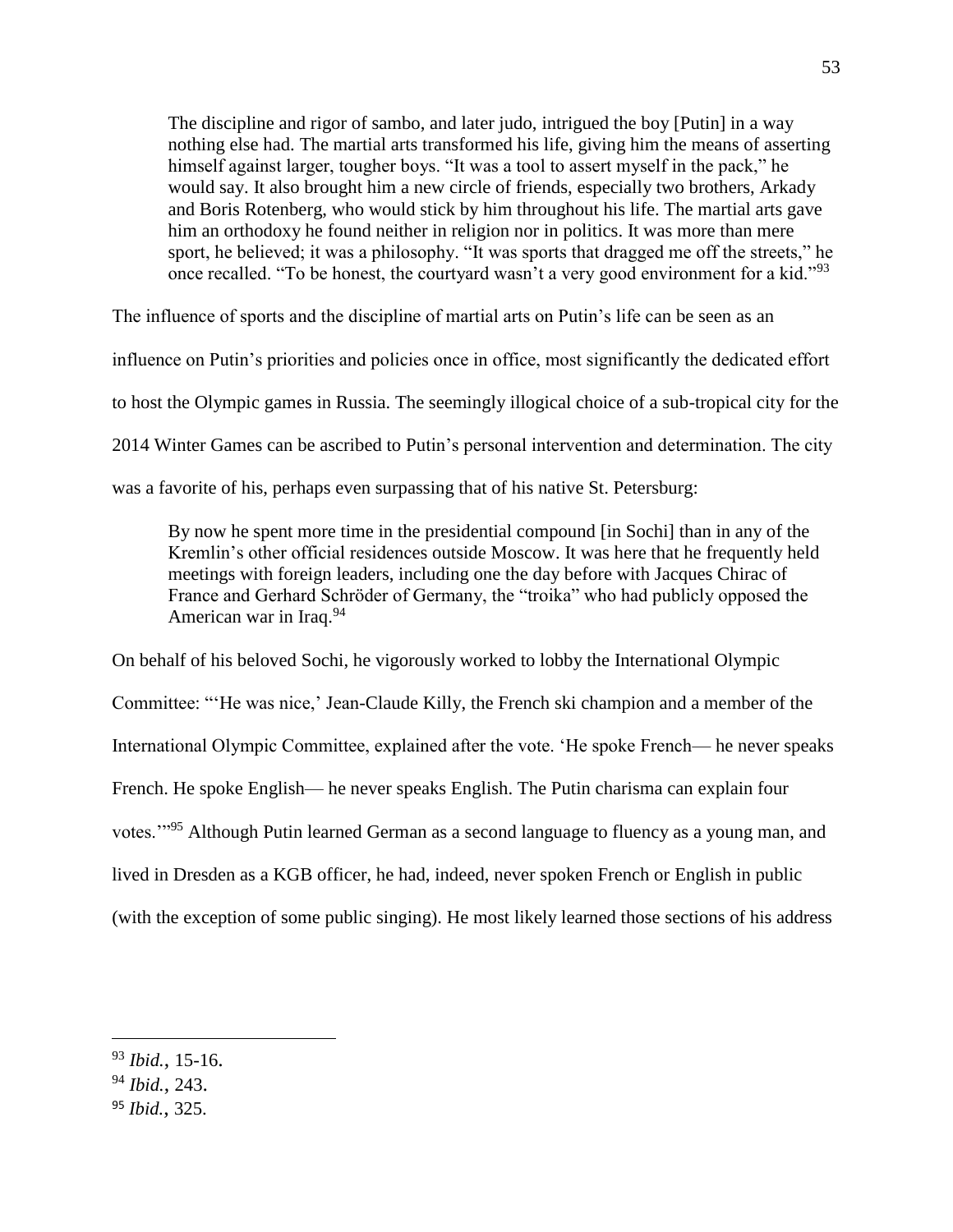phonetically, an indicator of his determination to impress the committee and secure the Olympics for his adopted city and his country.

That determination is inseparable from his political aims: "As an avid sportsman and fitness obsessive, a judoka, a skier, and a swimmer, Putin loved the Olympics; as a leader, he saw hosting them as the means to affirm Russia's return to its rightful place on the world stage."<sup>96</sup> As is characteristic of Putin's personalized rule, the status of the country is inextricably linked with the status of its ruler. His priorities are its priorities, and his achievement is its achievement. The Sochi Olympics were to Putin what the Field of the Cloth of Gold was for Francis I (or, perhaps, for Henry): a feat of splendor and athletic prowess intended to impress rivals and display the grandeur of the nation and its sovereign. This is exactly how the event was described by government officials, Putin included, when it was announced that Sochi had been selected:

When [Putin] returned triumphantly to Moscow, he stepped out of his jet and met assembled reporters at the VIP hall of Vnukovo Airport. "It is, beyond any doubt, a judgment of our country," he declared. Only in a country desperate for affirmation could the choice of an Olympics have loomed so disproportionately large. "Russia has risen from its knees!" German Gref declared in Guatemala City.<sup>97</sup>

The Sochi Olympics, despite their often critical foreign coverage for sub-par accommodations, vast corruption, and the attendant doping scandal, were a feather in Putin's cap domestically. Immediately after the Olympics, his approval rating inside Russia spiked to 85 percent.<sup>98</sup> (Of course, public opinion surveys in Russia are always subject to skepticism, and the effects of the Olympics alone are almost impossible to separate from the effects of the almost

<sup>96</sup> *Ibid.*, 323.

<sup>97</sup> *Ibid.*, 325.

<sup>98</sup> Saeed Ahmed, "Vladimir Putin's Approval Rating? Now at a Whopping 86%," CNN.com, last modified February 26, 2015, accessed November 29, 2017.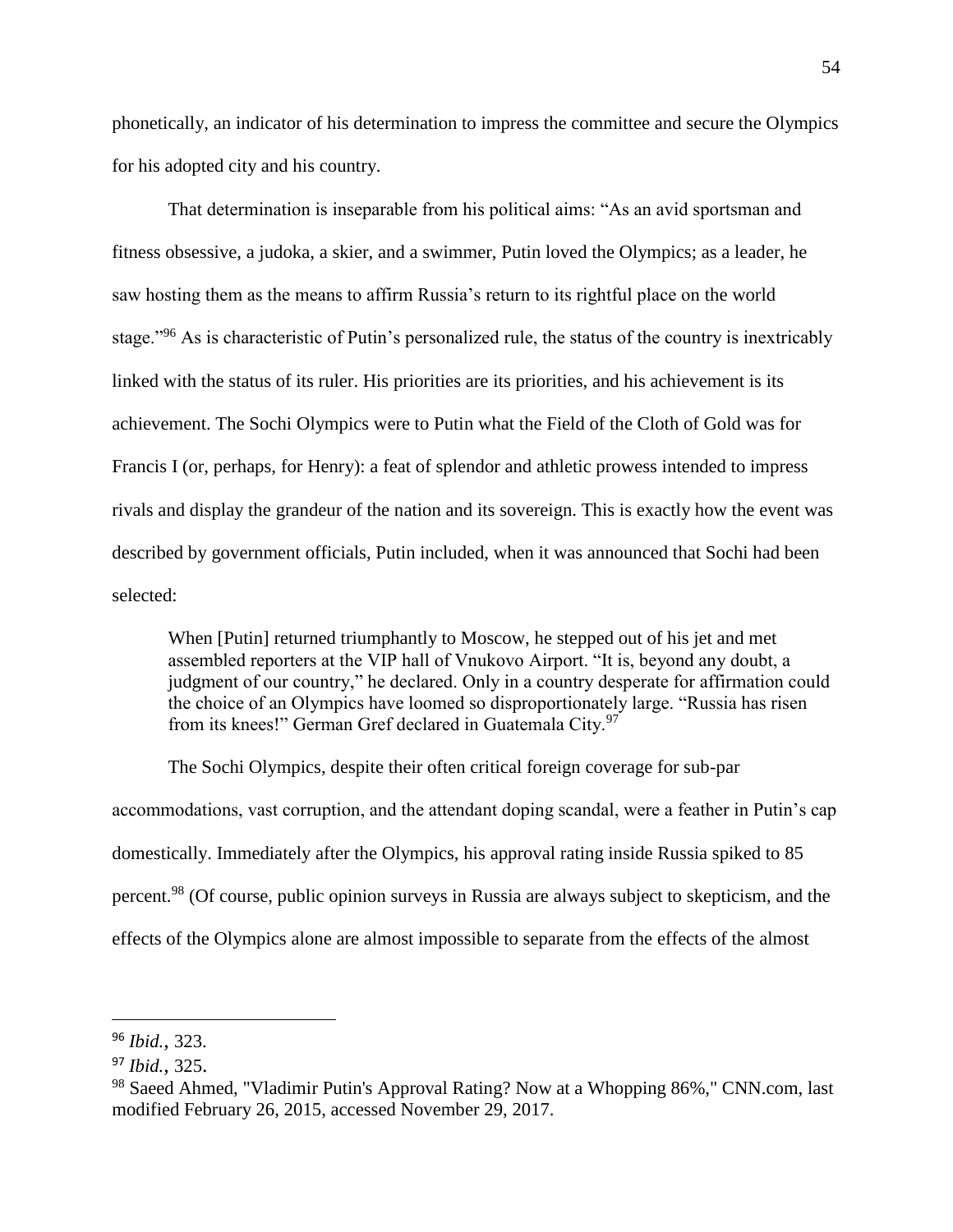simultaneous invasion and annexation of Crimea within days of the closing ceremonies in February 2014.) In this way, some of Putin's most notable political success – both the beginning of the serious, focused part of his life and his greatest international spectacle – are the result of early guidance by a Jew, Rakhlin, whom Putin admires immensely.

The other formative experience in Putin's life was his career in the KGB, which was made possible by his early study of German. This was encouraged and mentored by Vera Dmitrievna Gurevich and later continued by Mina Yuditskaya (now Mina Yuditskaya Berliner). Berliner is Jewish, and now lives in Tel Aviv in an apartment Putin bought for her as a demonstration of his appreciation for her teaching many years before.<sup>99</sup> Putin bought the apartment for her while on a state visit in 2005, although it was not disclosed for some years. The private nature of the gesture (Berliner was the one who revealed it), as well as its substance, indicate the genuineness of the gratitude that motivated it. "She [had] a deep influence on him, and he would remember her decades later with a sentimental fondness."<sup>100</sup>

Many of those personally close and important to Putin are rewarded with expensive gifts, sometimes including multi-billion-dollar businesses, as in the cases of Arkady and Boris Rotenberg, who jointly control SGM group and have over \$1 billion in assets each, thanks to their friendship with Putin stemming from their shared dojo in St. Petersburg.<sup>101</sup> The Rotenbergs are also of Jewish ancestry.<sup>102</sup>

<sup>99</sup> Cnaan Liphshiz, "When Putin Met His Jewish German Teacher in Israel," The Times of Israel, last modified March 26, 2014, accessed November 29, 2017.

<sup>100</sup> Myers, *The New Tsar*, 19.

<sup>&</sup>lt;sup>101</sup> Tom Miles, "U.S. Sanctions Hit Gunvor Co-founder, Rotenberg Brothers," Reuters, last modified March 20, 2014, accessed November 29, 2017.

<sup>102</sup> Sheldon Kirshner, "Russia's New Tsar," *The Times of Israel*, last modified November 23, 2015, accessed November 29, 2017.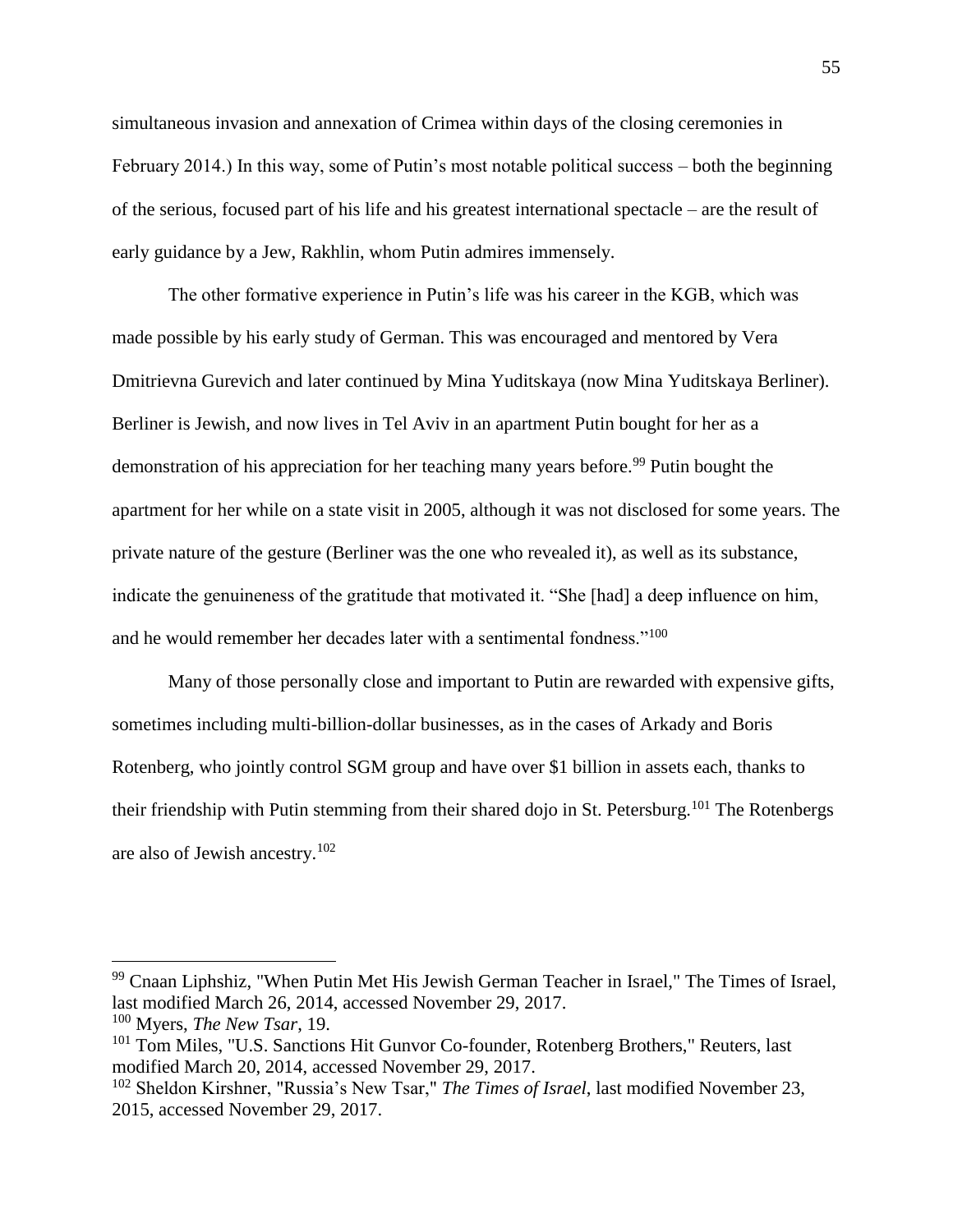While Putin appears to have very close relationships with many Jews and does not appear to discriminate against Jews *per se*, it bears mentioning that the same cannot be said of his administration at every level. Although the scholarship on official state anti-Semitism in Russia has been lacking recently, Evgenia Albats believes the prevalence of *siloviki*, or to use her term, "epaulettes" in the Russian government has caused some backsliding toward the Soviet-era anti-Semitic policies. This has been especially pronounced during Putin's third presidential term, and can be attributed to those in Putin's inner circle who don't share his pro-Semitic tendencies.<sup>103</sup> For example, Igor Sechin and Sergey Ivanov are both anti-Semites in the KGB tradition, which considers all Jews potential "fifth columnists" and inherently untrustworthy. (These are the opinions of Albats, though detailed evidence is, of course, difficult to find.<sup>104</sup>) According to her, "It's harder for Jews to get into these governmental structures – the Kremlin, the administration, etc. That would be because the most important decision-making sphere of the country are controlled by KGB people." This makes Putin an exception, having served for years in the KGB and its successor, the FSB, but apparently having not bought into its pervasive anti-Semitism.

Albats's analysis squares with other theories of power distribution in contemporary Russia, which recognize that the concentration of power in Putin's hands also concentrates power in the hands of those around him, who by necessity have some degree of autonomy – autonomy which has increased, especially regarding the FSB, since Putin's return to the presidency. " In 2008, President Putin could influence a several government organs completely independent from him; his power even encompassed the great and terrible fire supervision authority. But in 2016-2017, president Putin is unable to influence a number of bodies

<sup>&</sup>lt;sup>103</sup> Interview with Yevgenia Albats.

<sup>104</sup> *Haaretz*, last modified July 31, 2007, accessed November 29, 2017.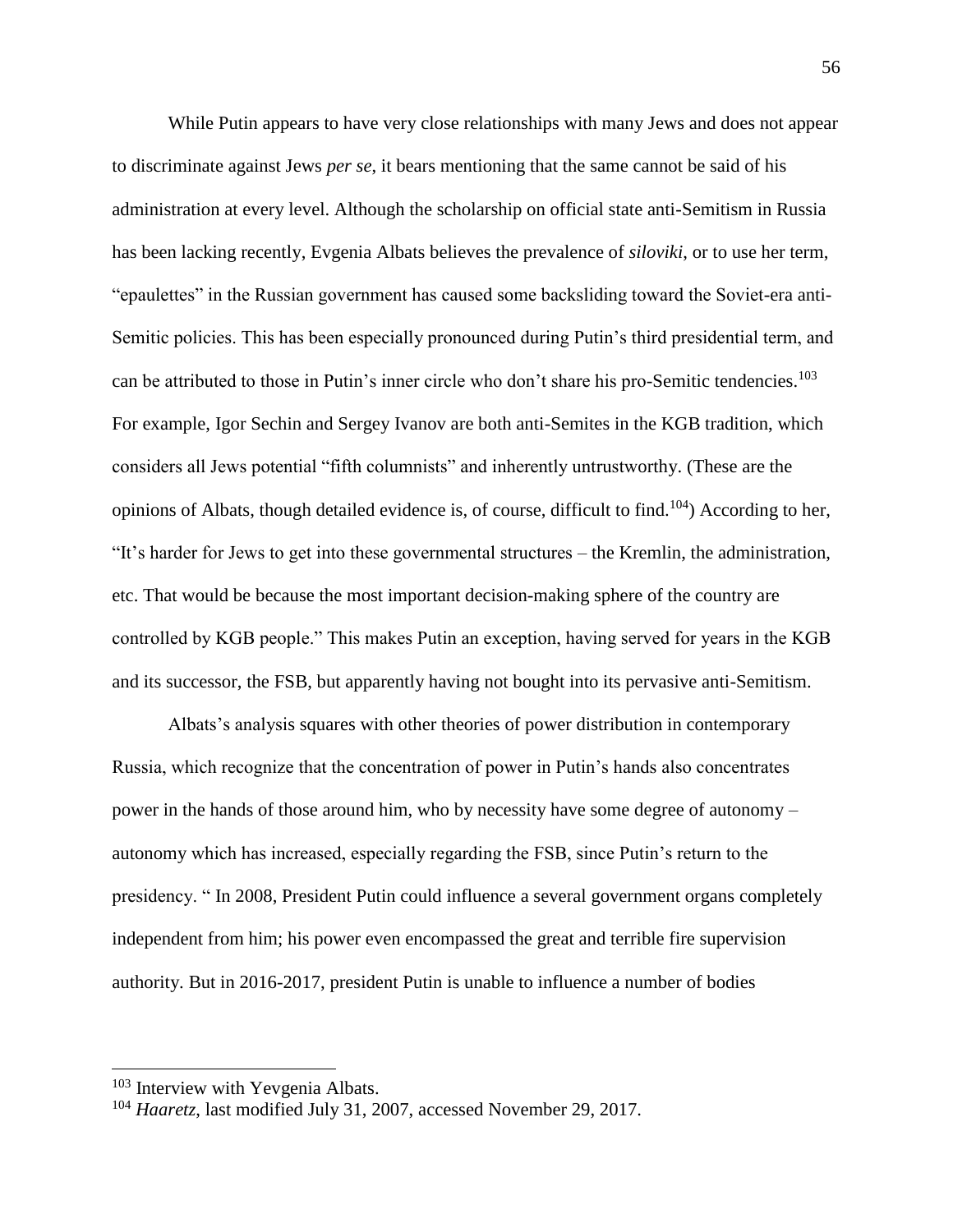independent from him. (Вот в 2008 году президент Путин мог повлиять на ряд совершенно независимых от него органов, его могущество даже распространялось на великий и ужасный пожарный надзор. А в 2016–2017 годах президент Путин не может повлиять на ряд независимых от него органов.)"<sup>105</sup>

This followed closely on the heels of the prosecution of director Kirill Serebrennikov, to which Putin expressed his opposition publicly, but which continued and even intensified nonetheless:

Shortly after the initial questioning of Serebrennikov in May, the Russian president, Vladimir Putin, was asked about the incident by an actor at a Kremlin reception. He responded: "Fools", apparently referring to the investigators. This was seen by some as a sign from the Kremlin to stop the campaign against the director; instead, Russian authorities have intensified it. $106$ 

If the statements were a true reflection of Putin's policy preferences, this could be another example of subordinate bodies – particularly the FSB – acting against Putin's wishes, potentially embarrassing the president (though in retrospect this seems unlikely, and it's equally possible that Putin was intentionally portraying himself as the good tsar surrounded by bad boyars).

The extent to which Putin's pro-Semitic policies find their foundation in his personal relationships with Jews also necessarily depends on the nature of Putin's rule in general, including the degree of autonomy which he delegates to those around him, how tolerant he is of opposition and dissent within the inner circles of his regime, and the relationship between his personal biography and preferences and his rule. If the most convincing explanation for Putin's pro-Semitism lies in the particular facts of his biography, then it would be reasonable to infer

<sup>&</sup>lt;sup>105</sup> Андрей Колесников и Евгения Альбац, "Рособрнадзор и Полтавченко – против Путина?" *Новое* время/*New Times, October 2, 2017.* Translation is author's own. <sup>106</sup> Shaun Walker, "Arrest of Russian Theatre Director Raises Fears of Clampdown on Dissent," *The Guardian*, last modified August 22, 2017, accessed November 29, 2017.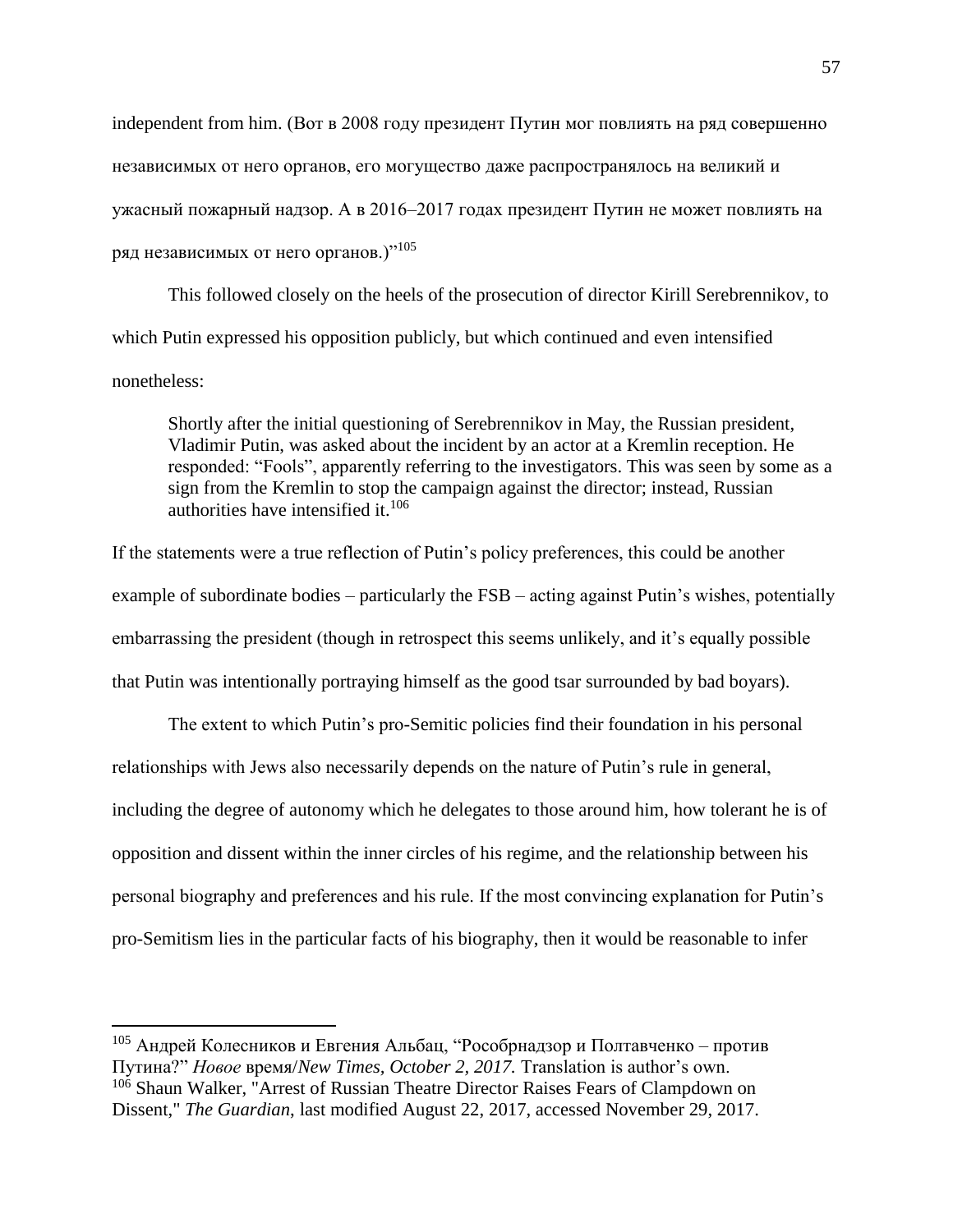that other aspects of Putin's rule and others of his policies are also inspires by his personal experience, rather than simple managerial pragmatism or deep ideological commitments.

#### **Conclusions**

No single hypothesis presented above completely explains the Putin regime's Jewish policies. Any satisfactory explanation of the policy choices of a regime such as Putin's must address both personal and institutional causes and contexts. Consequently, a combination of these theories is more likely to be a satisfactory explanation, or at least the beginning of one.

To create a truly robust account of the Russian Jewish policy under Putin – and, indeed, the political context and structure surrounding it – further research is imperative. Biographies of Putin are available in English, and can be quite useful in interpreting his policies, but they are necessarily incomplete. Undoubtedly, Putin warrants further treatment by historians after his death, when his life and effects on Russia can be evaluated wholly, even if the depth of those effects may not be fully realized for years. Many of the works of the Eurasianist philosophers are not available in English, including most notably Ilyin's *Nashi Zadachi*. He and the other philosophers mentioned were prolific, and their work should be made available for political scientists working in English. Their work should also be evaluated for is Jewish-related content, which can further illuminate the debate about the ideological nature of the Putin regime. Lastly, and perhaps most urgently, the relationships between the Russian government and far-left forces and parties in the West should be at least as extensively researched as the corresponding relationship on the right. Péter Krekó is almost alone in pursuing this immensely important facet of international affairs.

The most convincing existing evidence suggests that the Jewish policies of Putin's government are primarily motivated by his personal attitudes toward Jews, based on his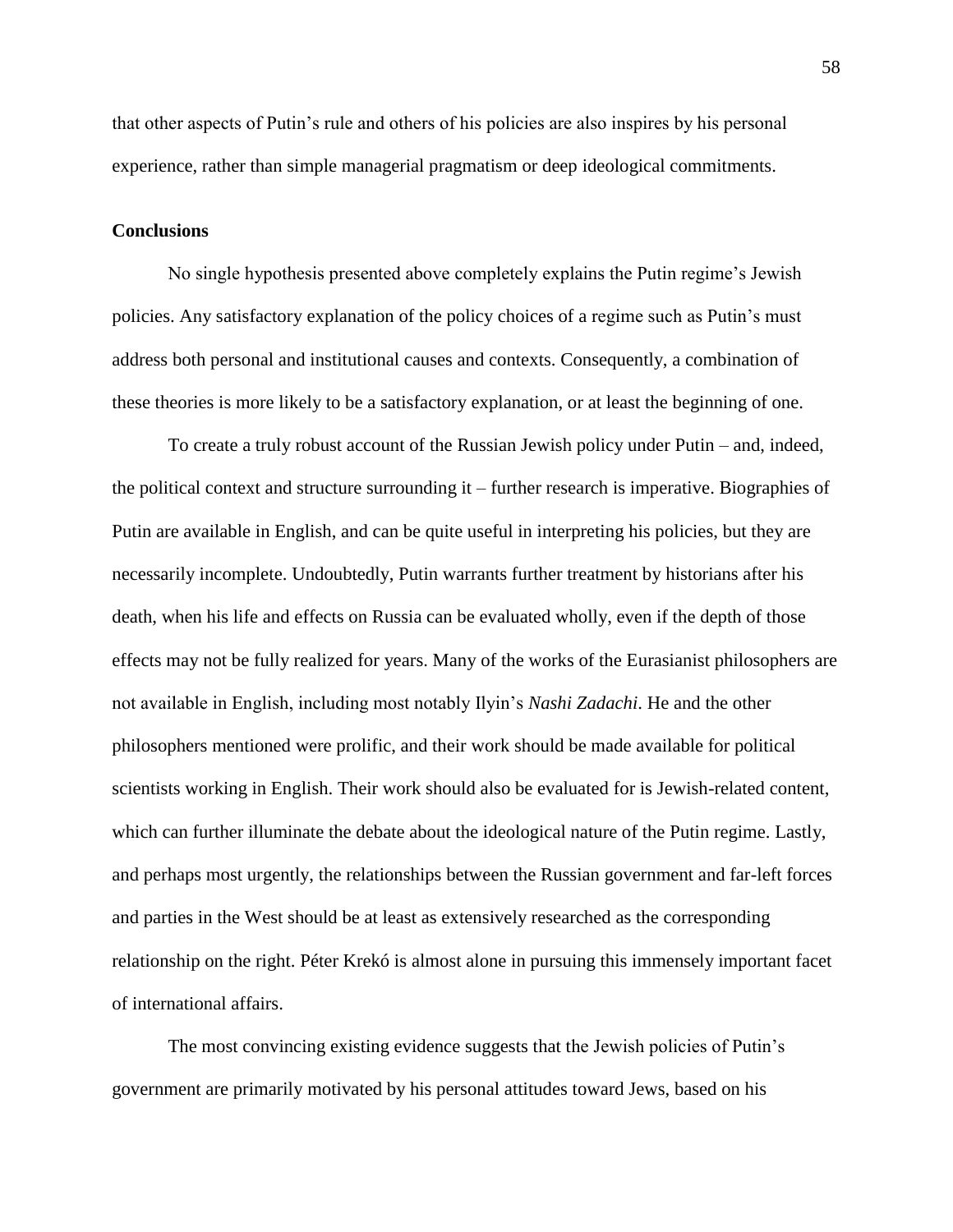biography, which includes several notably influential and positive Jewish friends, mentors, and role models. A fuller explanation of Russian Jewish policies will depend on theories of political organization and influence within the Putin government, which can account for degrees of autonomy granted to high-ranking officials in the ministries, the administration, the Duma, and state-controlled corporations.

Possible future changes in Jewish policy in Russia may help elucidate which theory best explains the Kremlin. A change in Jewish policy – which may already be underway, quietly, unofficially – may shed light on how policies are made, implemented, and changed in the Putin government. They may also support or refute theories about the ideological or pragmatic nature of the Kremlin regime.

Beyond the implications for understanding Russia and similar regimes, evaluating these theories may also shed light on the nature of anti-Semitism itself. Explaining the Putin government's Jewish policies can provide a case study for the relationship between anti-Semitism and politics in other countries. Hopefully, the 21<sup>st</sup>-century Russia will prove to be a significant example of anti-Semitism being eradicated in the very place in which it recently thrived.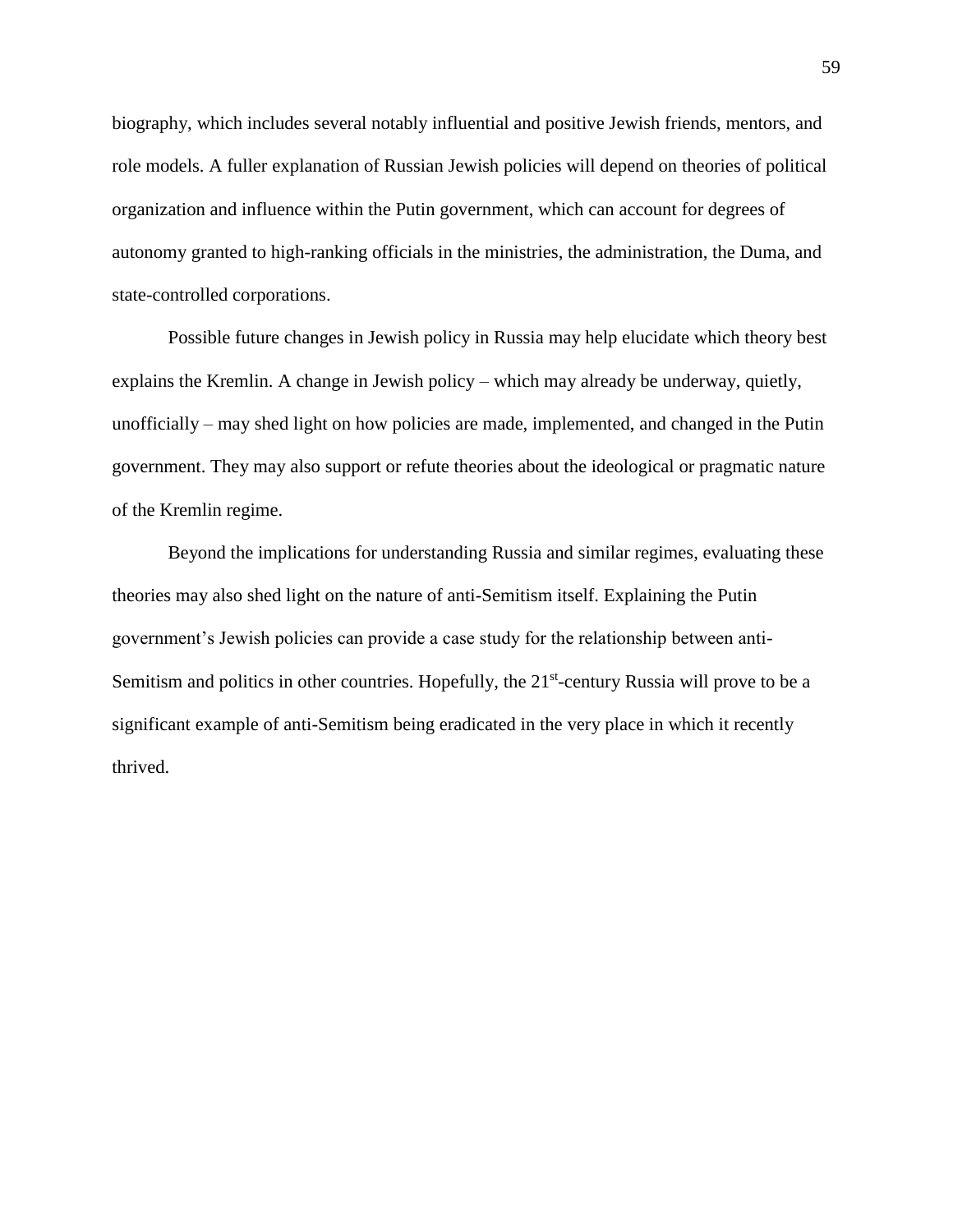#### Works Cited

- Ahmed, Saeed. "Vladimir Putin's Approval Rating? Now at a Whopping 86%." CNN.com. Last modified February 26, 2015. Accessed November 29, 2017.
- Anti-Defamation League. "A Hoax of Hate: The Protocols of the Learned Elders of Zion." ADL.org. Last modified 2017. Accessed November 29, 2017.
- Anti-Defamation League. "Anti-Semitism." ADL.org. Last modified 2017. Accessed November 29, 2017.
- Aruntunyan, Anna. "As Confederate Statues Fall in U.S., Russians Are Erecting Statues for Dictator Stalin." *USA Today*. Last modified August 16, 2017. Accessed November 29, 2017.
- Associated Press. "Putin: Soviet Collapse a 'Genuine Tragedy.'" *NBCNews*. Last modified April 25, 2005. Accessed November 29, 2017.
- Balmforth, Tom. "As Ukraine Says 'Farewell Unwashed Russia,' Putin Says Take Care in 'Gay' Europe." RFERL. Last modified June 15, 2017. Accessed November 29, 2017.
- Barbashin, Anton, and Hannah Thoburn. "Putin's Philosopher." Hudson Institute. Last modified September 20, 2015. Accessed November 29, 2017.
- Bedard, Kelly. *Russia's Far Right and Far Left Friends in Europe*. N.p.: Wilson Center, n.d.
- Bigg, Claire. "Protests across Russia Force Putin to Double Increase in Pension Payments." *The Guardian*, January 18, 2005. Accessed November 29, 2017.
- Borschel-Dan, Amanda. "25 Years Later, Russian Speakers Still the 'Other' in Israel, Says MK." *Times of Israel*. Last modified September 1, 2016. Accessed November 30, 2017.
- Bowley, Graham. "Russia Fined \$44 Million for Refusing to Hand Over Jewish Books." *The New York Times*, September 12, 2015.S
- Bourtman, Ilya. "Putin and Russia's Middle Eastern Policy." *J* 10, no. 2 (June 2006).
- Butkevich, Nickolai. "The New Face of State-Sponsored Anti-Semitism in Russia." *East European Jewish Affairs* 32, no. 1 (June 19, 2008): 138-48.
- Charfo, Ing. H., DrSc. "Political Opinions." Komunistická strana Čech a Moravy. Last modified September 11, 2008. Accessed November 30, 2017.
- Chizhik, Avital. "Putin Refuses to Let the Lubavitcher Rebbe's Library Leave Moscow." Tablet. Last modified September 30, 2013. Accessed November 29, 2017.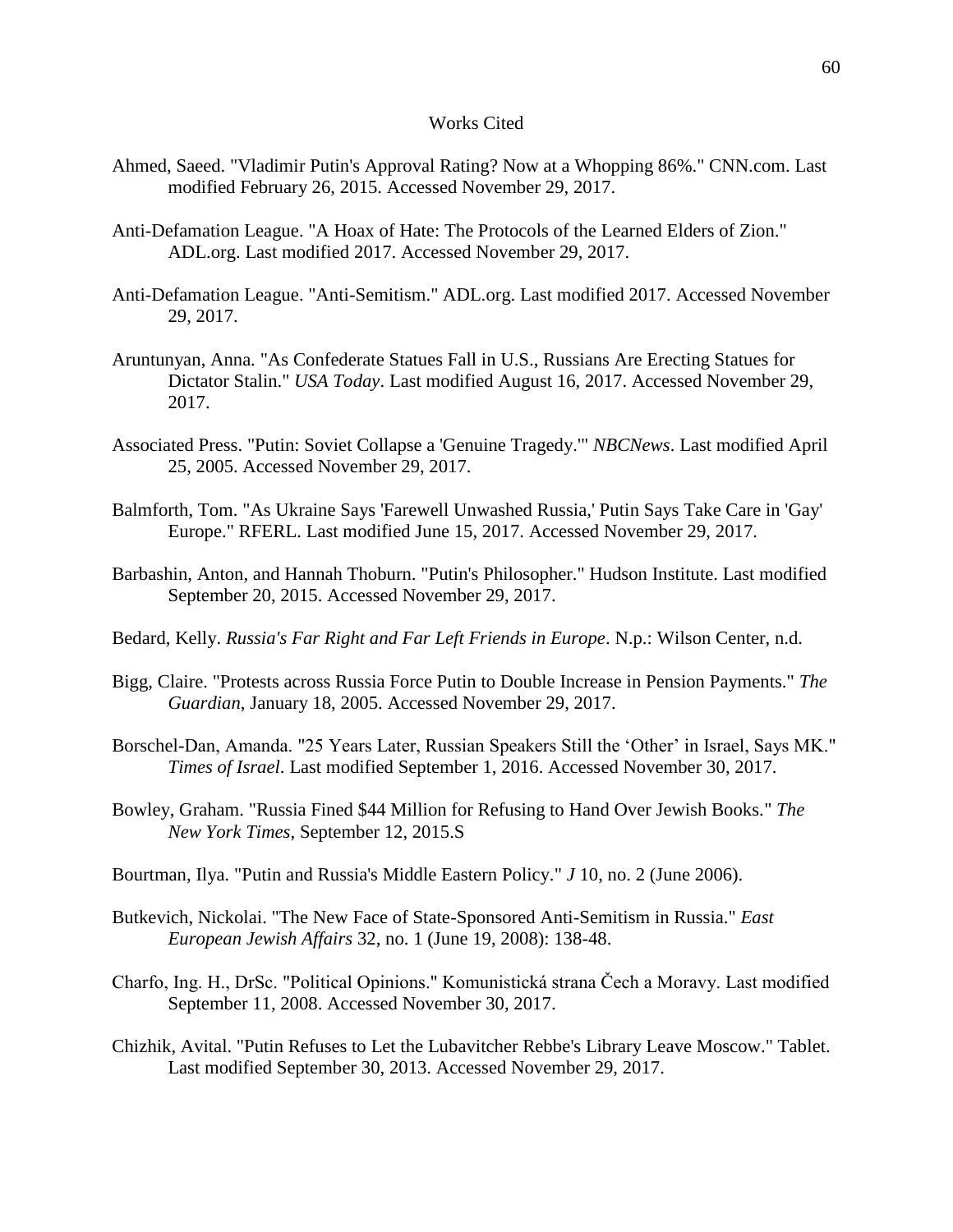- Clover, Charles. *Black Wind, White Snow: The Rise of Russia's New Nationalism*. New Haven, CT: Yale University Press, 2016.
- "Defining Anti-Semitism." U.S. Department of State. Last modified January 20, 2017. Accessed December 14, 2017.
- "Dugin on Islamophobia Israel Hezbollah A Caliphate." Video file, 15:36. YouTube. Posted by 108morris108, March 5, 2016. Accessed November 29, 2017.
- Gel'man, Vladimir. *Authoritarian Russia: Analyzing Post-Soviet Regime Change*. Pittsburgh, PA: University of Pittsburgh Press, 2015.
- Gibson, James L., and Morjé Howard. "Russian Anti-Semitism and the Scapegoating of Jews." *British Journal of Political Science* 37, no. 2 (April 2007): 193-223.
- Grigas, Agnia. *Beyond Crimea*. N.p.: Yale University Press, 2016.
- Harding, Luke. "The Richer They Come..." *The Guardian*. Last modified July 2, 2007. Accessed November 29, 2017.
- International Court of Justice. "The Court finds that Russia must refrain from imposing limitations on the ability of the Crimean Tatar community to conserve its representative institutions, including the Mejlis, and ensure the availability of education in the Ukrainian language." News release. April 19, 2017. Accessed November 30, 2017.
- Kirshner, Sheldon. "Russia's New Tsar." *The Times of Israel*. Last modified November 23, 2015. Accessed November 29, 2017.
- Kolesnikov, Andrei. "Navalny Has Exposed the Russian Prime Minister's Corruption. Now What?" Carnegie Moscow Center. Last modified March 6, 2017. Accessed November 29, 2017.
- Krekó, Péter, and Lóránt Győri. *Russia and the European Far Left*. N.p.: Political Capital Institute, n.d.
- Krekó, Péter, and Lóránt Győri. "Don't Ignore the Left! Connections between Europe's Radical Left and Russia." oDR: Russia and Beyond. Last modified June 13, 2016. Accessed November 30, 2017.
- Levine, Aaron. "Russian Jews and the 1917 Revolution." *Primary Source* 4, no. 2: 13-20.
- Liphshiz, Cnaan. "When Putin Met His Jewish German Teacher in Israel." The Times of Israel. Last modified March 26, 2014. Accessed November 29, 2017.
- McFarquhar, Neil. "Critics Scoff as Kremlin Honors the Repressed." *The New York Times* (New York), October 31, 2017, A6.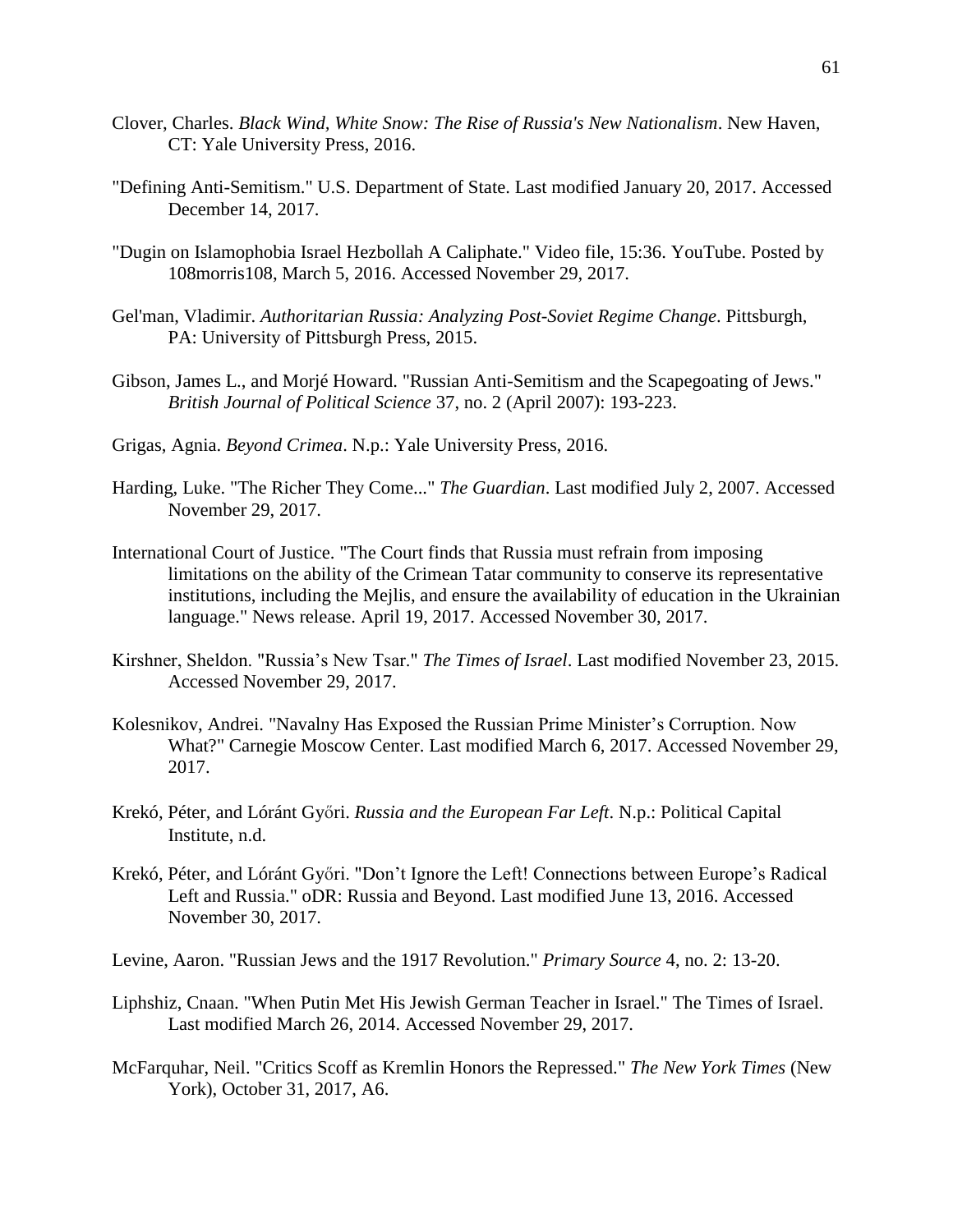- Miles, Tom. "U.S. Sanctions Hit Gunvor Co-founder, Rotenberg Brothers." Reuters. Last modified March 20, 2014. Accessed November 29, 2017.
- Myers, Steven Lee. *The New Tsar: The Rise and Reign of Vladimir Putin*. New York, NY: Alfred A. Knopf, 2015.
- Orenstein, Mitchell A. "Putin's Western Allies: Why Europe's Far Right Is on the Kremlin's Side." *Foreign Affairs*, March 26, 2014.
- Parker, Benjamin. "The Acid Test of Dissent in Russia." *The Weekly Standard*, June 26, 2017. Accessed November 29, 2017.
- Parker, Benjamin. "The Other Russia: Poisonings, 'Accidents,' and Assassinations." *The Weekly Standard*. Last modified July 24, 2017. Accessed November 30, 2017.
- Parfitt, Tom. "Spy Who Came in from the Cold." *The Guardian*. Last modified December 23, 2007. Accessed November 29, 2017.
- Petrovsky-Shtern, Yohanan. *Lenin's Jewish Question*. New Haven, CT: Yale University Press, 2010.
- "Projected Change in the Global Jewish Population." Pew Research Center. Last modified April 2, 2015. Accessed November 30, 2017.
- Putin, Vladimir. "Address by President of the Russian Federation." President of Russia. Last modified March 18, 2015. Accessed November 29, 2017.
- Putin, Vladimir. "Annual Address to the Federal Assembly of the Russian Federation." President of Russia. Last modified April 25, 2005. Accessed November 29, 2017.
- Radio Free Europe/Radio Liberty. "Karelia Governor Is Fifth to Resign in Russia in Recent Days." FRERL. Last modified February 15, 2017. Accessed November 29, 2017.
- Rosenthal, Herman. "May Laws." Jewish Encyclopedia. Last modified 2011. Accessed November 29, 2017.
- "Russia Has One of Lowest Rates of Anti-Semitism in the World, Survey Conducted by Russian Jewish Congress Finds." World Jewish Congress. Last modified November 3, 2016. Accessed November 30, 2017.
- Salpeter, Eliahu. "Jewish Capital Is Good for Russia, Jewish Politics Less So." *Haaretz*. Last modified July 31, 2007. Accessed November 29, 2017.
- Satter, David. *The Less You Know, the Better You Sleep: Russia's Road to Terror and Dictatorship under Yelstin and Putin*. New Haven, CT: Yale University Press, 2016.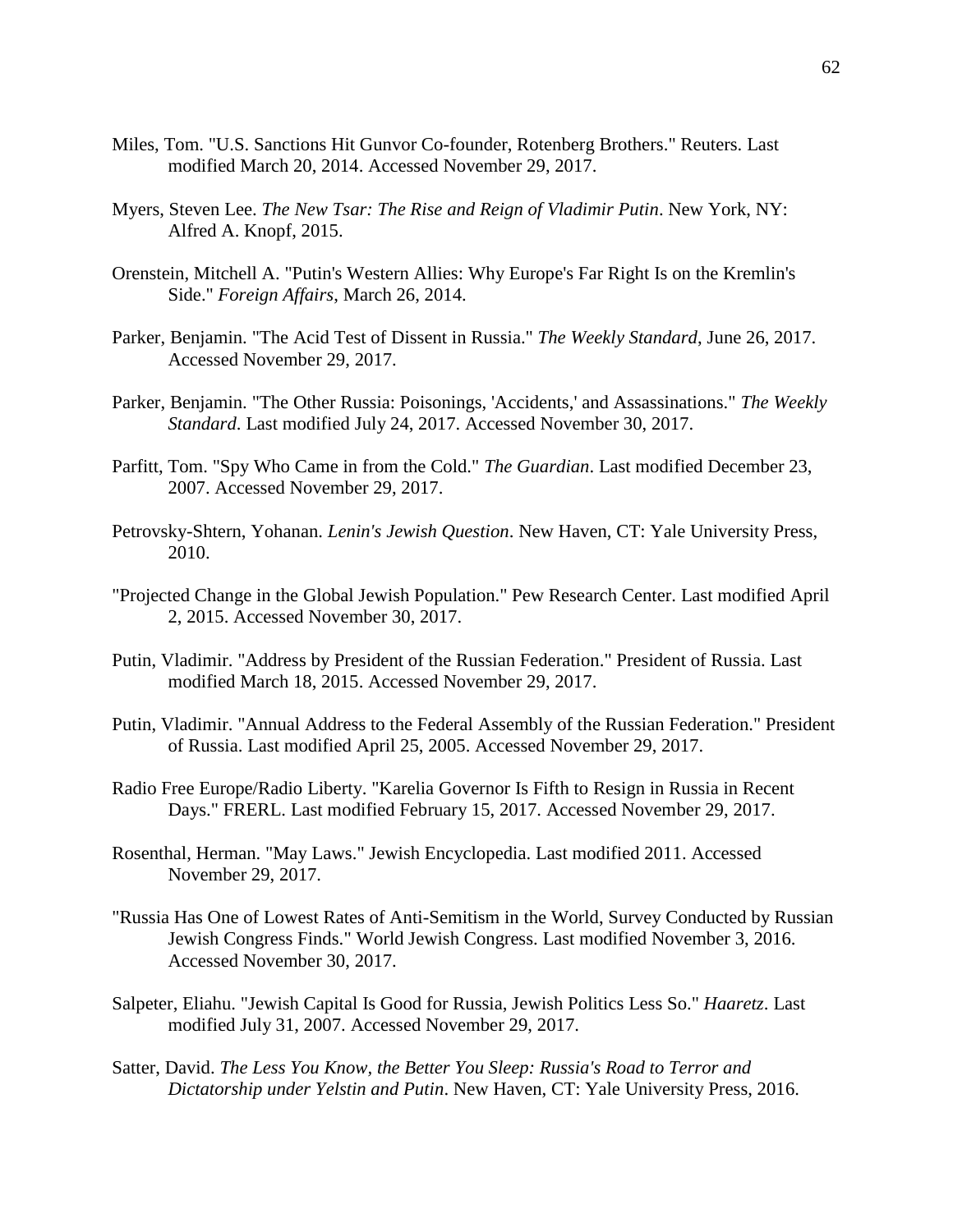- Shekhovtsov, Anton. *Russia and the Western Far Right: Tango Noir*. Fascism & The Far Right Series. New York, NY: Routledge, 2018.
- Shlapentokh, Vladimir. "Putin as a Flexible Politician. Does He Imitate Stalin?" *Communist and Post-Communist Studies* 41 (2008): 205-16.
- Trenin, Dmitri. *Should We Fear Russia?* Malden, MA: Polity Press, 2016.
- Tsonchev, T. S. "The Kremlin's New Ideology." *The Montréal Review*. Last modified January 2007. Accessed November 29, 2017.
- Tsygankov, Andrei P. "Andrei Tsygankov: 'The US Establishment, Not the Kremlin, Is Undermining Normalisation with Russia'." LSE Blog. Last modified January 12, 2017. Accessed October 9, 2017.
- Tsygankov, Andrei P. *Russia's Foreign Policy: Change and Continuity in National Identity*. Fourth ed. Lanham: Rowman & Littlefield, 2016.
- Tsygankov, Andrei. "Crafting the State-Civilization Vladimir Putin's Turn to Distinct Values." *Problems of Post-Communism* 63, no. 3 (April 21, 2016): 146-58.
- Tsygankov, Andrei P. "In the Shadow of Nikolai Danilevskii: Universalism, Particularism, and Russian Geopolitical Theory." *Europe-Asia Studies* 69, no. 4 (June 29, 2017): 571-93.
- Tsygankov, Andrei P. "The Frustrating Partnership: Honor, Status, and Emotions in Russia's Discourses of the West." *Communist and Post-Communist Studies* 47 (October 14, 2014): 345-54.
- Tsygankov, Andrei P. "Vladimir Putin's Last Stand: The Sources of Russia's Ukraine Policy." *Post-Soviet Affairs* 31, no. 4 (February 4, 2015): 279-303.
- Union of Councils for Jews in the Former Soviet Union (UCSJ). *Antisemitism, Xenophobia and Religious Persecution in Russia's Regions, 2001*. Moscow: UCSJ, 2002.
- Walker, Shaun. "Arrest of Russian Theatre Director Raises Fears of Clampdown on Dissent." *The Guardian*. Last modified August 22, 2017. Accessed November 29, 2017.
- Walker, Shaun. "Russian Troll Factory Paid US Activists to Help Fund Protests during Election." *The Guardian*. Last modified October 17, 2017. Accessed November 30, 2017.
- "Антисемитизм не в моде. " [Anti-Semitism is Not in Style.] Левада центр. Last modified November 7, 2016. Accessed November 20, 2017.
- "Геноцид армянского и еврейского народов." [Genocide of the Armenian and Jewish Peoples.] Левада центр. Last modified June 15, 2016. Last accessed November 20, 2017.